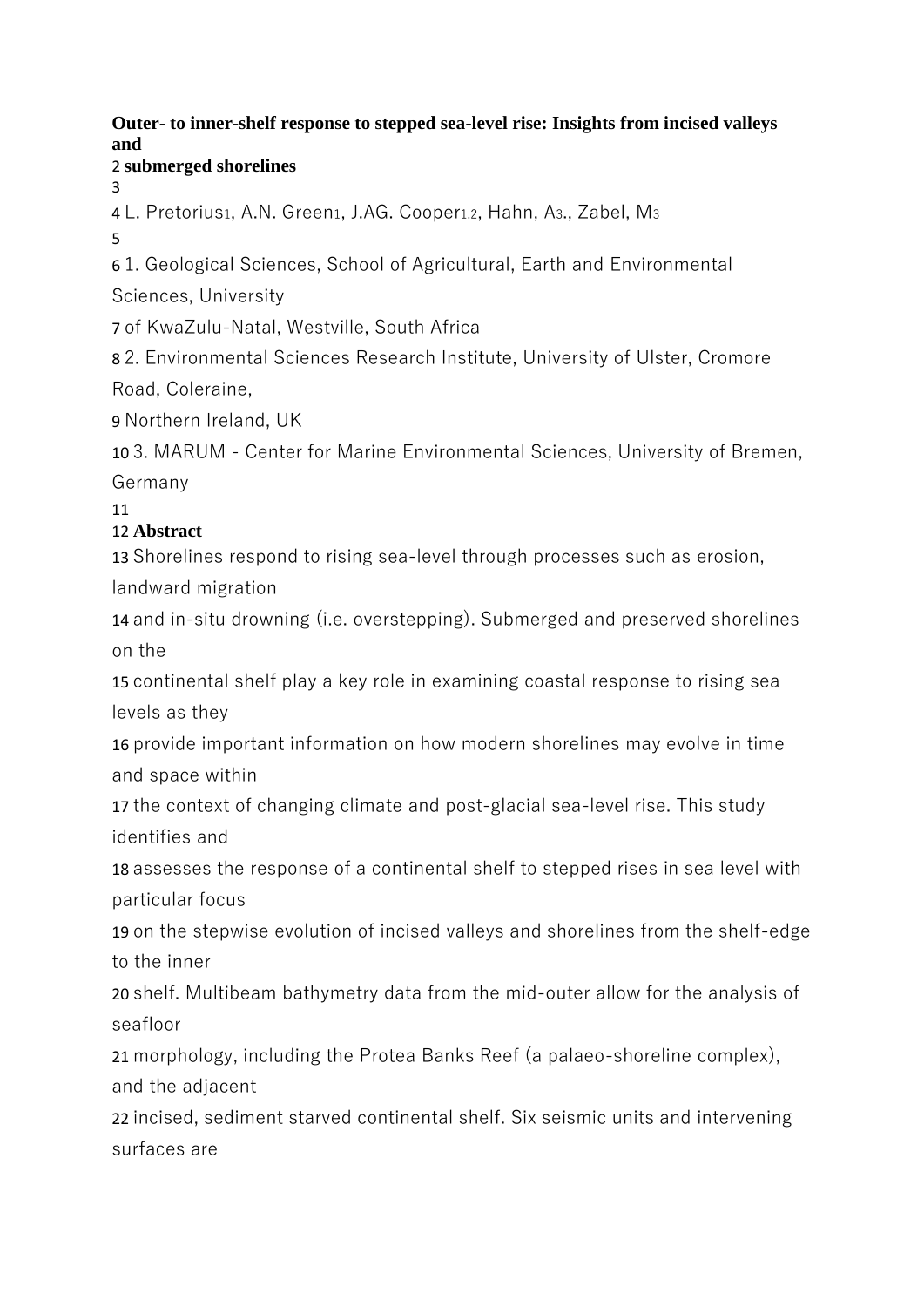23 identified using interpretations from sub-bottom profiles, these include the incised acoustic

 $\overline{2}$ 

24 basement, variable incised valley fill successions, aeolianite ridges and posttransgressive

25 shoreface and associated sediments that withstood wave ravinement processes. The incised

26 valleys of the outer-shelf are manifested as distinctive seafloor depressions, filled at their bases

27 by fluvial deposits overlain, in the unfilled valley, by deposits derived from cascading

28 subaqueous dunes which comprise the upper-most post-transgressive sediments. A core

29 intersecting the dune material yields a maximum age of deposition of 12751191 - 1263 cal. yr

30 B.P,BP (68% range), synchronous with a period of higher than present sealevels in the region

31 suggesting reworking and redistribution of coastal sediment as shelf sediment post-

32 transgression. During the stepped rises in sea level, the shoreface has disconnected from the

33 contemporary shoreline and is preserved by means of topographic barriers formed by

34 antecedent topography as relict shoreface deposits. We provide a new perspective of shoreline

35 response to stepped rises in sea level by integrating the seismic architecture of incised valley

36 fills and shorelines across the continental shelf thus allowing for the assessment of variation in

37 rates of relative sea-level rise since the last glacial maximum.

# 38 **Keywords**

39 ShorelinePalaeo-shorelines, Preservation potential, Shoreface, Incised-valley, **Overstepping** 

40 41 **Highlights**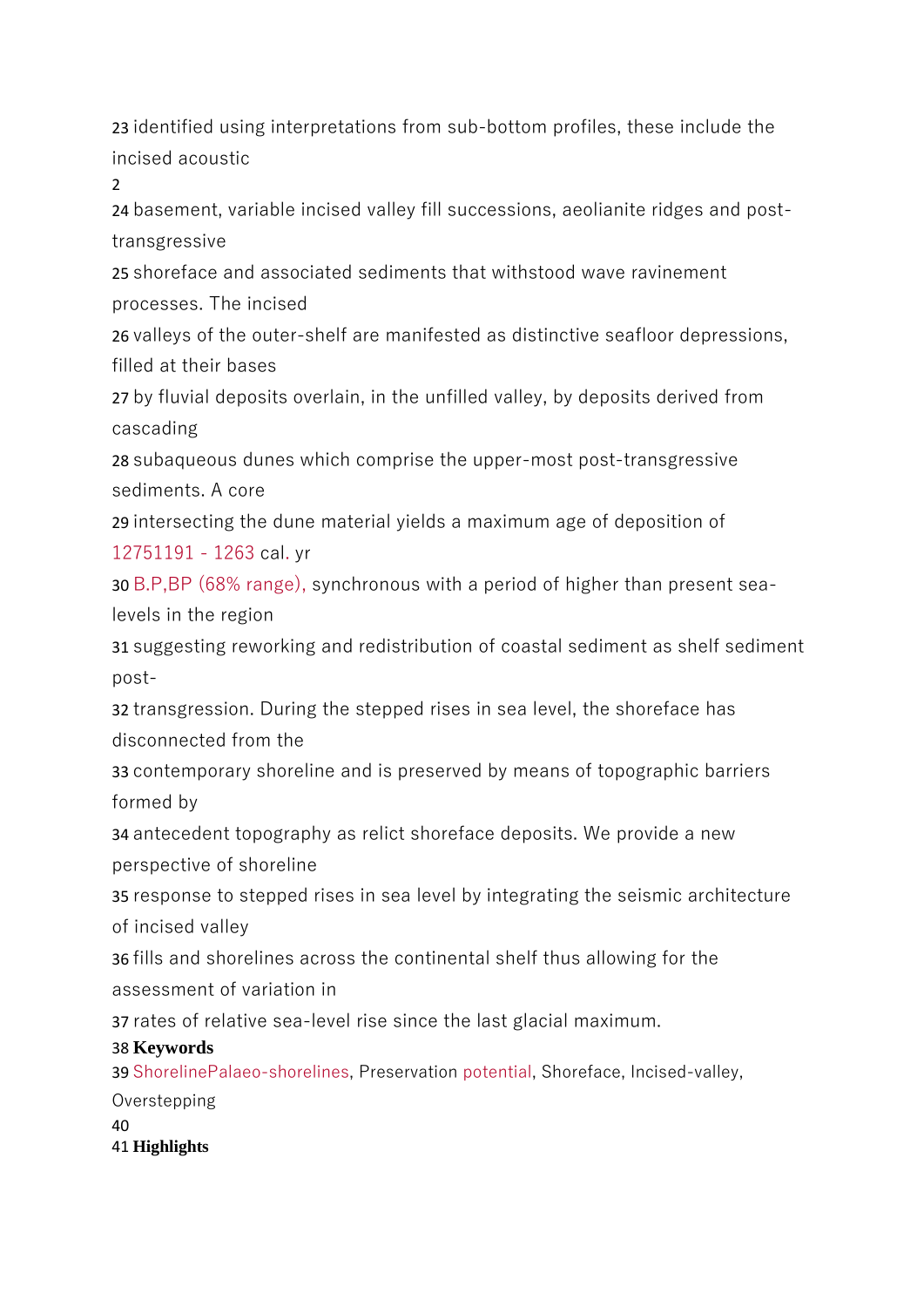Unfilled incised-valleys during transgression because of a lack of sediment and/or an increase

in accommodation space associated with a rapid increase in sea level.

Confinement points created by aeolianite barriers on the outer-shelf prevent sediment

stripping by the Agulhas current, suggesting antecedent controls on the preservation of

shoreline deposits.

Preservation of shoreline barriers by overstepping is related to the ensuing meltwater

pulses 1A and 1B.

During the stepped rises in sea level, the shoreface has disconnected from the

contemporary shoreline.

A reduction of sediment supply for back-barrier/beach and shoreface exchange during

subsequent shoreline construction could lead to increased rates of shoreline retreat and

potentially overstepping of low-lying coastal areas.

# **Introduction**

Barriers and associated shorelines respond to sea-level rise by three archetypal processes.

These include an erosional response, landward migration in step with sea-level rise, or

overstepping of the shoreline and in-situ drowning of the shoreline deposits (Cattaneo and

Steel, 2003; Cooper et al., 2018a). In the context of globally rising sea-levels and associated

risks from erosion and coastal inundation (e.g. Saito 2001; Thanh et al. 2004; Gibbons and

Nicholls 2006; Blum and Roberts 2009), significant planning to mitigate the future economic,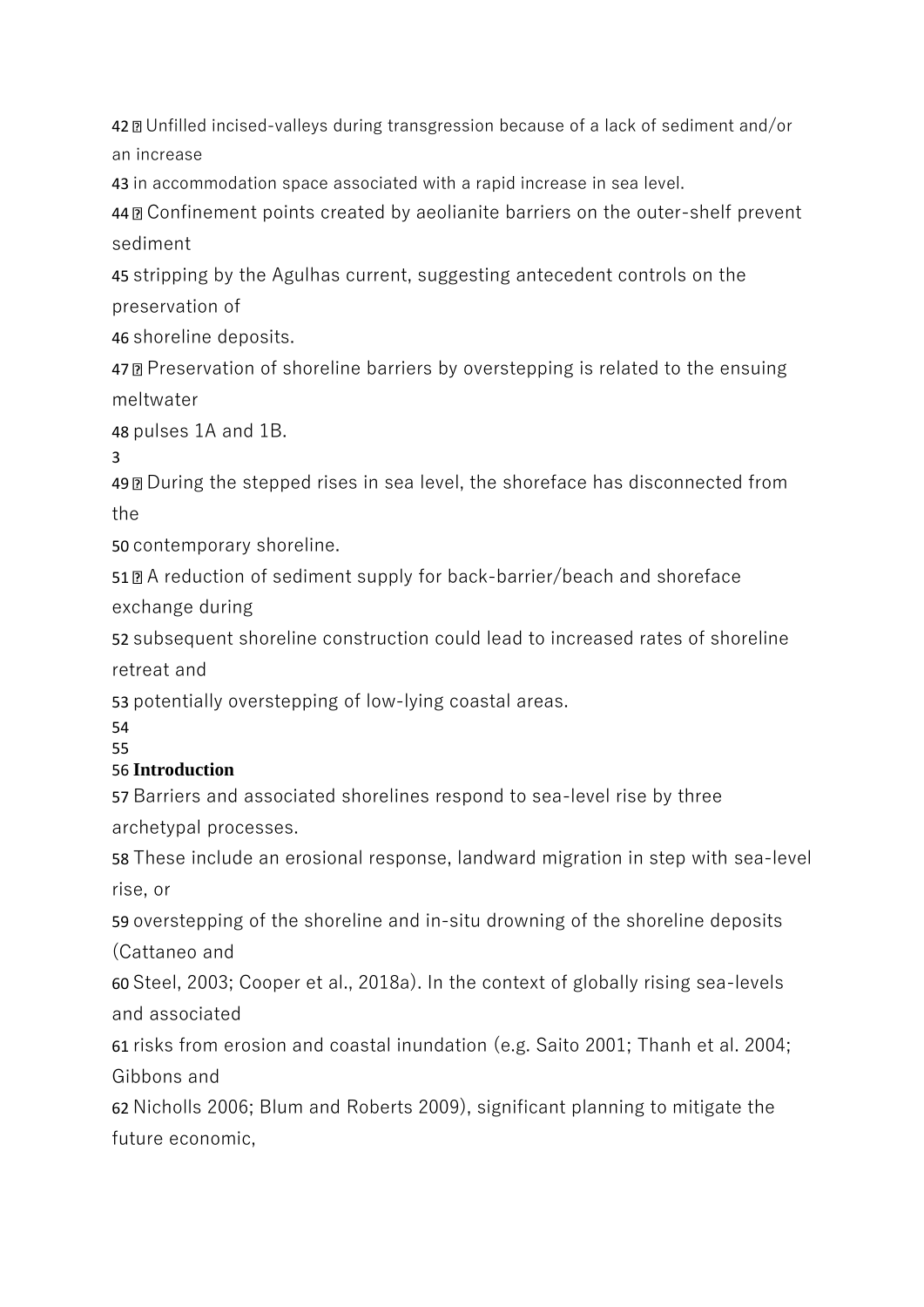63 environmental and social impacts of such "coastal squeeze" (Mellet et al., 2018) needs to be

64 made. The understanding of shoreline behaviour under past and future conditions of sea-level

65 change can be assisted by investigations of Holocene shoreline deposits on the continental

66 shelf.

67 Submerged and preserved shorelines of the seafloor play a key role in examining coastal

68 response to rising sea levels. Their preservation in relation to antecedent gradient (Green et al.,

69 2018), rates of sea-level rise (Locker et al., 1996; Green et al., 2014) and sediment supply

70 (Mellet et al., 2012) relay important information on how modern shorelines may evolve in time

71 and space in the context of changing climate and post glacial sea-level rise. 4

72 The postglacial evolution of submerged shorelines has received much recent attention (Gardner

73 et al., 2007; Storms et al., 2008; Maselli et al., 2011; Green et al., 2012, 2013a; Mellett et al.,

74 2012; Salzmann et al., 2013; Pretorius et al., 2016) and has been shown to be intimately linked

75 to stepped rises in sea level throughout the Late Pleistocene to Holocene. Shoreline-associated

76 and co-occurring shoreface and incised valley deposits also provide valuable information on

77 the evolution of coastal systems during and after transgression. This study thus aims to identify

78 and assess the response ofIn particular, shelf-hosted incised valley systems may hold important

79 clues to the relative balance between postglacial rises in sea level and available sediment. In

80 this regard, Cooper et al. (2012) proposed a tripartite classification scheme for incised valleys.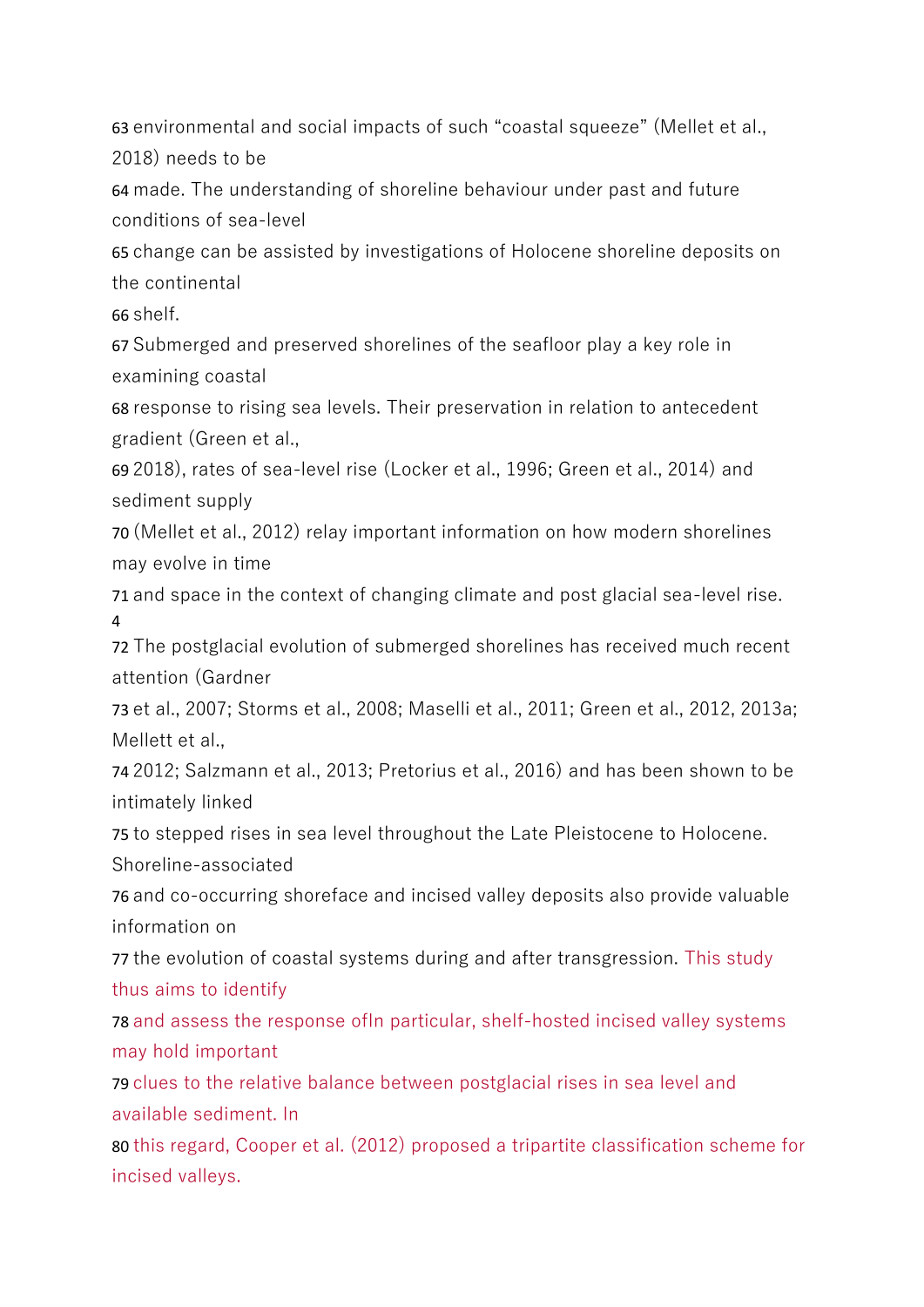81 "Keep-up" incised valleys maintain infilling in pace with rising sea level, as such their fills are

82 mostly uniform sands. As Cooper et al. (2012) state "Such 'keep-up' estuaries are

83 comparatively rare and occur only where conditions of high sediment supply kept pace with

84 the very high rates of sea-level rise in the early to mid-Holocene". "Catch-up" incised valleys

85 form when sea-level rises initially outpace sediment inputs, with a deep system forming, then

86 later, during stable or slower rising sea levels, the system fills with marine or fluvial materials.

87 The last example is the "give-up" system. Here, sea level increases as a rate significantly

88 greater than can be balanced by sediment supply and the system is effectively drowned. There

89 is insufficient sediment to produce an incised valley fill, or the classic "sediment sandwich" of

90 Ashley and Sheridan (1994). Give-up systems thus point to situations where sea-level rise has

91 been dramatic, or there has been a significant reduction in sediment form either marine or

92 fluvial sources.

93 Using a series of newly discovered submerged shorelines and multiple give-up, or underfilled

94 incised valleys exposed on the seafloor, we examine the shelf morphology and stratigraphy of

95 a portion of current-swept shelf from the South African margin. By virtue of the high levels

96 of preservation of these geomorphic forms on the shelf, we aim to identify and assess the

5

97 response of such a shelf to stepped rises in sea level. In particular, we focus on the stepwise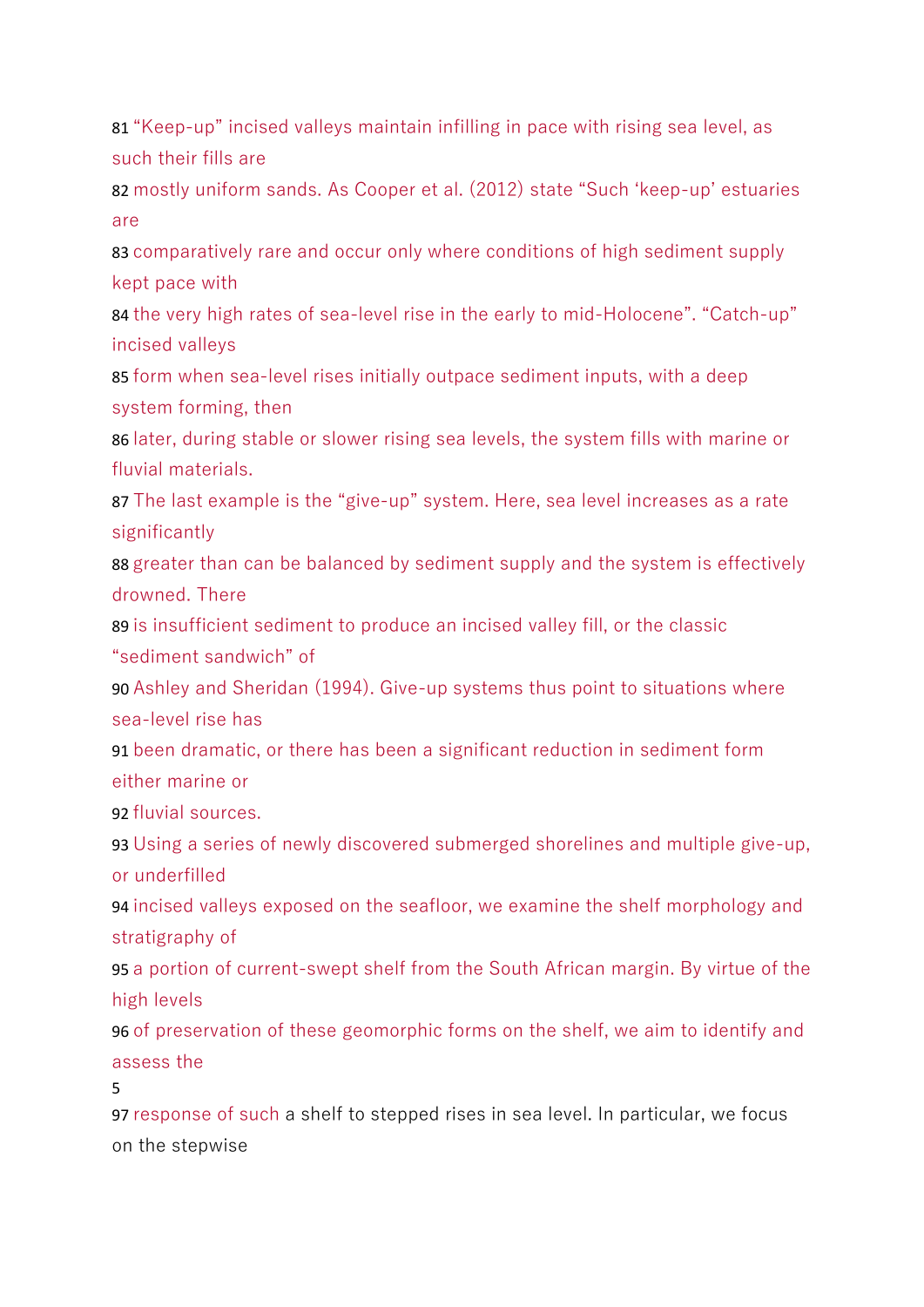98 evolution of incised valleys and shorelines from the shelf-edge to the inner shelf; and consider

99 the general evolution of the associated shoreface in this regard.

### $100$

# 101 **2. Regional Setting**

102 The southern KwaZulu-Natal continental shelf is narrow (~8 km) and steep  $({\sim}0.6^{\circ})6^{\circ}$  ) when

103 compared to global averages (75 km and  $0.1^{\circ},1^{\circ}$ , respectively) (Shepard, 1963). The shelf

104 break occurs at ~100 m water depth and marks the transition from the continental shelf to the

105 upper-continental slope (Fig. 1) (Green et al., 2013a).

106 The KwaZulu-Natal coastline is wave-dominated throughout the year, with a significant wave

107 height of 1.8 m (Moes and Rossouw, 2008). The coastline is upper microtidal with a spring

108 tidal range of 1.8 m (Moes and Rossouw, 2008). The continental shelf is swept by the poleward

109 flowing Agulhas current which accounts for the overall sediment starved nature of the shelf

110 (Fig. 1) (Martin and Flemming, 1988; Green and McKay, 2016).

111 The acoustic basement of most of KwaZulu-Natal comprises seaward prograding Cretaceous-

112 aged siltstones which can be traced north to the central and northern KwaZulu-Natal

113 continental shelf (Green and Garlick, 2011; Cawthra et al., 2012; Green et al., 2013a; Salzmann

114 et al., 2013). The shelf has been incised by a network of valleys during past lowstand events

115 (Green et al., 2013b) the most recent of which was the Last Glacial Maximum (LGM) of

116 ~18 000 yr BP when sea-level was ~120 m below present (Fig. 11) (Cooper et al., 2018b). The

117 contemporary coast contains the estuaries of the Mzumbe and MzimkuluUmzimkulu rivers,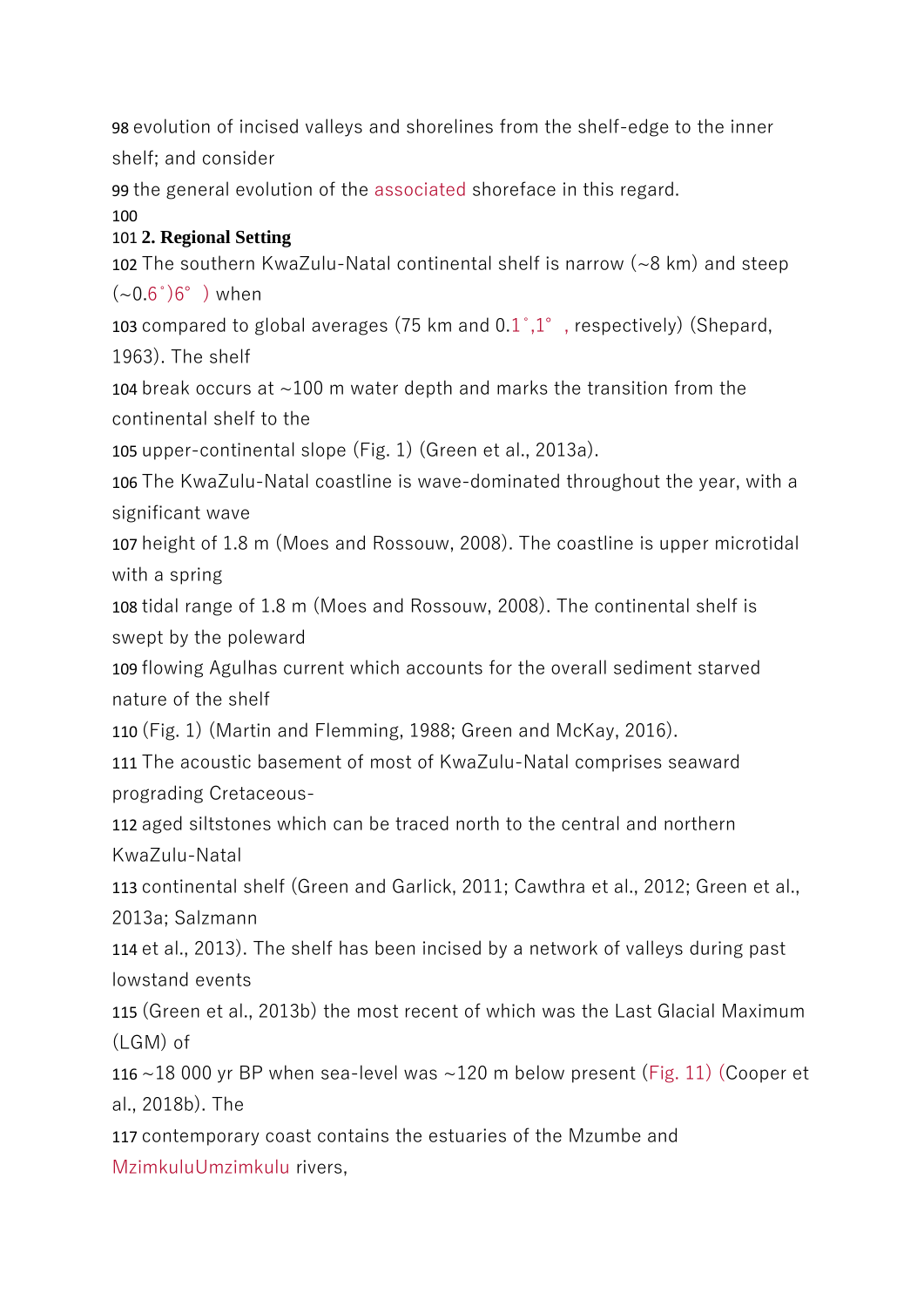118 whose seaward extensions can be traced offshore as incised valleys. 6

119 Overlying the Cretaceous siltstones is Protea Banks, comprising a set of positive seabed

120 features with ridges whose crests occur at depths of >30 m in the southern portion of the study

121 area (Fig. 1). theThe surface morphology includes linear ridges and parabolic plan forms.

122 These features correspond to areas north of the study area, where several shore-parallel ridge

123 features composed of aeolianite and beach rock material that represent former shoreline

124 occupations (Green et al., 2014) occur and are considered to be late Pleistocene-Holocene in

125 age (Martin and Flemming, 1987). The overall topography of the seafloor is rugged and uneven

126 with a gentle seaward dipping gradient of 0.2°. The shelf break is linear and occurs at  $\sim$ 100 m

127 water depth.

128 A discontinuous sediment wedge drapes the shelf and its surface features,

with Cretaceous

129 siltstones sub-cropping a winnowed gravel pavement on the outer-shelf edge (Flemming,

130 1980).

131

# 132 **3. Materials and Methods**

133 Bathymetric data were collected using a WASSP WMB 3250 multibeam sonar system.

134 Accurate positioning (<30 cm RMS horizontal) was achieved using a Hemisphere VS330 Real

135 Time Kinematic (RTK) and heading system, with the RTK base correction. Motion correction

136 was applied by a xSens MTi-G motion reference unit mounted at the WMB 3250 transducer.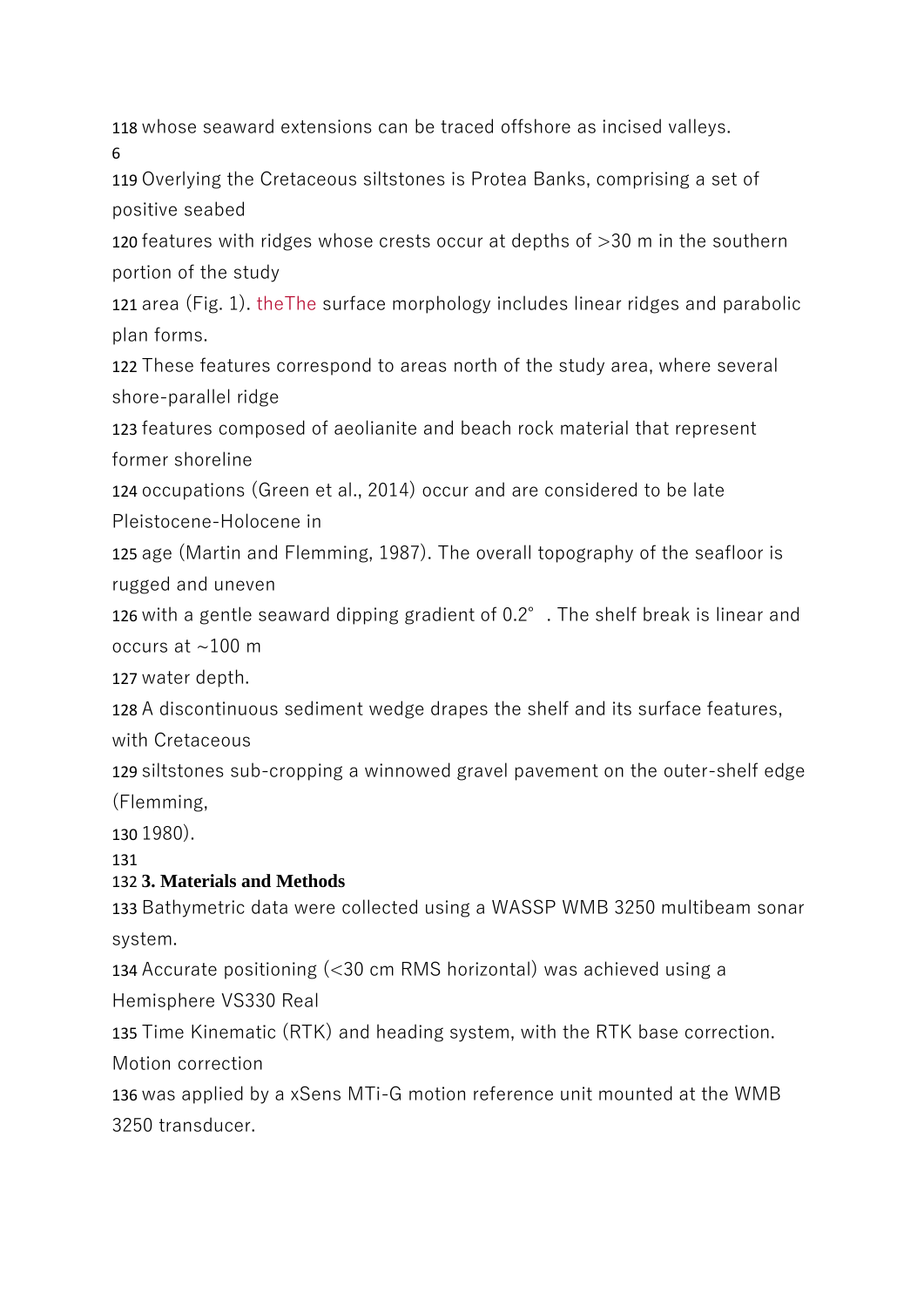137 Sound velocity profiles were collected with a Valeport MiniSVP. The bathymetric data were

138 corrected with RTK tides with an averaging of 300 seconds. The multibeam data were then

139 post-processed employing a three-step procedure including: 1) Processing of navigation data

140 for movement and physical properties of the water column such as roll, pitch, heave, tide, draft

141 and sound velocity; 2) Operator based processing, manual removal of artefact data points; 3)

142 Application of CUBE™ filter and TIN (Triangular Irregular Networks) using HypackTM

7

143 software. TheseThe data were manually inspected, and point removal was carried out. The final

144 bathymetric colour image map was produced using Golden Software Surfer 12 withthen

145 exported as a data resolution of 102 x 102 m grid.

146 High-resolution seismic profiles were collected using a 200J sub-bottom profilerApplied

147 Acoustics boomer, coupled to an 18-element hydrophone array. The data were collected and

148 processed using HypackTM software that included the application of timevaried gains, band-

149 pass filtering (300–1200 Hz), swell filtering, and manual seabed tracking. Streamer layback

150 and antenna offset corrections were applied to the digitized data set, and constant sound

151 velocities in water (1500 m/s) and sediment (1600 m/s) were used to extrapolate all time-depth

152 conversions. The vertical resolution of these data is ~5070 cm. (Brown, 2011). Ultra high-

153 resolution seismic profiles were collected using a PARASOUND parametric echosounder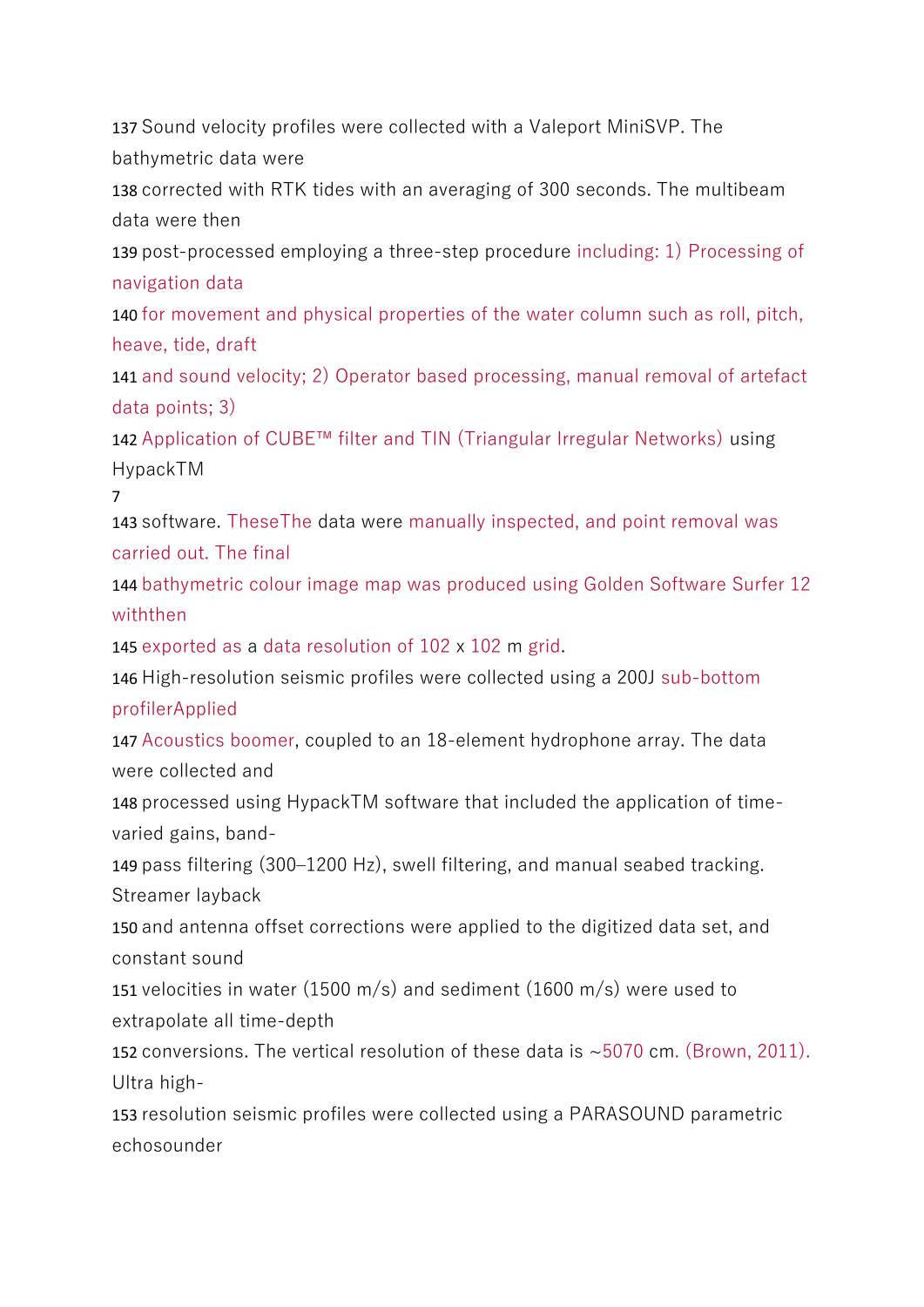154 aboard the RV Meteor, during cruise M123. The low frequency output (3.5 kHz) was selected

155 due to signal attenuation of the higher-frequency spectra. The data were despiked and match-

156 filtered, and the envelope data exported in SEGY format for visualization in HypackTM. These

157 data resolve to  $\sim$ 10 cm in the vertical domain. (Brown, 2011).

158 A four metre-long core (GeoB20622-2) was acquired, from location 30˚45.301'S; 30˚35.520'E at

159 a depth of ~80 m below mean sea level, aboard the Meteor RV M123 cruise. An initial report

160 on the main sediment features can be found in order to examinethe cruise report published by

161 Zabel (2016). The sediment core allowed for the examination of the subsurface stratigraphy

162 of the study area and to conduct ground-truthing of the seismic results. The core was collected

163 using a 100-mm-diameter, five metre-long marine vibro-corer from a water depth of 90 m (Fig.

164 1). The cores were split into archive and working halves, scanned immediately after opening

165 using a smartcube© camera image scanner capturing high resolution digital photographs, and

166 logged according to standard Indian Ocean Drilling Project (IODP)GeoB sedimentological

167 procedures. The core was sub-sampled for AMS C14 dating, microfossils and grain size

8

168 analyses. The AMS C14 dates were calibrated using OXCAL software (Ramsey, 2001) and the

169 marine13.14c calibration model (Reimer et al. 2013). The marine ΔR is assumed to be  $121 \pm 16$ 

170<sup> $14$ </sup> C yr (Maboya et al. 2017). Despite there being 4 m worth of core material, only one intact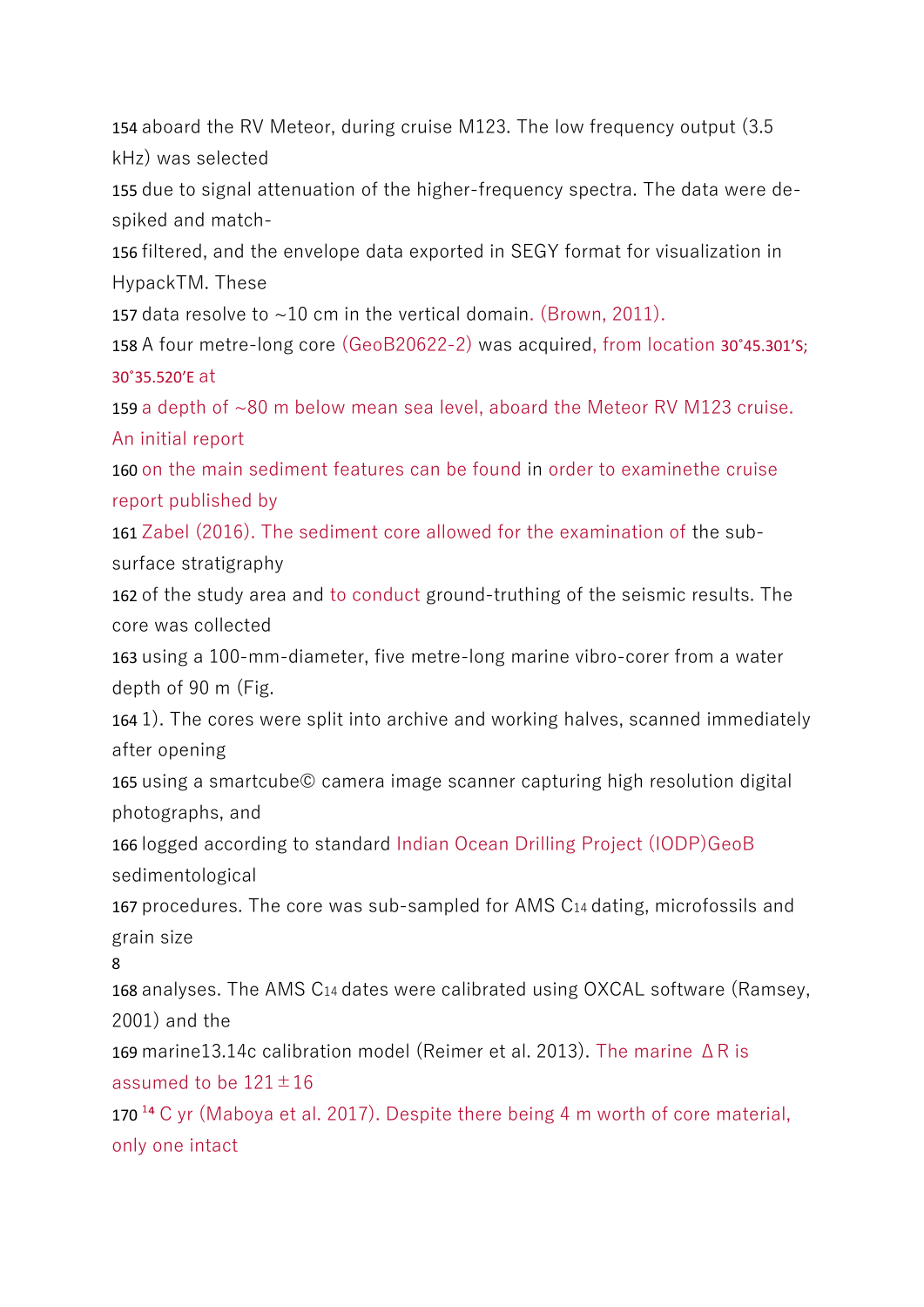171 bivalve was discovered. Datable materials (such as life-position articulated bivalves)

172 accumulating in wave-dominated and current-swept shelves are notoriously difficult to find

173 due to the extent of reworking of the substrate. Furthermore, the high energies preclude the

174 accumulation of organic-muds, most of the sediments are considered palimpsest (Flemming,

175 1980).

176 Grain size analyses at 5cm intervals downcore were performed at the Center for Marine

177 Environmental Sciences (MARUM) in Bremen, Germany, using standard laser diffraction

178 analysis.a Coulter LS-13320 machine. The samples were pre-treated prior to analysis removing

179 organic and carbonate fractions. The grain size analysis measured grain size contents in 117

180 classes which ranged from 0.04 to 2000  $\mu$  m as a volume percent (vol%).

### GRADISTAT

181 software (Blott and Pye, 2001) after the Folk and Ward (1957) method were used to calculate

182 the first moment statistics.

### 183 **4. Results**

### 184 **4.1. Seismic stratigraphy**

185 Six units and intervening surfaces were identified using interpretations from ~67 line-km ultra-

186 high resolution PARASOUNDthe sub-bottom profiles and 104 line-km 200 J, 600 Hz high

187 resolution sub-bottom profiles (Fig. 1).. A summary of the seismic facies and intervening

188 surfaces is indicated byprovided in Table 1.

189 Unit 1

190 This unit is uncommon and was evident only in two shore perpendicular section extending off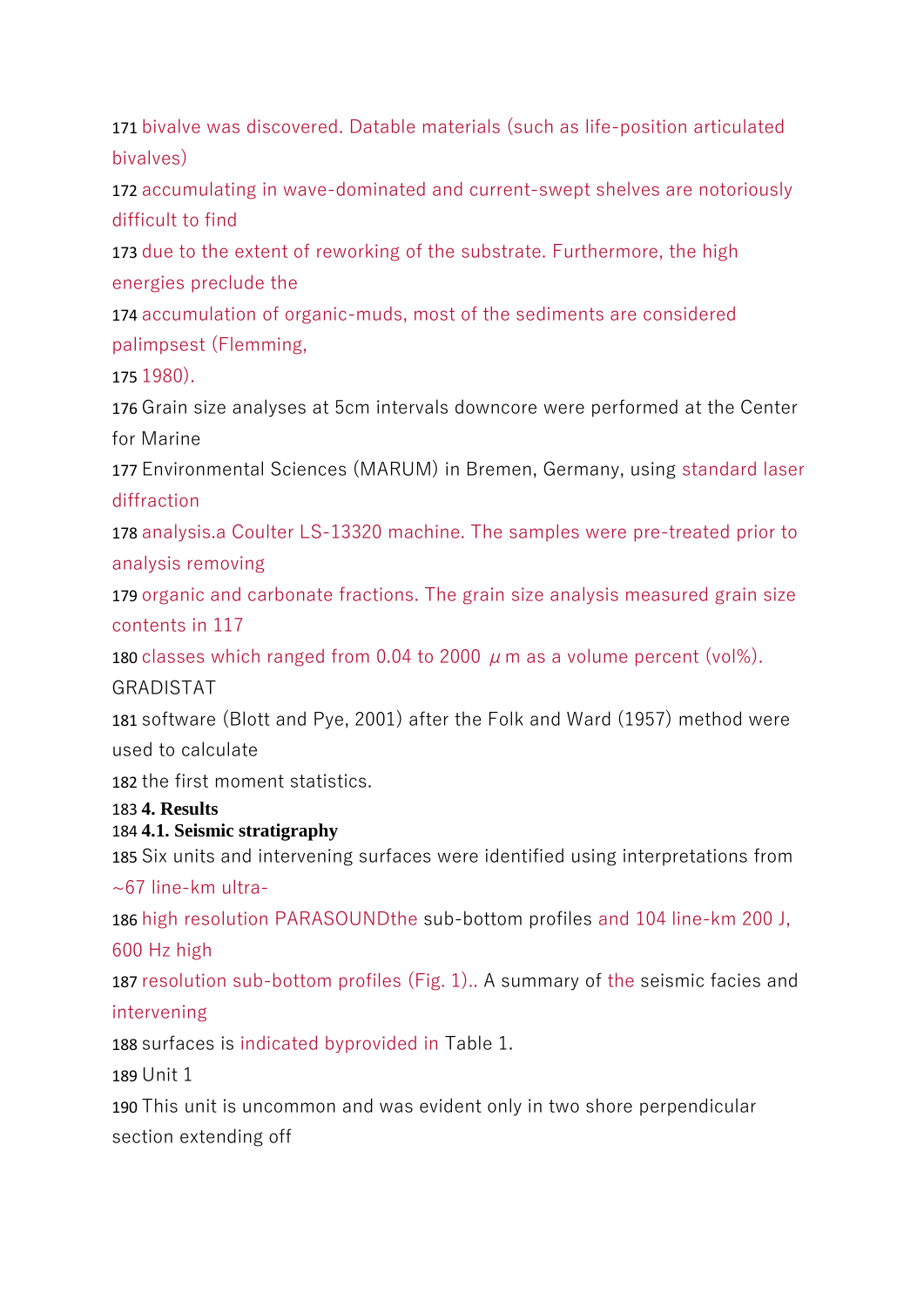191 the southern headland of the Umzimkulu River (Figs. 2 and 3). Unit 1 is acoustically opaque.

9

192 The upper limit of Unit 1 is marked by a very high amplitude, undulating reflector (Surface 1)

193 (Fig. 2).

194 Unit 2

195 Unit 2 downlaps Unit 1 forming an unconformity, Surface 1 (Fig. 2). This unit is subdivided

196 into two sub-units based on varying dip angle:

197 Unit 2.1.

198 Unit 2.1 comprises seaward dipping (12.5°), moderate to low amplitude, prograding reflectors.

199 This unit crops out at the sea floor from the inner-shelf to mid-shelf and is planed off and

200 incised by Surface 2 (Fig. 3). Unit 2.1 is unconformably overlain by Unit 2.2 at its most seaward

201 extent in the mid-shelf (Figs. 2 and 3).

202 Unit 2.2.

203 Similar toLike Unit 2.1.,, Unit 2.2 comprises moderate to low amplitude,

seaward prograding

204 reflectors that dip at a steeper angle  $({\sim}20^{\circ})$  (Fig. 3). This unit crops out on the seafloor from

205 the mid-shelf to the shelf edge (Figs. 3 and 4). Unit 2.2 is similarly truncated and incised across

206 the entire shelf by Surface 2.

207 Unit 3

208 Unit 3 comprises moderate to high amplitude, prograding seismic reflectors (Fig. 5a). This unit

209 is isolated in occurrencedoes not frequently occur and when it does, it occurs in association

210 with Unit 6.1. It directly onlaps the acoustic basement within topographic depressions

211 occurring from the mid-shelf to outer-shelf and is planed off by a moderate to high amplitude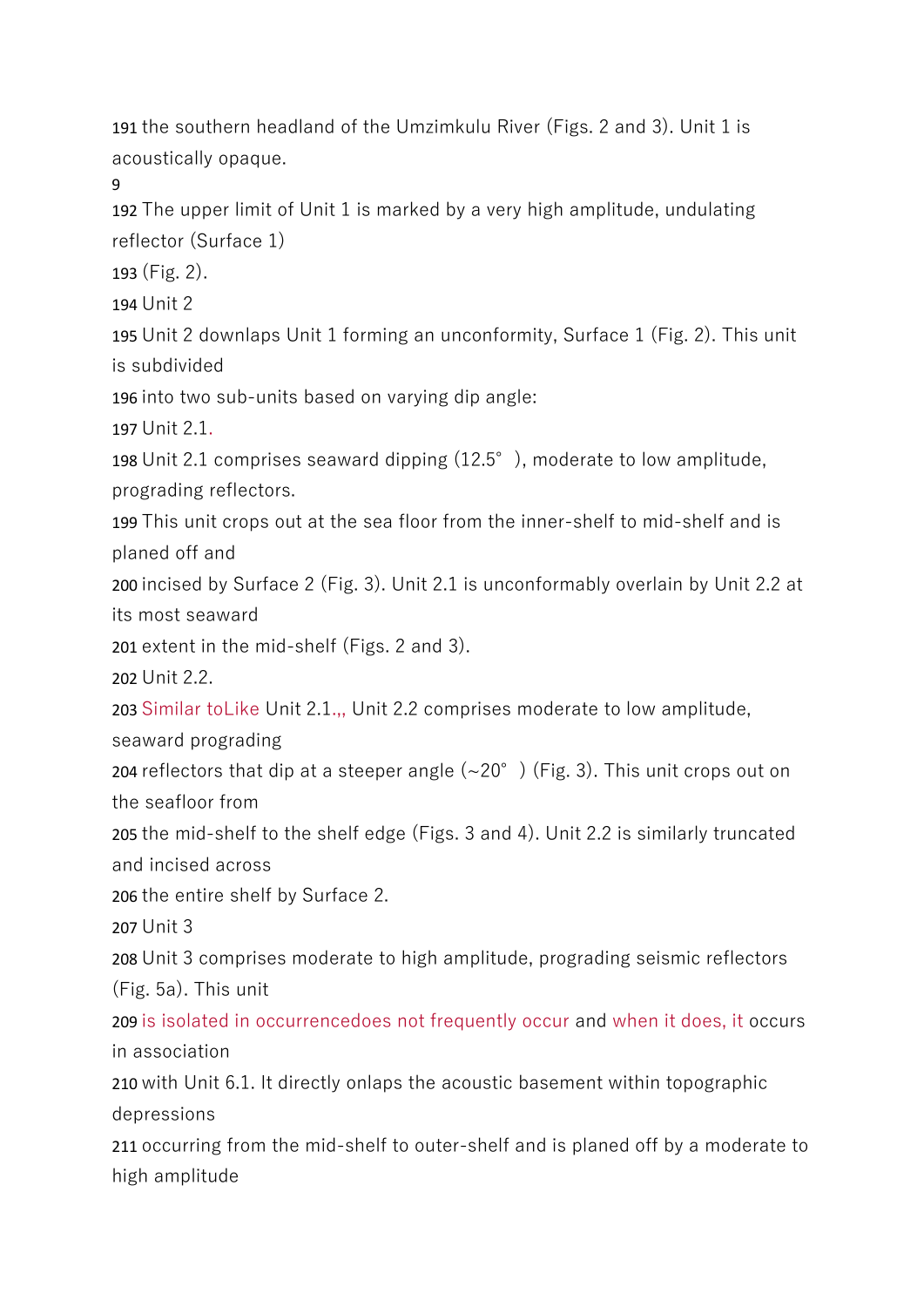212 seismic reflector/surface, Surface 3.

213 Unit 4

10

214 Unit 4 can be subdivided into three sub-units. Unit 4.1 comprises moderate amplitude,

215 prograding reflectors that onlap Surface 2 (Figs. 2c, 3b, 4a and 4c). Unit 4.1 occurs at the base

216 of incisions in Surface 2 and is capped by Surface 4. Unit 4.2 comprises either steep, larger-

217 scale, moderate amplitude, prograding seismic reflectors; moderate amplitude, seismic

218 reflectors onlapping Surface 2 (Figs. 2c, 3b, 4a and 4c); or poorly-developed, moderate

219 amplitude, discontinuous and chaotic seismic reflectors (Fig. 2b). Unit 4.3 is not always present

220 in the study area (FigsFig. 4a). Where it does occur, Unit 4.3 is separated from Unit 4.2 by a

221 gently dipping, high amplitude erosional seismic reflector (Surface 5) and onlaps units 2 and

222 4.2 (Figs. 2c, 3b, 4a and 4c). Unit 4.3 is composed of horizontal, subparallel to chaotic,

223 discontinuous seismic reflectors (Figs. 2c, 3b, 4a and 4c). In cases where the incisions of

224 Surface 2 are less wide and deep, Unit 4 appears massive with a poorly developed internal

225 structure (ege.g. Figs. 2b and 6b7b). Unit 4 is truncated by a high amplitude, flat lying erosional

226 reflector, Surface 6, which merges with Surfaces 2, 3 and 5 to form a composite erosional

227 surface 2/3/5/6 (Fig. 4c).

228 Unit 5

229 This rugged unit crops out on the sea floor and is acoustically opaque, with no internal seismic

230 configuration (Figs. 2a, 3a, 5b, 5c and 7a). It is most abundant in the southern portion of the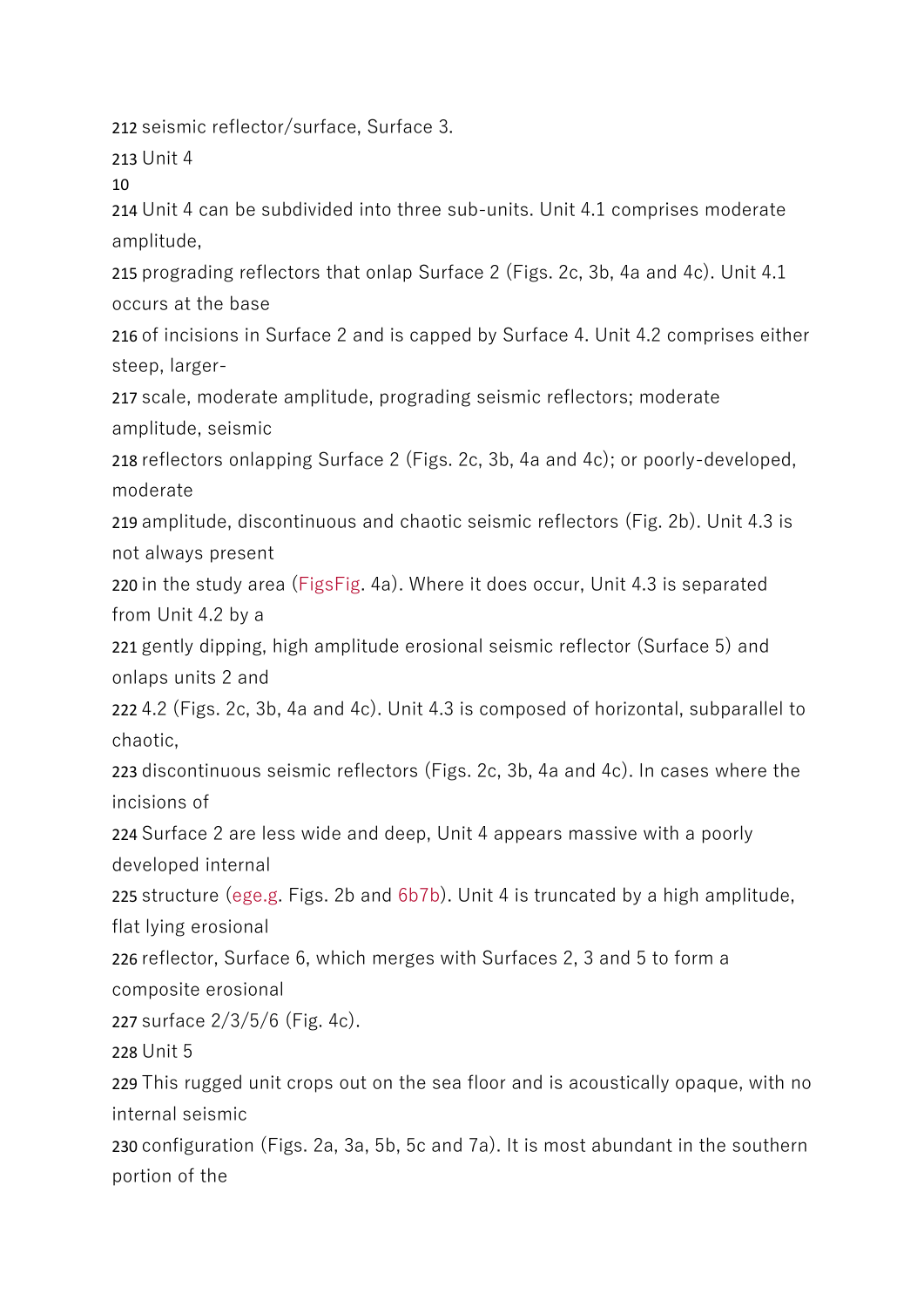231 study area and crops out in the mid-shelf to outer-shelf region at depths of 40 m and greater.

232 Unit 5 is strongly associated with Unit 6.2 as it is often onlapped by Unit 6.2 (Figs. 2c, 3a, 2c,

233 5b, 5c and 7a). Where Unit 5 sub-crops, it is capped by a very high amplitude seismic reflector,

234 Surface 67, that in some localities crops out as part of the sea floor (Fig. 7a). 235 Unit 6

236 Unit 6 can be subdivided into three sub-facies based on their seismic character and distribution

237 on the shelf. Unit 6.1. consists of moderate to low amplitude, continuous, semi-parallel seismic

11

238 reflectors and onlaps the combined surface of 2/4 (Figs. 3b, 4c, 5a, 6a and 7b). From the ultra-

239 high resolution seismic data, the reflectors are arranged in a semi-parallel configuration (Figs.

240 3b, 4c, 5a, 6a and 7b). This unit is most often situated in the in-shore portion of the shelf (Figs.

241 2, 3b, 4, 5a, 6 and 7). Unit 6.2. rests within depressions of Surface 5 and comprises moderate

242 amplitude onlapping, occasionally chaotic, discontinuous seismic reflectors (Fig. 2a, 3a, 4a, 5b

243 and 5c). This unit has a semi-opaque and occasionally shingled internal character and is capped

244 by Surface 78 (Fig. 7a). Figure 5b shows the weak development of seawardoblique prograding

245 foresets in subunitUnit 6.2. Unit 6.3. is present mainly in the mid-shelf region (Figs. 2c, 3a, 4a,

246 4b, 5a, 5b and 7a). It is characterized by moderate amplitude, finely mottled reflector packages

247 with larger scale bedding planes. This unit has an average thickness of  $\sim$ 4 m but can reach up

248 to  $\sim$ 7 m thick within the topographical troughs formed by Unit 5 (Fig. 7a).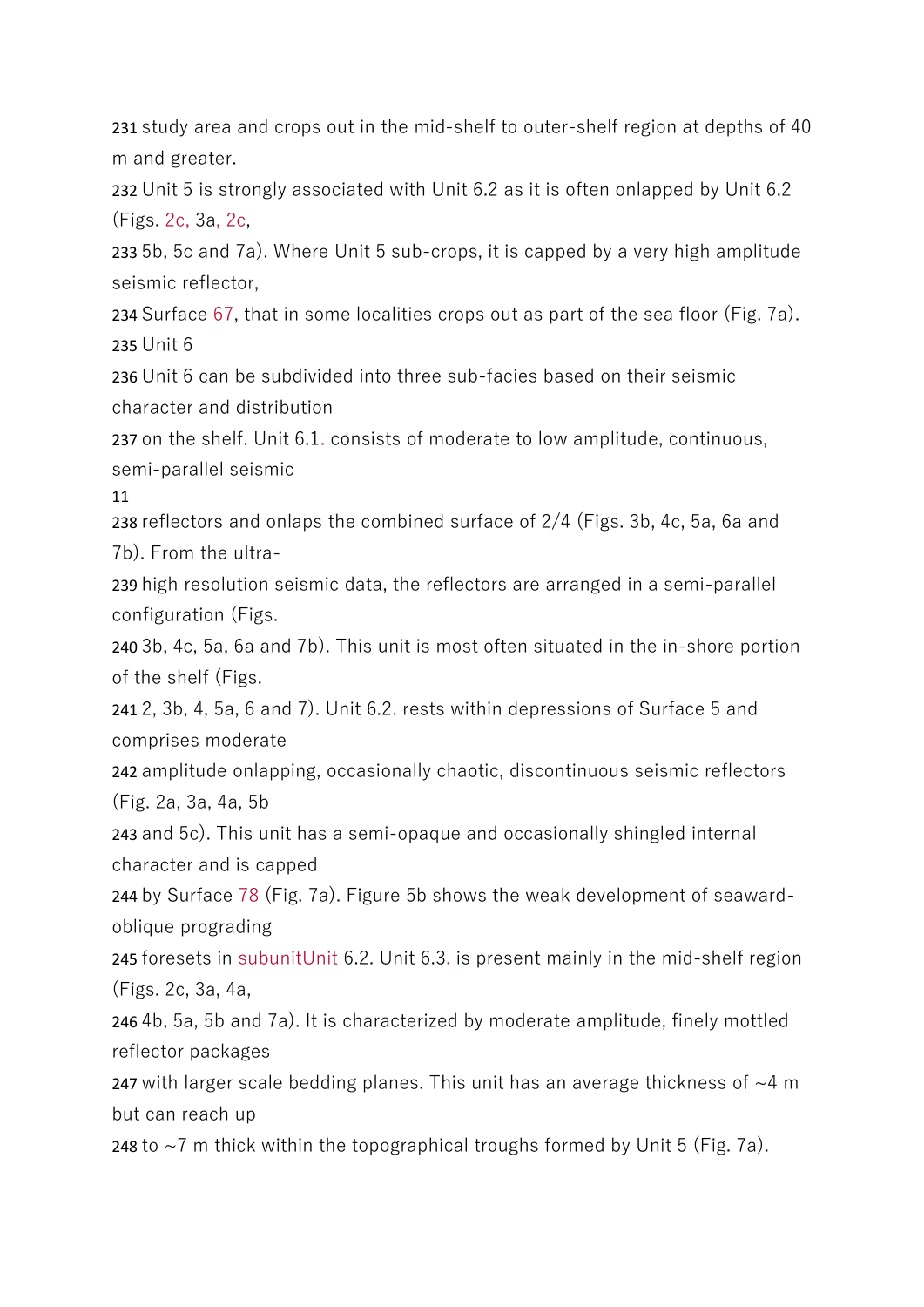249 Table 1. A summary of seismic stratigraphic units, separating stratal surfaces and, interpreted 250 depositional environments and stratigraphic ages. Unit/ Sub-unit **Overlying** Surface Seismic Description Interpretation of Depositional **Environment** U1 Acoustically opaque Granite-gneiss complexe of the Namaqua-Natal Metamorphic Province (Cornell et al., 2006) S1 High amplitude, undulating Sequence Boundary (SB) SU2.1 Seaward dipping (~12.5̊), low amplitude, prograding **Siltstone** S2 Maximum Flooding Surface (MFS) (Green and Garlick, 2011) SU2.2 Seaward dipping (~20°), low amplitude, prograding Siltstone (Green and Garlick, 2011) S3 High amplitude, truncates and incises Unit 2 Sequence Boundary (SB1) (Green and Garlick, 2011) 3 Isolated, onlapping high amplitude, prograding Relict shallow near-shore facies (Green, 2011) S4 Moderate to high amplitude Sequence Boundary? SU4.1 Onlaps S2, moderate amplitude, prograding Fluvial lag 12 S5 Low to modereate amplitude Transgressive surface (Ts) (Nummendal and Swift, 1987) SU4.2 Onalps S2, steep, moderate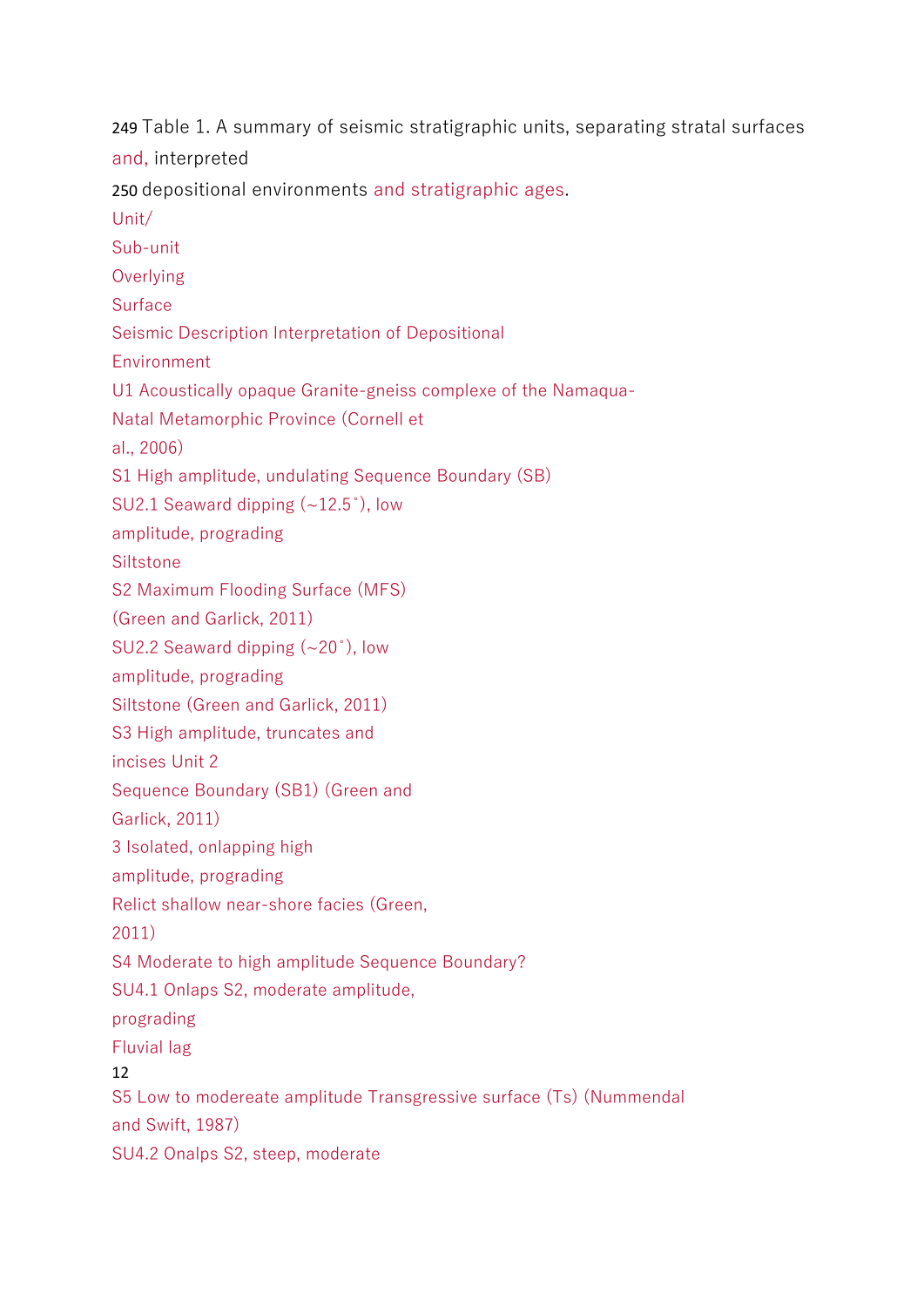amplitude, prograding Central basin-fill (Zaitlin et al., 1994; Green et al., 2013b; Allen and Posamentier, 1994) S6 High amplitude, uneven Tidal ravinement surface (TRs) SU4.3 Horizontal, sub-parallel to chaotic discontinuous, retrograding Sandy estuarine barrier (Cooper, 2001; Nordfjord et al., 2006; Green et al., 2013b) S6 Very high amplitude, rugged Wave ravinement surface (WRS) 5 Acoustically opaque, crops out on sea-floor Aeolianite barriers (Green and Garlick, 2011) S6 Same as above - SU6.1 Moderate to low amplitude, continuous, semi-parallel Contemporary shoreface (Martin and Flemming, 1986) SU6.2 Onlapping, moderate amplitude, occasionally chaotic, discontinuous, semi-opaque, shingled, weakly seaward oblique prograding Palaeo-shoreface (Martin and Flemming, 1986) S7 Weakly visible, low amplitude FS? SU6.3 Moderate amplitude, finely mottled, larger scale bedding planes Pebble-floored coarse sand with bioclastics. Shelf dunes, highstand sediment (Flemming, 1980; Green, 2009) 251 252 **4.2. Seafloor morphology**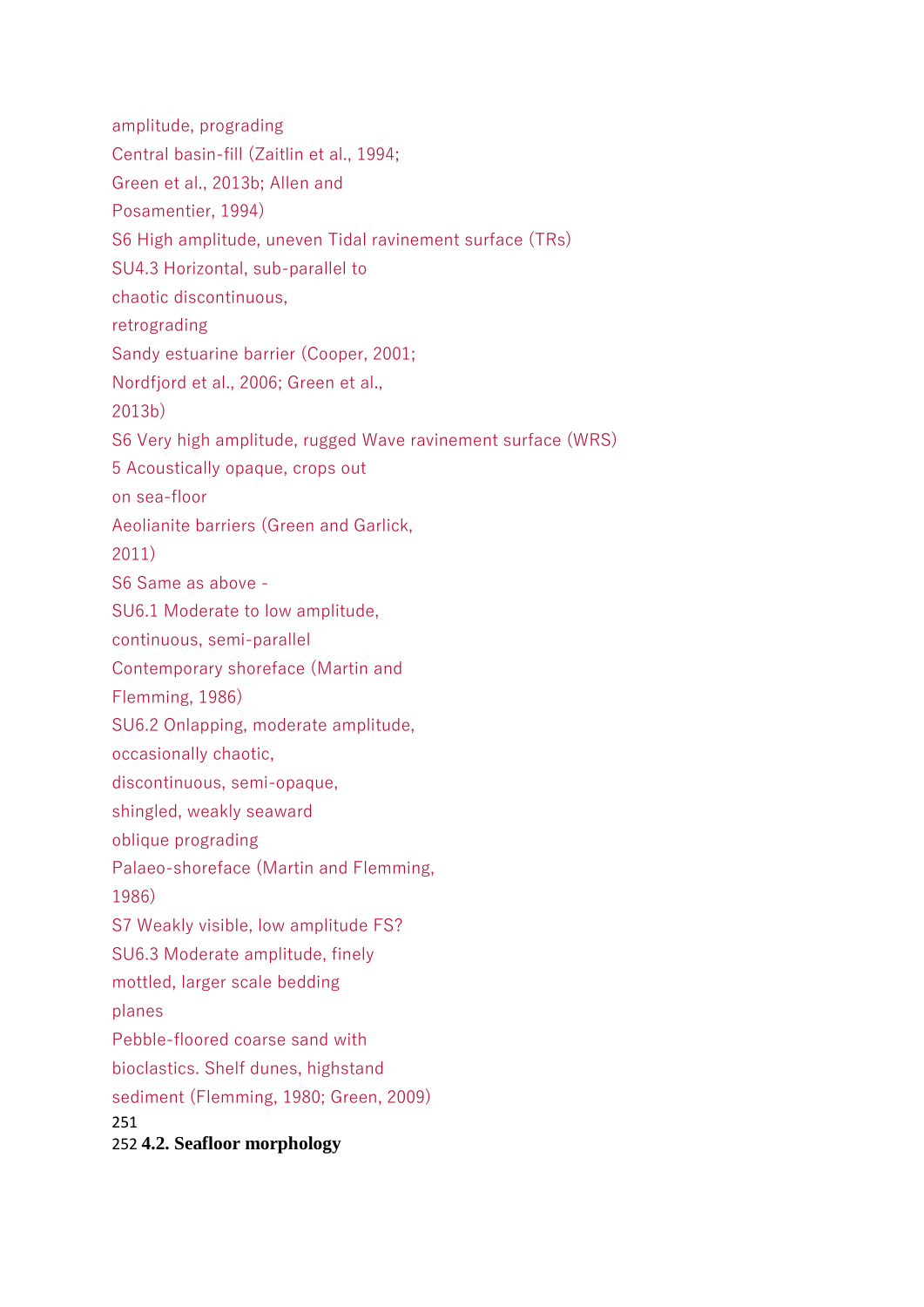253 Multibeam bathymetry of the mid-outer shelf provides additional information on the seafloor

254 morphology including the Protea Banks Reef portion and incised continental shelf.

255 The outer shelf comprises a series of alternating linear, shore parallel,

arcuate and ridge features

256 occurring at 60 m and 100 m depth. These ridge features have ~5-10 m relief above the sea

257 floor (Figs. 8b and 8c), and in some areas exist as multiple parallel ridges over a distance

258 spanning 200-300 m (Fig. 8b). These ridges correspond to seismic Unit 5.

259 The shelf seaward of the ridges comprises undulating seafloor defined by NE-SW striking

260 linear features. These linear features have gentle relief and mimic the contour of the present13

261 day shoreline. They represent the foresets of seismic Unit 2.2 cropping out on the seafloor and

262 extending to the continental shelf break (Figs. 3, 4 and 8).

263 The shelf is marked by sinuous to linear seafloor depressions with negative relief of  $\sim$ 20 m and

264 widths ranging between 400 – 800 m (Figs. 8d and 8e). The seafloor depressions trend

265 perpendicular to both the ridges and the modern-day shoreline. These depressions are

266 dominantly asymmetrical U-shaped with gently, across-channel, sloping floors. The walls and

267 floors of the depressions correspond with seismic Surface 2 and Unit 6.3, respectively (Figs.

268 4a and 9). Seaward of the ridge features, the depressions terminate in funnellike depressions

269 at ~65 m depth (Figs. 8d and 9).

270 The depth structure surface of Surface 2 indicates a clear continuation of incision of the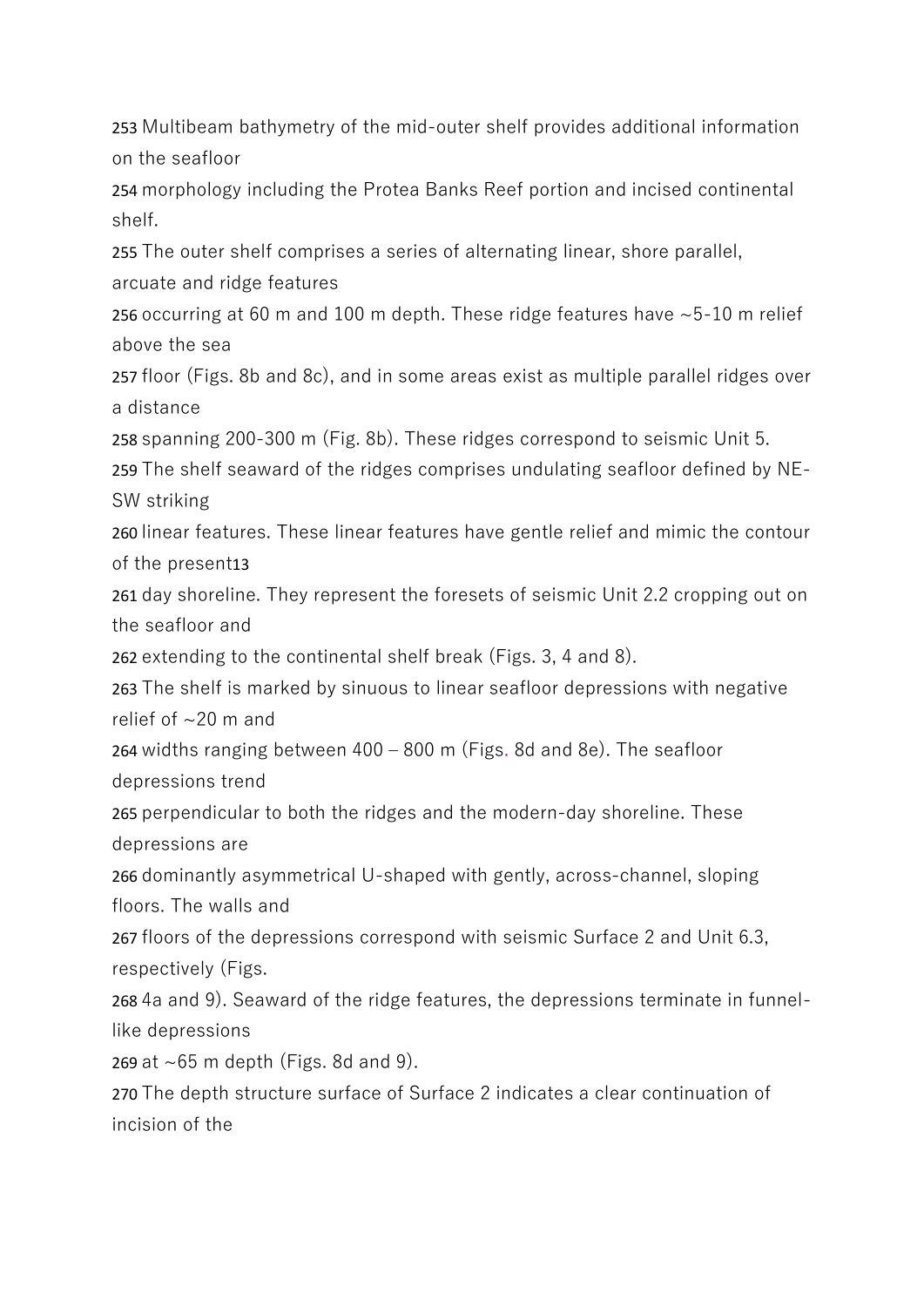271 MzimkuluUmzimkulu river and associated tributaries over the continental shelf towards the

272 shelf break (Fig. 9). Underlying part of Protea Banks is a basement high in the southern portion

273 of the study area. Basement depressions at stratigraphic depths of 65 m link up with less

274 pronounced, coast-perpendicular channels which terminate on the outershelf at low-lying sites

275 topped with arcuate spit features, and merge with underfilled valleys and seafloor depressions

276 (Fig. 8b and c; 9).

277

### 278 **4.3. Lithostratigraphy and chronostratigraphy**

279 The basal facies of Core GeoB20622-2the sediment core comprises an approximately 2.5 m

280 thick succession consisting of poorly sorted, very coarse sand with shell fragments and pebble

281 clasts at the base (Fig. 10). The grain sizes fine upward from very coarse sand to coarse sand

282 with occasional gritty sub-rounded quartz (Fig. 10). The lower facies correlates with seismic

283 Unit 6.3 (Fig. 4a and Table 2).

14

284 The lower facies is truncated by a horizontally-orientated quartz pebble layer and overlain by

285 a 1.4 m thick unit of medium to coarse sand with alternating bands of muddy sand (Fig. 10a).

286 All the pebbles are homogenous in size with respect to their a- b- and c- axis (Figs. 10b - d).

287 The a- axes average  $\sim$ 7.5 cm with the b- and c- axes  $\sim$ 5.5 cm and  $\sim$ 3 cm respectively. The b-

288 axis is defined as the maximum horizontal width of the clast (Krumbein, 1939). The angle and

289 orientation of the b-axis of pebbles can provide information on the depositional environment.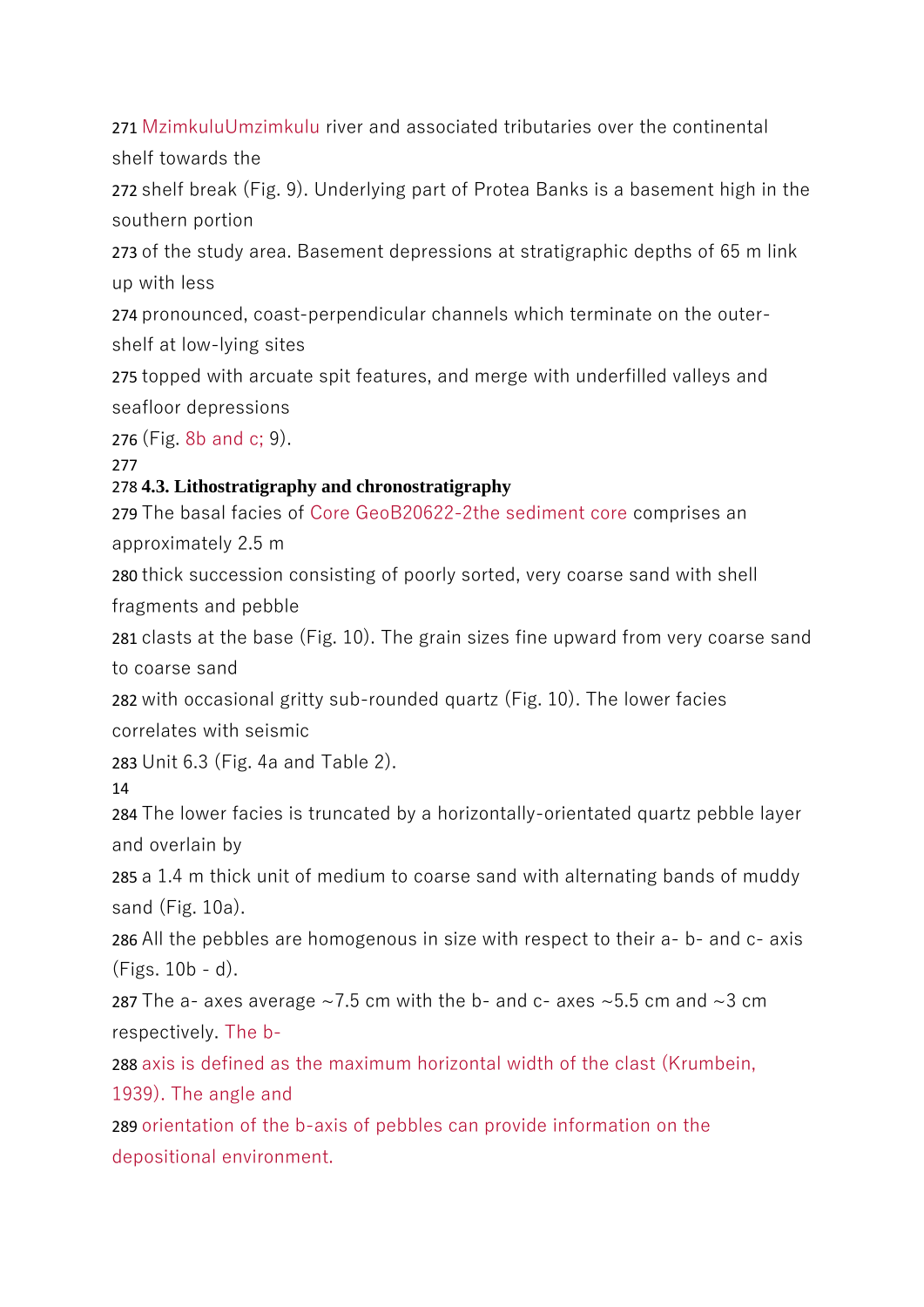290 All the pebbles rest with their b-axes perpendicular to the seafloor (Fig. 10a). 291 The upper unit is devoid of pebbles. The overall sediment composition of theUnit 6.3 is

292 majority quartz with lesser amounts of feldspar, lithic fragments and bioclastic fragments.

293 (comprising bivalve shell debris, bryozoa and coral). The upper Unit corresponds with seismic

294 Unit 6.3 (Fig. 4a and Table 2). An intact gastropod shell, from the facies boundary that these

295 pebbles mark, yields a 14C age of  $1275 \pm 301191 - 1263$  cal. yr BP. (68%) range).

296 Table 2 Summary of core sediment facies and faunal descriptions relative to seismic

297 stratigraphy

Core Facies Thickness Sediment description Fauna Seismic Unit

Lower facies 2.5 m Poorly sorted, very coarse

quartz-rich sand, shell fragments

and pebbles at base. Upward

fining.

**Sublittoral** 

marine taxa (i.e.

echinoderm and

brachiopod)

Unit 6.3

Boundary Quartz pebbles Internal master bedding

plane (Allen, 1982)

Upper Facies 1.5 m Majority quartz with lesser

feldspar and lithic, and

bioclastic fragments. Devoid of

pebbles.

Rounded

calcareous

bioclasts

Unit 6.3

298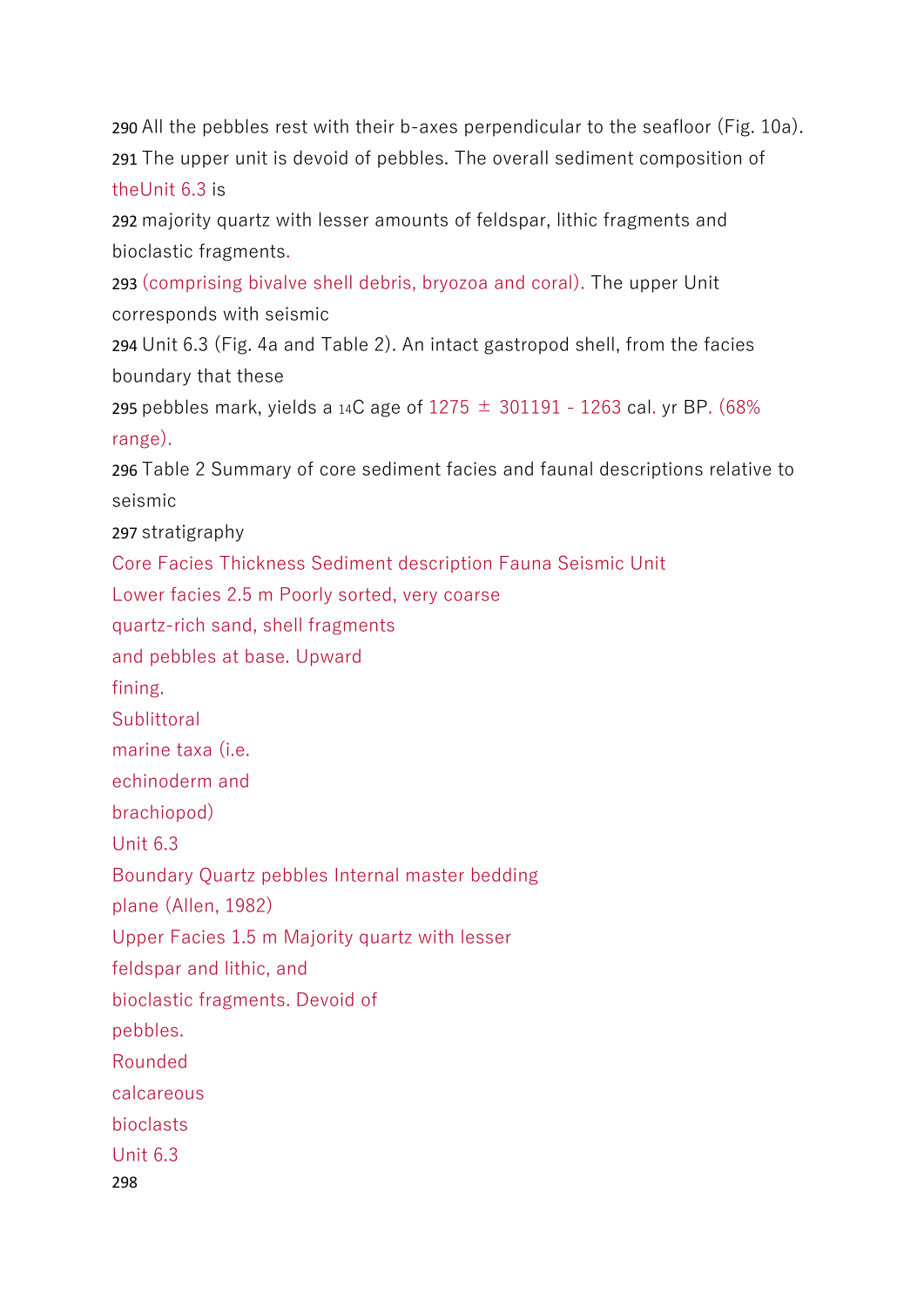#### 15

#### 299 **4.4. Biostratigraphy**

300 Core GeoB20622-2The core generally comprises fragmented and abraded marine sublittoral

301 fauna. The lower facies of the core (at ~361-362 cm depth down core) hosts fragmented

302 marine taxa (i.e. echinoderms and gastropods), while the upper facies (at

 $\sim$ 138-139 cm depth

303 down core) hosts rounded bioclasts of calcareous nature (*Frenzel, P, pers.* 

*Comm.*). These

304 faunae correspondThis lithofacies corresponds to unitUnit 6.3 (Table 2). 305

#### 306 **5. Discussion**

### 307 **5.1. Seismic Stratigraphy**

308 Seismic Unit 1 forms the acoustic basement of the study area and is

considered to correspond

309 to the crystalline basement that crops out along the adjacent shoreline. These crystalline rocks

310 are overlain by Seismic Unit 2, the seismic architecture of which has been recognised

311 throughout the region as belonging to seaward-dipping Cretaceous age siltstones (Green and

312 Garlick, 2011). The capping erosional surface, Surface 2 is considered to represent the most

313 recent subaerial unconformity (e.g. Green, 2009; Pretorius et al., 2016) that formed as sea-level

314 fell to the LGM at  $\sim$  125 m depth (Green and Uken, 2005; Cooper et al., 2018b).

315 Surface 2 reveals that the palaeo-MzimkuluUmzimkulu river incised the basement rocks during

316 regression associated with the Last Glacial maximum (Fig. 9). The drainage network bypassed

317 a basement high of Unit 2 in the southern region, indicating a

geomorphological control on the

318 passage of incised valleys across the continental shelf.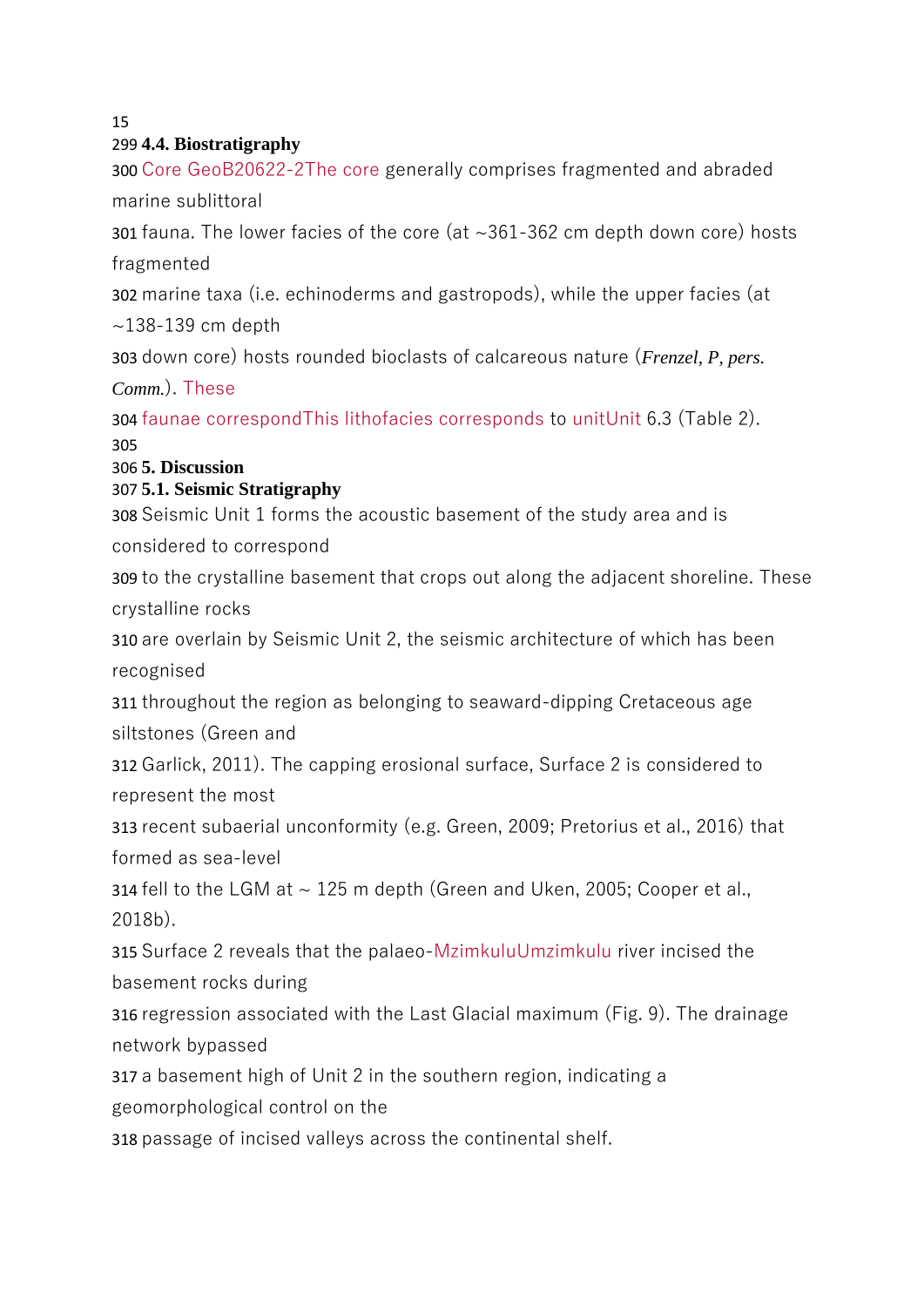319 Seismic Unit 3 is a localised unit found in shallow depressions within Unit 2 at -60 m and at -

320 150 m, respectively. Seismic Unit 3 is comparable to remnant prograding coastal deposits

321 documented on the mid-shelf and at the shelf edge of the eastern Tyrrhenian Sea margin

16

322 (Trincardi and Field, 1991). Green (2011) considered similar deposits to the north of the study

323 area to represent shallow nearshore facies of indeterminable age. Their preservation appears to

324 be controlled by their location on interfluves and in shallow topographic depressions which

325 provided shelter from the erosional processes associated with the overlying wave ravinement

326 surface. Trincardi and Field (1991) proposed that the sheer volume of the Tyrrhenian Sea

327 deposits was the main factor contributing to their successful preservation. Their patchy

328 distribution in the study area suggests that they may have been only locally developed.

329 Unit 4 represents a succession of incised valley fill deposits. The basal portions of chaotic,

330 discontinuous reflectors (Unit 4.1) represent coarse fluvial channel lags and, when prograding

331 in a shore-parallel orientation, point bar deposits (cf. Weber et al., 2004; Green and Garlick,

332 2011; Green et al., 2013b). The capping reflector, Surface 45, delineates the initial flooding of

333 the fluvial system during the ensuing postglacial transgression and is interpreted as the

334 transgressive surface (TS) (see Nummedal and Swift, 1987).

335 The mid portions of the valley fills (Unit 4.2) overlie this surface. The subparallel, and, in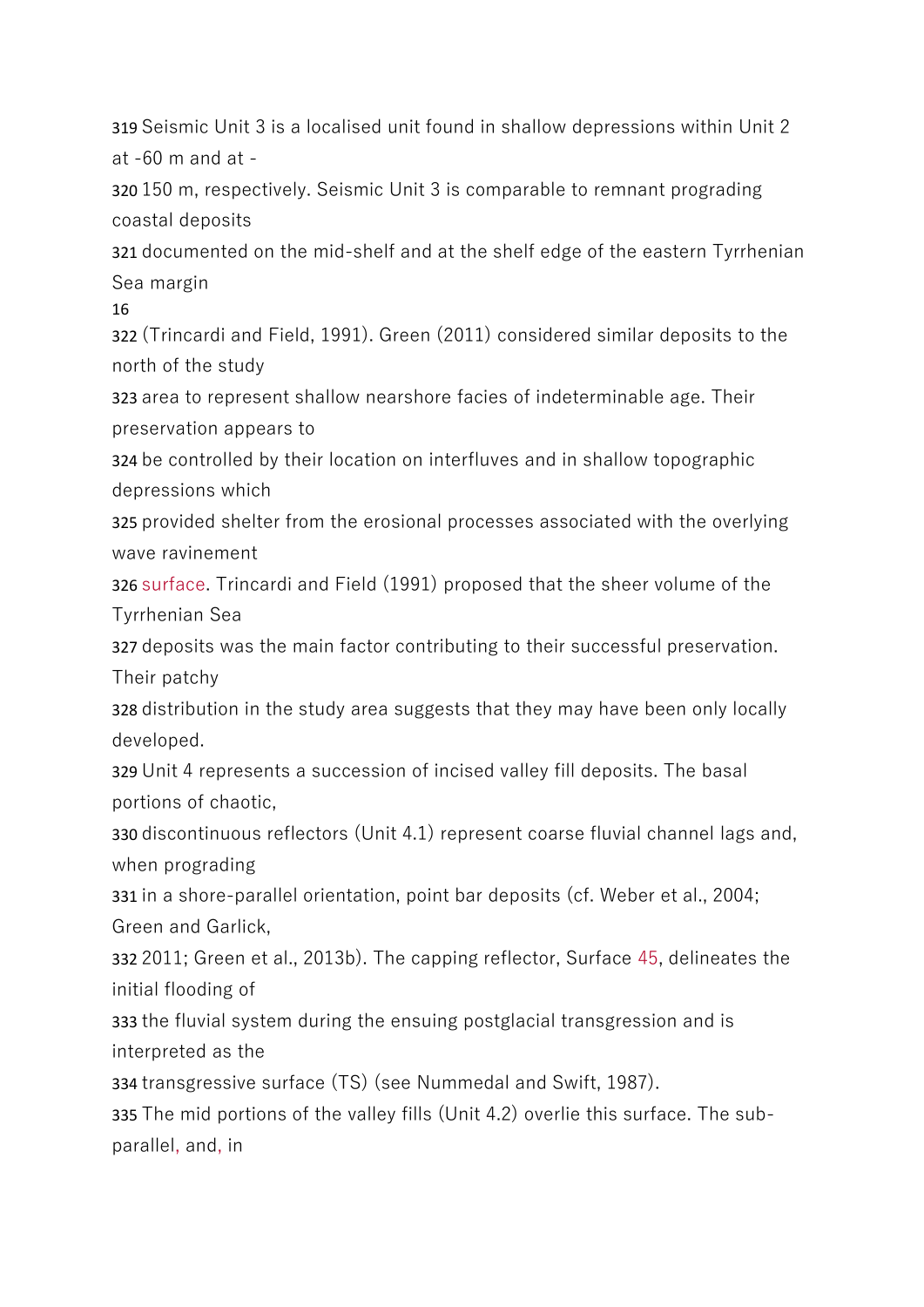336 some cases, horizontal onlapping configurations have been recognized by many authors as

337 indicative of the central basin fill of a developing wave-dominated (e.g. Zaitlin et al., 1994;

338 Green et al., 2013b) or mixed wave-tide dominated (Allen and Posamentier, 1994) estuary.

339 Unit 4.2 is capped by an inclined, channel shaped, high amplitude reflector interpreted as the

340 tidal ravinement surface. (S6). The tidal ravinement surface is best preserved on the inner-shelf

341 portion whereas a horizontal, flatter high amplitude reflector tops Unit 4.2 on the outer-shelf

342 segment, if present at all.

343 The upper fill (Unit 4.3) is variable along dip. Horizontal sub-parallel chaotic discontinuous

344 reflectors indicate a retrogradational character and this unit likely represents small scale sandy

345 estuarine barriers such as those seen offshore Durban (Nordfjord et al., 2006; Green et al.,

17

346 2013b) and on the modern coast (Cooper, 2001). This sub-unit represents the transgressive

347 systems tract of the incised valley fill succession.

348 Unit 5 is a rugged, acoustically opaque unit that crops out on the sea-floor. This unit is

349 interpreted as cemented aeolianite ridges and barriers of relict shorelines. These occur at

350 various localities on the southeast African shelf (Martin and Flemming, 1987; Green et al.,

351 2014; Pretorius et al., 2016). These deposits) and record the depths of past stillstands during

352 which significant shoreline deposits accumulated. They record shorelines from depths of -60

353 m and greater (Fig. 11) (Pretorius et al., 2016; Green et al., 2018). Unit 5 and sub-unitUnit 4.3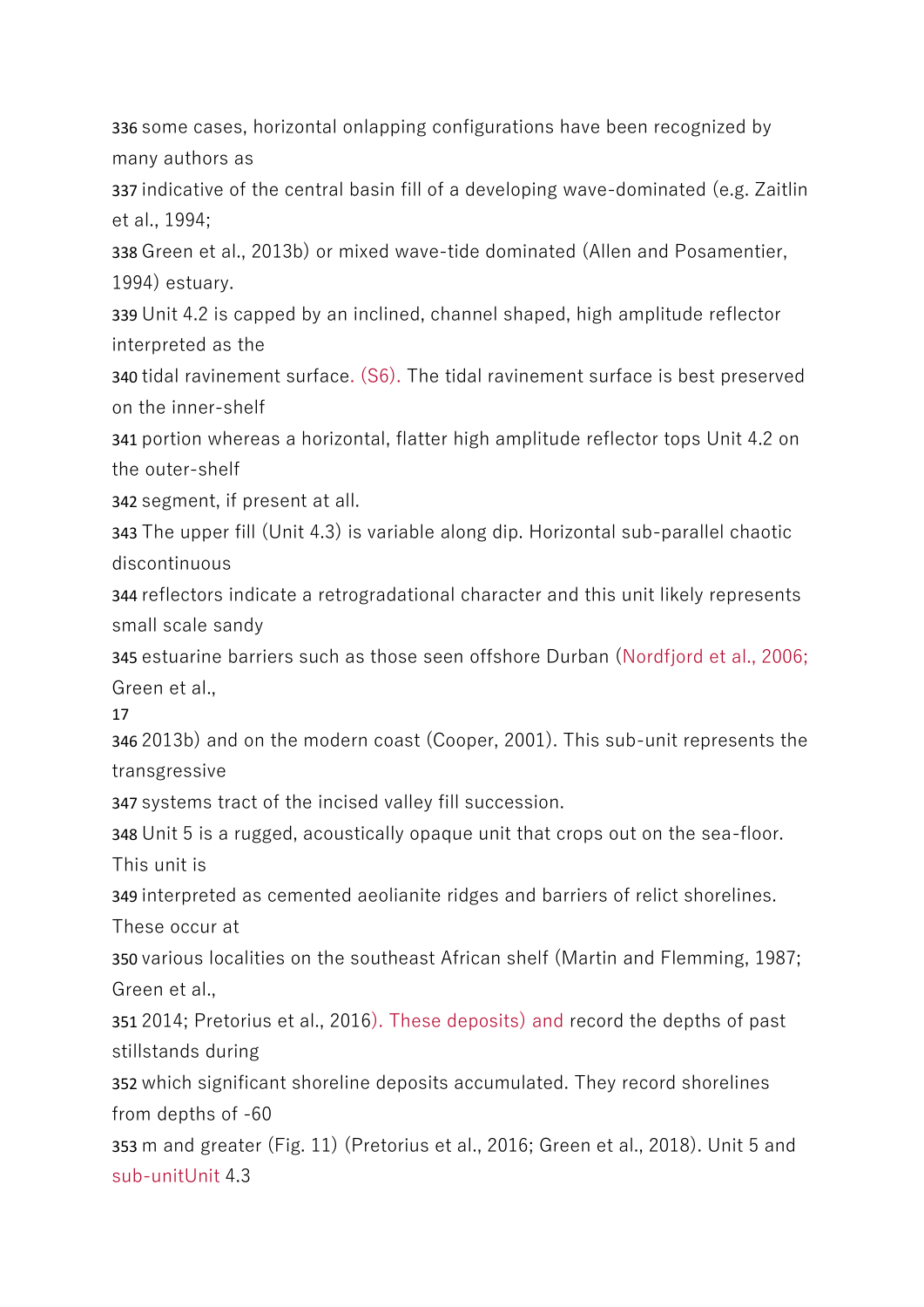354 are capped by the postglacial wave ravinement surface (S7) (see Pretorius et al., 2016).

355 Seismic Unit 6 represents the post-transgressive shoreface and associated sediments that

356 survived wave ravinement processes on the continental shelf. The contemporary shoreface

357 wedge (Sub-unitUnit 6.1) appears as a thin package in the inner-shelf (Martin and Flemming,

358 1986), whereas the offshore sub-unitUnit 6.2 represents palaeo-shoreface deposits that have

359 been decoupled from the contemporary wedge during shoreface translation (Pretorius et al.,

360 2016). Unit 5 deposits act as obstacles that feed back into the shore translation process and

361 inhibit the movement of the complete shoreface as it migrates landward, hence leaving

362 remnants (Unit 6.2) behind. Unit 6.2 deposits are preserved when they are situated in

363 depressions in Unit 5 and are sheltered to a degree from the mid- to outershelf current

364 sweeping (Flemming 1980) by the Agulhas Current.

365 Unit 6.3 occurs as thin deposits from the mid-shelf to outer-shelf and as a fill in the underfilled

366 incised valleys of the outer shelf. These fills comprise late Holocene age pebble-floored coarse

367 sand and bioclastic successions. The bioclastic components of the core are wholly composed

368 of marine sub-littoral shell fragments and rounded calcareous clasts.

Flemming (1980)

369 observed large to very large dunes forming in coarse sand and fine gravels across this shelf

18

370 region along the east coast of South Africa. Green (2009) observed similar bedforms off the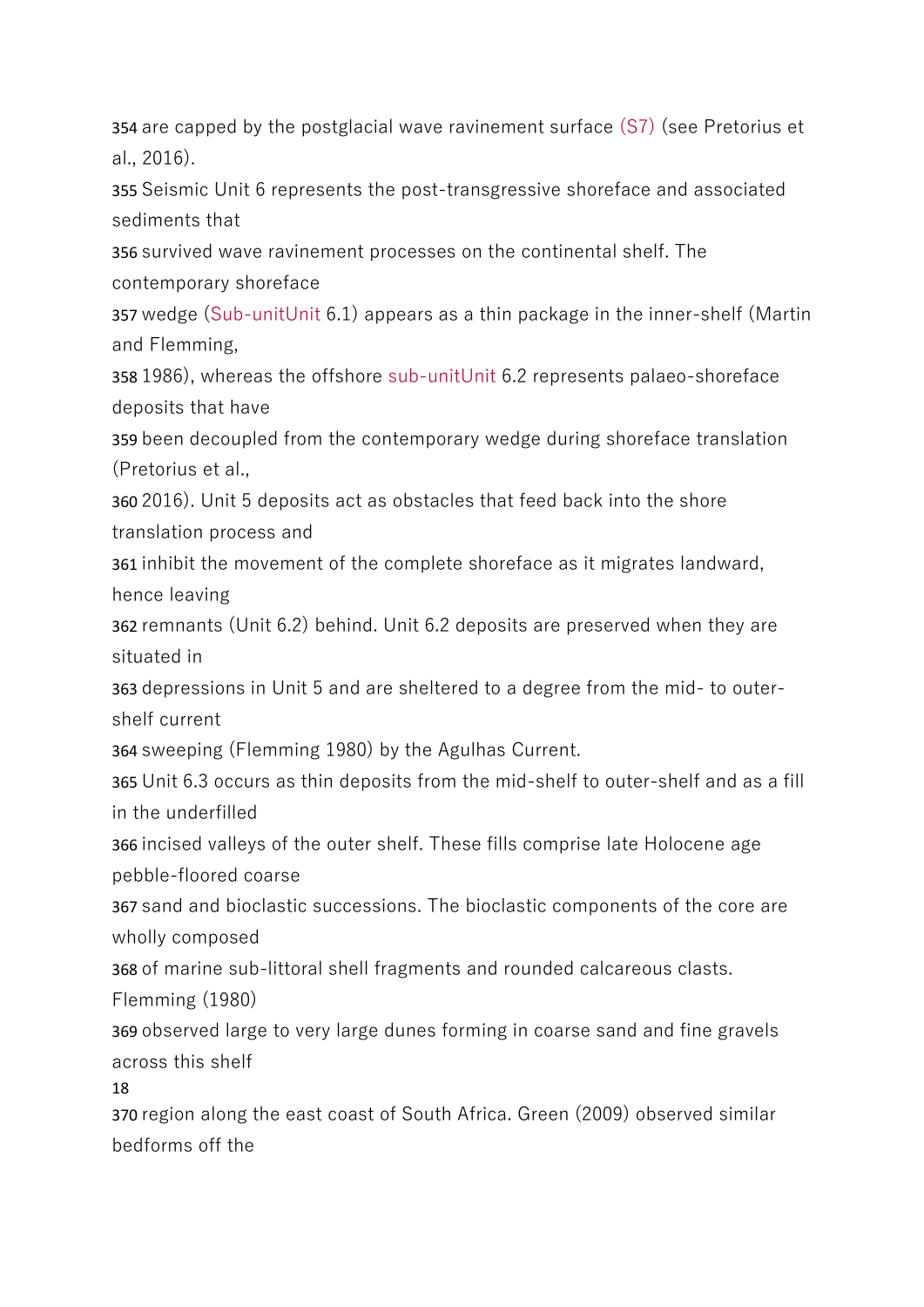371 northern KwaZulu-Natal coast and attributed them to current-reworking of shelf sands and

372 gravels comprising modern highstand sediments.

373 The date obtained from the upper portion of the outermost underfilled incised valley indicates

374 a maximum age of deposition of 12751191 - 1263 cal. yr B.P,BP (68% range), which wasplaces

375 sea level within a periodmetre or two of higher thanthat of the present sealevels in the

376 regionday (Fig. 11) (Cooper et al., 2018b). The unit therefore accumulated on the shelf under

377 conditions similar to present. The horizontally-orientated quartz pebble layers indicate

378 stratification under current influence associated with the bases of migrating contemporary shelf

379 subaqueous dune fields (Martin and Flemming, 19922000). These are overlain by the main

380 dune body of sub-littoral sourced sands and shell debris which have cascaded into the incised

381 valleys and filled them.

382 The continental shelf, in its entirety, comprises a basement high coinciding with the  $\sim$ 60 m

383 isobath and resulted in less accommodation space, allowing for dunes to accrete and

384 concentrate on this portion of the continental shelf. Basement depressions along the -60 m

385 isobath show a widening of channel systems likely associated with slowstand events. These

386 depressions may represent low-lying back-barrier estuarine systems that were overstepped

387 during transgression.

388 **5.5.4. Facies architecture and distribution of incised valley fills across the shelf** 389 The extent and distribution of the incised valley facies varies systematically across the shelf.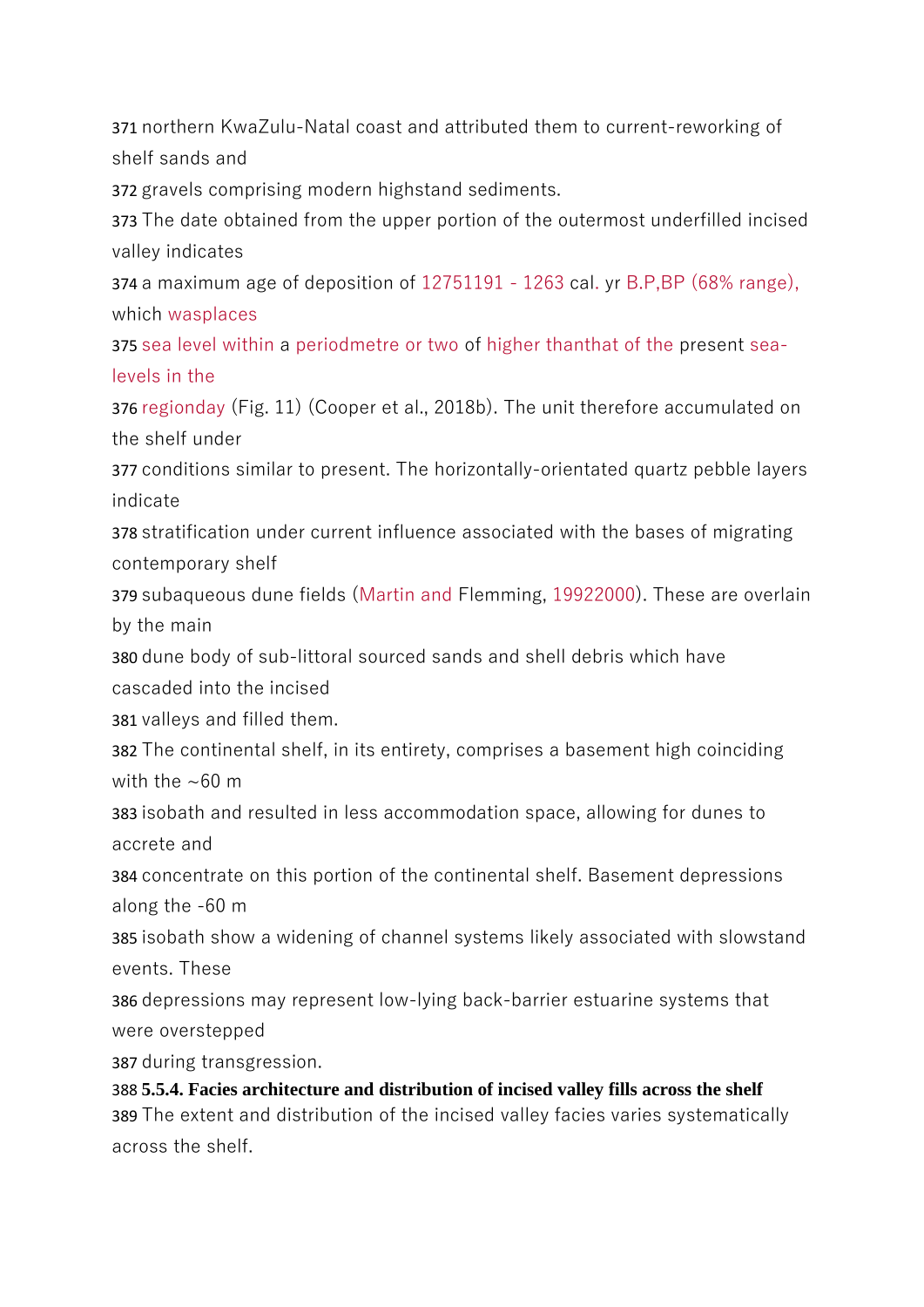390 In the proximal inner-shelf segment, the fluvial Sub-unitUnit 4.1 makes upcomprises a large

391 portion of the incised valley-fill (Fig. 12a). Central basin deposits (subunitUnit 4.2) are

392 preserved and capped by tidal ravinement surfaces and then overlain by sandy barrier and

393 estuarine tidal inlet facies.

19

394 In the mid-shelf region, the incised valley fill succession is comparable to that of the inner-

395 shelf, although, with increasingly less volumes of fluvial material and an increase in volume

396 of the central basin fill (Fig. 12b). The barrier facies is separated from the central basin deposits

397 by a tidal ravinement surface and is capped by the wave ravinement surface.

398 The valleys of the outer-shelf retain a distinctive seafloor depression (Figs. 8d, 8e, 10 and 12c)

399 and are filled at their bases by fluvial materials above which, in the unfilled valley, they are

400 overlain by materials derived from cascading dunes (Fig. 12c). Payenberg et al. (2006), show

401 a direct equivalent from Hervey Bay, Australia, where incised valleys on the shelf are filled

402 with undifferentiated sandy material deposited into an exposed valley by migrating sub-

403 aqueous dune fields on the contemporary shelf.

404 The absence of the central basin and barrier facies of the transgressive systems tract in the outer

405 shelf valleys is striking (Fig. 12c). This relative underfilling of the valley during transgression

406 suggests decoupling from the sea level/sediment supply balance associated with transgressive

407 filling of estuaries (see Cooper et al., 2012). Such a scenario can occur either when sea-level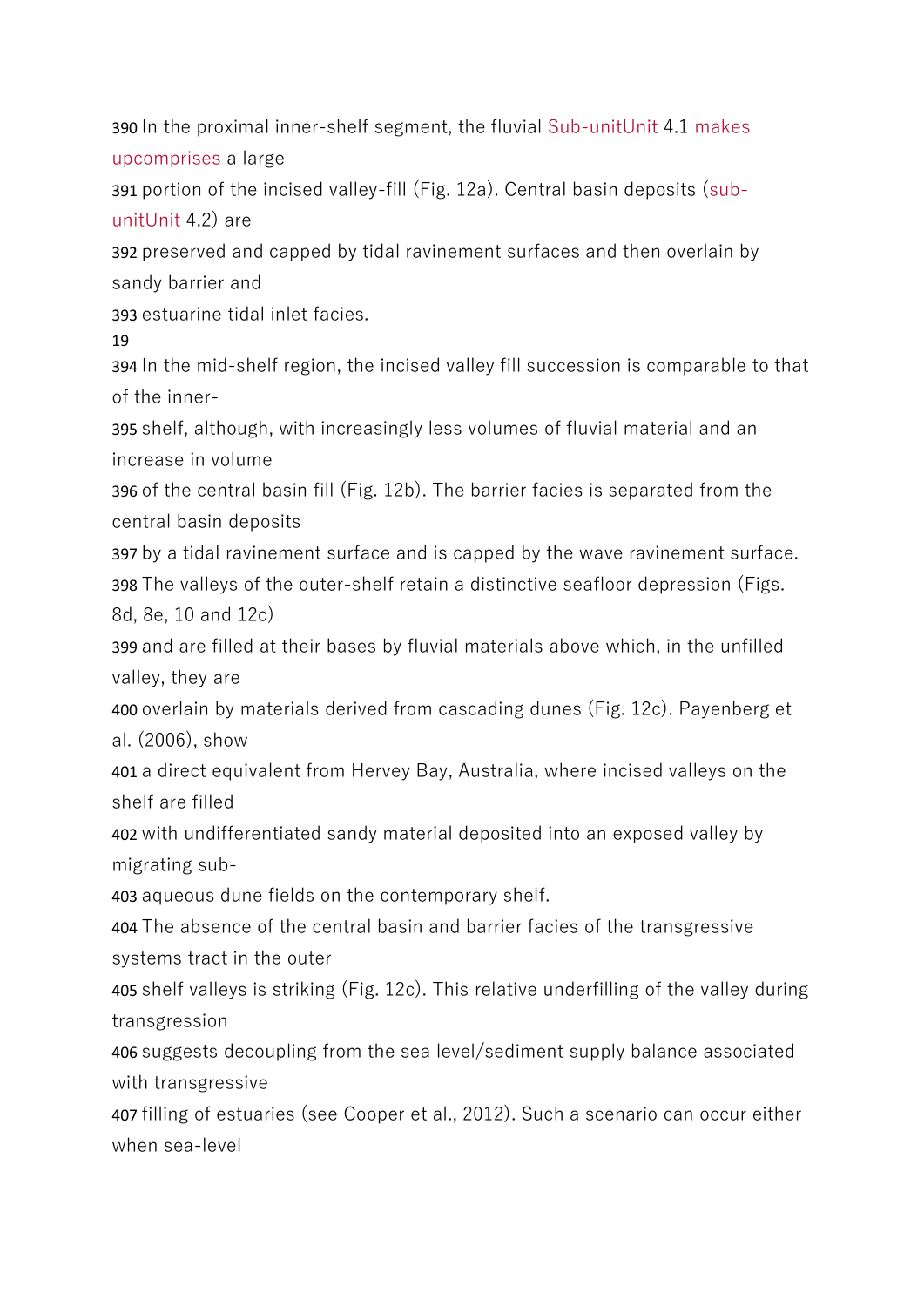408 rise is rapid (causing an increase in accommodation space) or when either fluvial or marine

409 sediment supply is significantly reduced. The presence of fluvial deposits in the valley fill

410 suggests that there was sufficient fluvial supply to the system prior to transgression. The valley

411 was unfilled during transgression because of a lack of sediment and/or an increase in

412 accommodation space associated with a rapid increase in sea level.

413 **5.3. Outer-shelf Morphology (shoreline at 100 m below MSL)Mean Sea Level)** 414 The series of aeolianite barriers of Unit 5 (Fig. 2a, 3a, 5b, 5c and 7a), are separated by small

415 topographic lows (Fig. 8b) and mark a  $\sim$  -100 m palaeo-shoreline. The topographic lows have

416 similar scales and orientations to the modern inlets of barrier-lagoon systems of SE Africa (cf.

417 Cooper, 2001) and are consequently interpreted as remnants of barrier-inlet features of the

20

418 palaeo-shoreline. The -100 m palaeo-shoreline is intersected and underlain by valleys exposed

419 to the seafloor (Unit 4) (Fig. 9). Those valleys terminate in funnel shaped depressions at -100

420 m. The terminating morphology is identical to the morphology of riverdominated, microtidal

421 estuaries of southern Africa (cf. Cooper, 1993,1994, 2001) (Fig. 8). Though large dune fields,

422 intersected by small estuaries, are not evident on the adjacent contemporary coast, they are

423 common on sediment-rich coasts to both north (Jackson et al., 2014) and south (Cooper et al.,

424 2013) of the study area. This suggests that past hydrodynamic conditions were like those of

425 today, however, a larger potential for barrier growth existed when sea levels were near -100 m.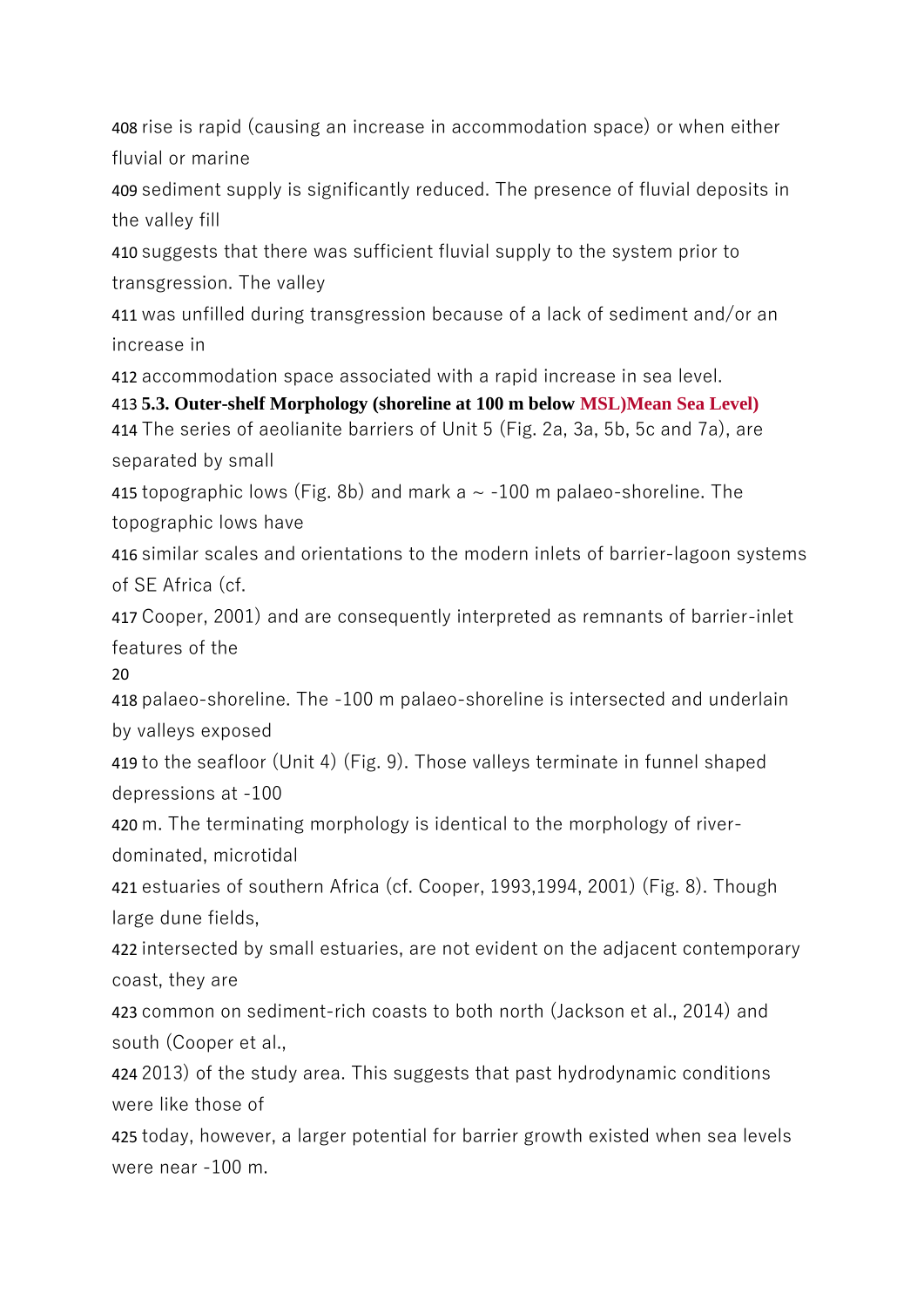426 Here, the open shelf, then palaeo-coastal plain, promoted greater windfetches, in addition to

427 greater degree of accommodation whereby larger dunes could be built. In comparison, as sea

428 level has risen to the modern-day shoreline, the coast has since transformed into a series of

429 granitic headland-bound embayments and pocket beaches that, due to their steep and irregular

430 natures, lack sufficient accommodation to allow for large dune building to occur.

431 The series of arcuate and cuspate ridges, together with the seaward prograded smaller ridges

432 are surface continuations of Seismic Unit 5. Green et al. (2013a; 2014) were the first to describe

433 such features from the seafloor and considered these to be features of a back barrier lagoonal

434 shoreline produced by segmentation processes of a coastal waterbody (cf. Ashton et al., 2009).

435 These ridges co-occur with seafloor depressions and the seaward termination point of the main

436 Unit 5 barriers, estuaries and inlets. We thus consider them to have formed simultaneously with

437 the seaward growth, through normal regression, of the -100 m palaeoshoreline.

438 The -100 m shoreline corresponds in elevation to sea levels associated with the Bølling Allerød

439 period when sea level was at ~-100 m (Peltier and Fairbanks, 2006; Green et al., 2014). Recent

440 work suggests that the LGM involved two periods of sea-level stability separated by rapid sea-

441 level change (Yokoyama et al., 2018). As discussed by Salzmann et al. (2013), this general

442 period of sea-level stability was long enough to promote the development of planform

21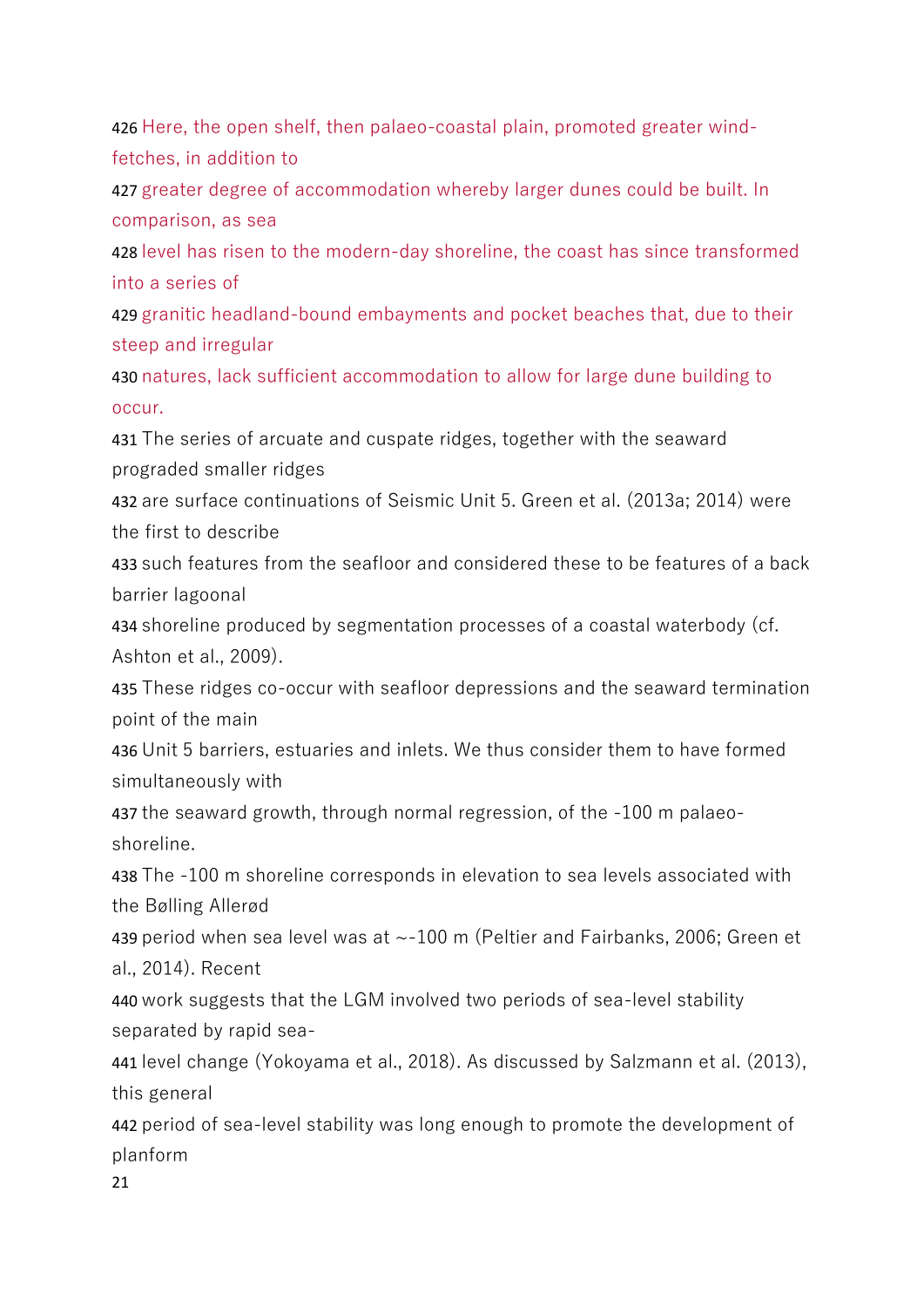443 equilibrium shorelines with localised areas of normal regression, forming arcuate back barrier

444 spits and large dune fields in equilibrium with prevailing energy conditions and sediment

445 supply (cf. Ashton et al., 2009).

446 The association of underfilled, incised valleys with this shoreline is notable. As discussed

447 above, these valleys on the outer shelf provide evidence for rapidly rising sea levels that left

448 the outer segments completely drowned in situ. Likewise, we envision the preservation of the

449 associated shorelines to be a result of sea-level rise that led to the rapid upprofile progression

450 of wave ravinement across the continental shelf, leaving less time for the breakdown of

451 shorelines in response to wave action and preserving shoreline deposits by overstepping (*sensu*

452 Swift, 1968). We link this to Melt Water Pulse (MWP) 1-A, which followed the LGM stillstand

453 and was associated with a  $\sim$ 16 m (26–53 mm/yr) rise in sea level between 14.6 and 13.8 ka BP.

454 This has been linked to other -100 m shorelines both locally (Salzmann et al., 2013; Green et

455 al., 2014) and globally (Peltier and Fairbanks, 2006; Liu and Milliman, 2004; Fairbanks, 1989).

456 **5.4. Mid- to Outer-shelf (100 m to 60 m below MSL)**

457 The outer to mid shelf areas ( -60 to -100 m) are marked by the cropping-out foresets of Unit

458 2, with no sediment cover or shoreline features (Figs. 2, 3, 5 and 7). Following MWP-1A at

459 13.6 ka cal. B.P. (Peltier and Fairbanks, 2006), the rate of sea-level rise decreased significantly

460 allowing wave ravinement processes to become more effective in eroding and reworking any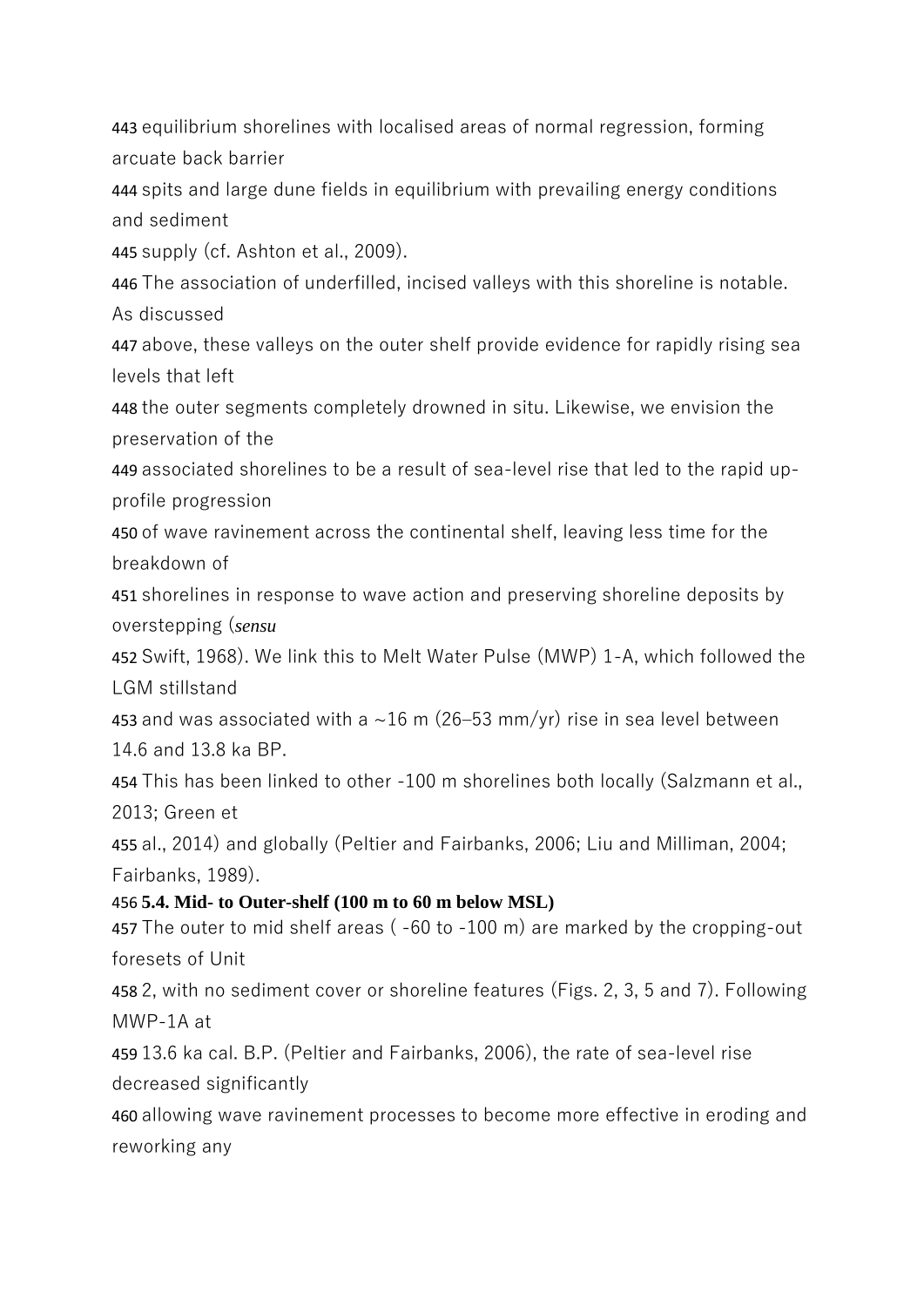461 existing deposits on the continental shelf (Fig. 12). Coupled with the contemporary erosion by

462 the Agulhas current, and the lack of shelter by aeolianite pinnacles or depressions in the LGM

463 subaerial unconformity, this has led to the complete sediment denudation of these areas by

464 erosion. Other examples of similarly sediment scarce, current swept shelves around the world

465 include the south-eastern shelf of the United States (Harris et al., 2013) and the North Adriatic

466 epicontinental shelf (Trincardi et al., 1994).

22 467

#### 468 **5.5. Mid-shelf (shoreline at 60 m below MSL)**

469 The mid-shelf is marked by a second generation of preserved shoreline complexes at -60 m

470 (Figs. 2, 3, 5 and 7), overlying the LGM-aged incised valleys. Like the -100 m shoreline,

471 remnant submerged shoreline complexes at this depth are prominent along the entire SE

472 African coast (Salzmann et al., 2013; Green et al., 2014; Pretorius et al., 2016; De Lecea et al.,

473 2017).

474 The set of shoals with U-shaped planforms in the shallowest upper portion of the aeolianite

475 field are interpreted as preserved parabolic dune fields (Fig. 8a). Parabolic dunes occur where

476 there are high rates of sediment supply, enough accommodation space to allow for accretion

477 (Oestmo et al., 2014) and strong, unidirectional winds driving sediment transport (Landsberg,

478 1956). These features indicate southwesterly unidirectional dune migration, as is the case for

479 the majority of parabolic dunes to the north of the study area (Jackson et al., 2014). The gentle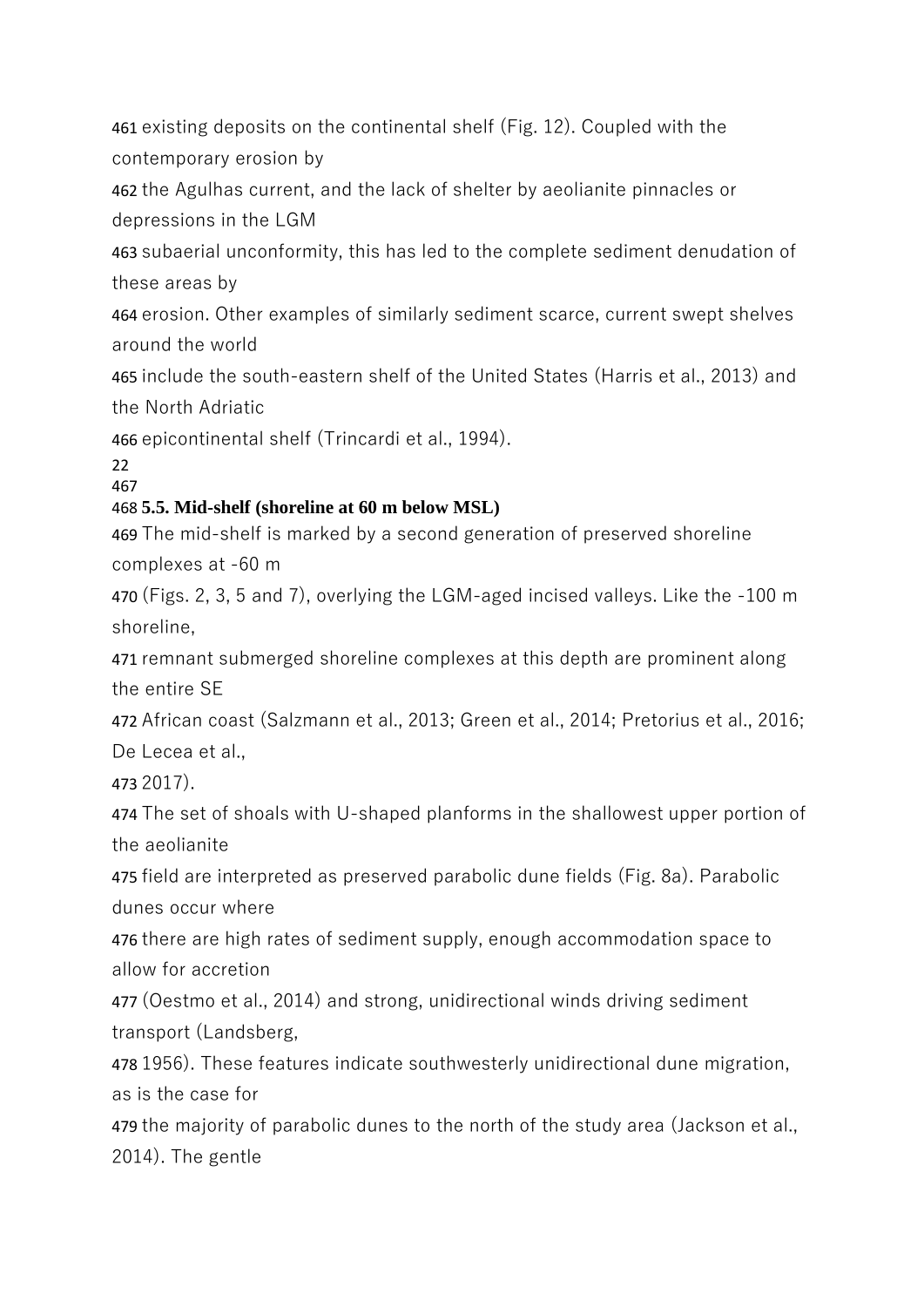480 relief of the palaeo-coastal plain (as evidenced in the subaerial unconformity) and the lack of 481 confining headlands accounts for the size of this dune field compared to the absence of any 482 dune fields in the contemporary coastal setting. The degree to which these aeolianites are 483 preserved points to rapid supra- and intertidal lithification of the dunes, commonly seen in 484 subtropical settings (Cooper and Green, 2016). Cooper et al. (2018b) consider prolonged sea-485 level stability as a major contributor to the aeolian sediments having longer residence times in 486 the vadose zone, thus favouring the rapid lithification of dune bases. During the Younger Dryas 487 Period (~12.8 cal Ka to 11.3 cal Ka), the associated slowstand allowed enough time for the 488 construction and lithification of a prominent shelf-wide shoreline complex (Fig. 11) (Pretorius 489 et al., 2016). 23 490 At 11.3 cal Ka, the rate of sea-level rise (13–15 mm/yr) (Liu and Milliman, 2004; Peltier and 491 Fairbanks, 2006; Cooper et al. 2018) is considered to have accelerated substantially (Green et 492 al., 2014) in response to Melt-Water Pulse 1B (MWP-1B) (Fig. 11). This rapid rise in sea level 493 lead to the swift overstepping and submergence of the -60 m shoreline now left relict on the 494 shelf. The aeolianite barriers (Unit 5) and shoreline deposits were partially eroded and 495 deposited (Unit 6.2) within the hollows between confinement points created by the aeolianite 496 barriers (Unit 5) (Fig. 7). 497 **5.5.6. Post-transgressive sediment on the she**lf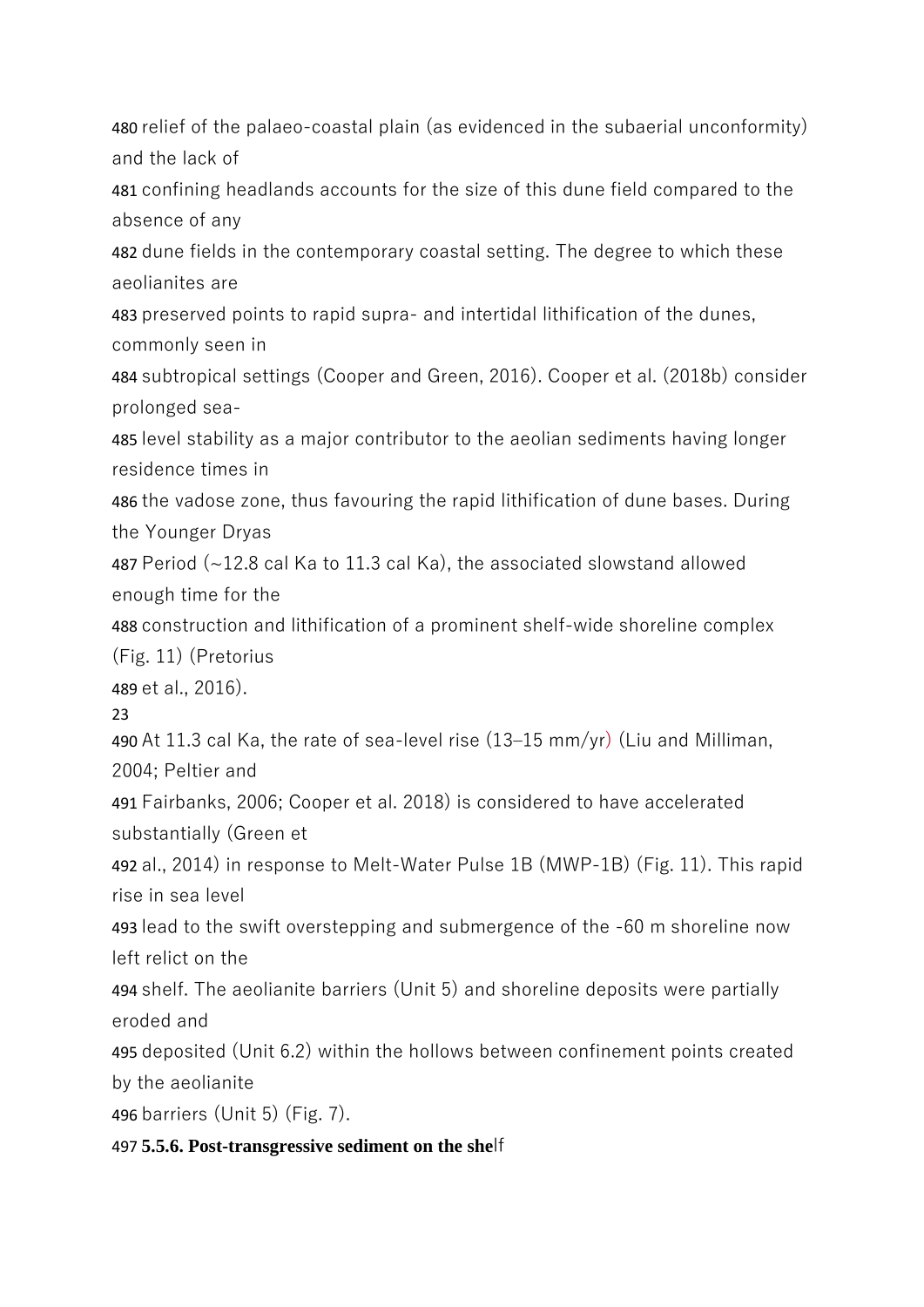498 The morphological response of the shoreface to rapid sea-level rise takes longer than that of

499 adjacent barriers (Swift, et al., 1985; Cooper et al., 2018a), hence the shoreface retreat lags

500 behind the actual barrier migration (e.g. German Frisian barrier islands, Flemming and Davis,

501 1994; Fire Island, NY, Sanders and Kumar, 1975). During rapid sea-level rise, barriers separate

502 from the shoreface leaving it submerged, while the surf- and barrier-zones migrate rapidly

503 (Cooper et al., 2018a). The barrier then forms a subsequent shoreface by means of eroding the

504 underlying strata at its new stabilization point (Cooper et al., 2018a). The original shoreface

505 may remain drowned and stranded on the continental shelf or may continue to slowly migrate

506 landwards to 'catch-up' with the surfzone and beach system when the subsequent shoreline

507 stabilises (ege.g. Beets and van der Spek, 2000; Hijma and Cohen, 2010). 508 Cooper et al. (2018a) point out that reasons for this observed spatially variable relationship

509 between shoreface and barrier behaviour have not been investigated but may likely include

510 variability in geological controls and dynamic factors. We consider the midouter shelf pockets

511 of unconsolidated sediment on the seafloor, resting above the wave ravinement and always in

512 association with shoreline pinnacles to ebbe a good example of this. The -60 m and -100 m

513 barrier shorelines acted as antecedent controls on the up-profile migration of shoreface

24

514 sediment, thereby restricting and reducing the volume of material available for the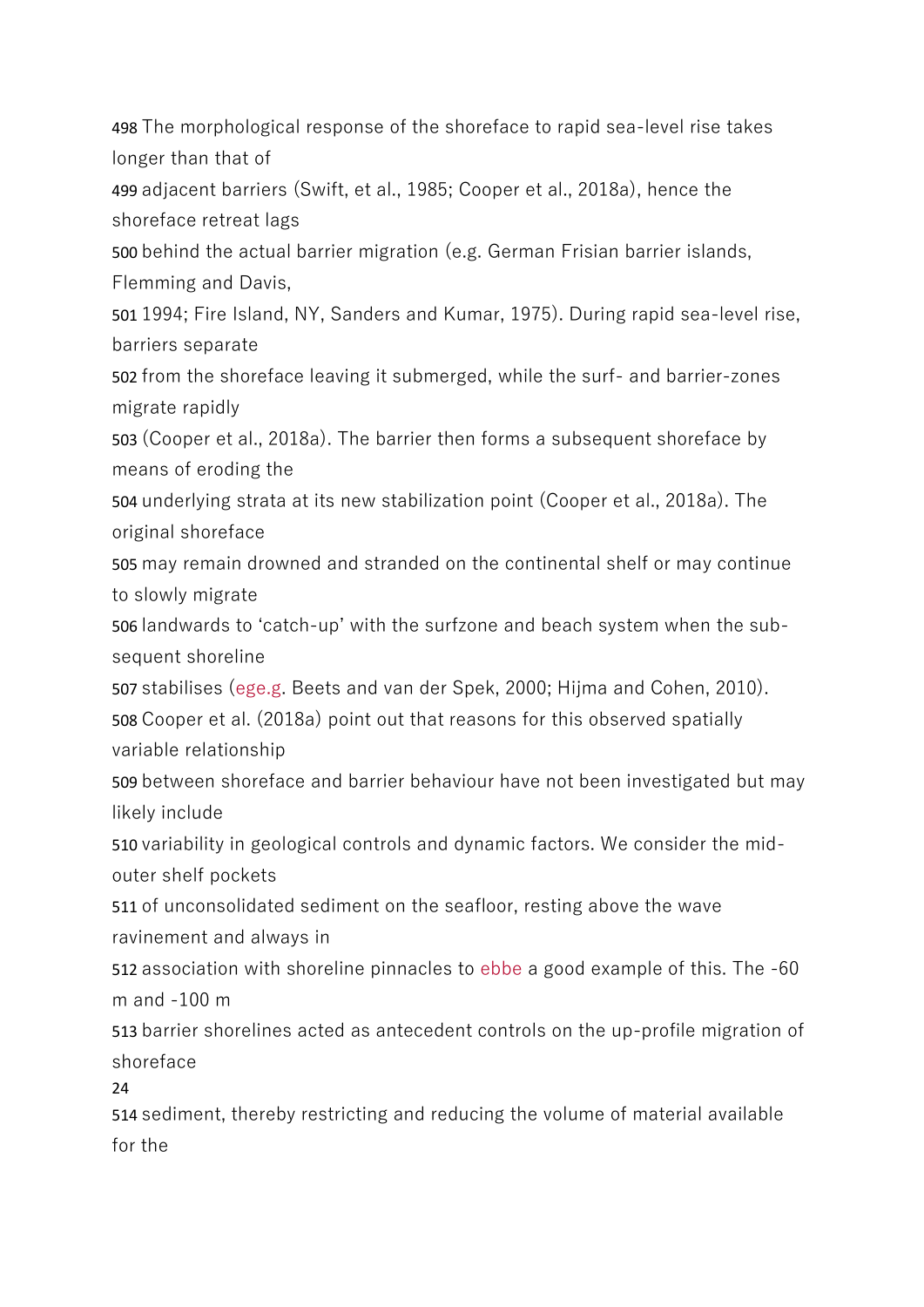515 barrier/beach to exchange with landward migration of reworked shoreface sediment during

516 overstepping. This leadled to less sediment available for shoreface construction as the shoreline

517 migrated landward, thus leaving stranded segments of shoreface deposits on the outer shelf.

518 Following the assumptions of Davis and Clifton (1987), Pretorius et al. (2016) showed that on

519 the Durban shelf, rates of shoreface translation were manifestmanifested as changing gradients

520 in the ravinement profile. A steeper ravinement was linked with MWP-1B, whereas the flatter

521 inner-shelf ravinement was generated by slower rates of sea-level rise consequent with a

522 considerable slowstand period (Cooper et al., 2018b). A similar scenario is invoked here. The

523 inner-shelf shows limited preservation of shorelines with a lower gradient ravinement surface

524 attributed to consequent slower rates of sea-level rise where the shoreface has managed to catch

525 up the rising sea level.

526 Seaward of the -100 m shoreline outer-shelf, there are few morphological barriers to cross-

527 shelf sediment transport deeper. Considering that sediments are usually deposited down profile

528 during transgressive erosion (Pretorius et al., 2017), the transgression from the -100 m

529 elevation likely shed eroded sediments off-shelf due to the steep and narrow nature of the

530 region. The finer sediment would also later be entrained southward by the Agulhas current as

531 bedload leaving winnowed shelf deposits where present.

### 532 **6. Conclusion**

533 The development of large aeolian dunes on the low-gradient palaeo-coastal plain of the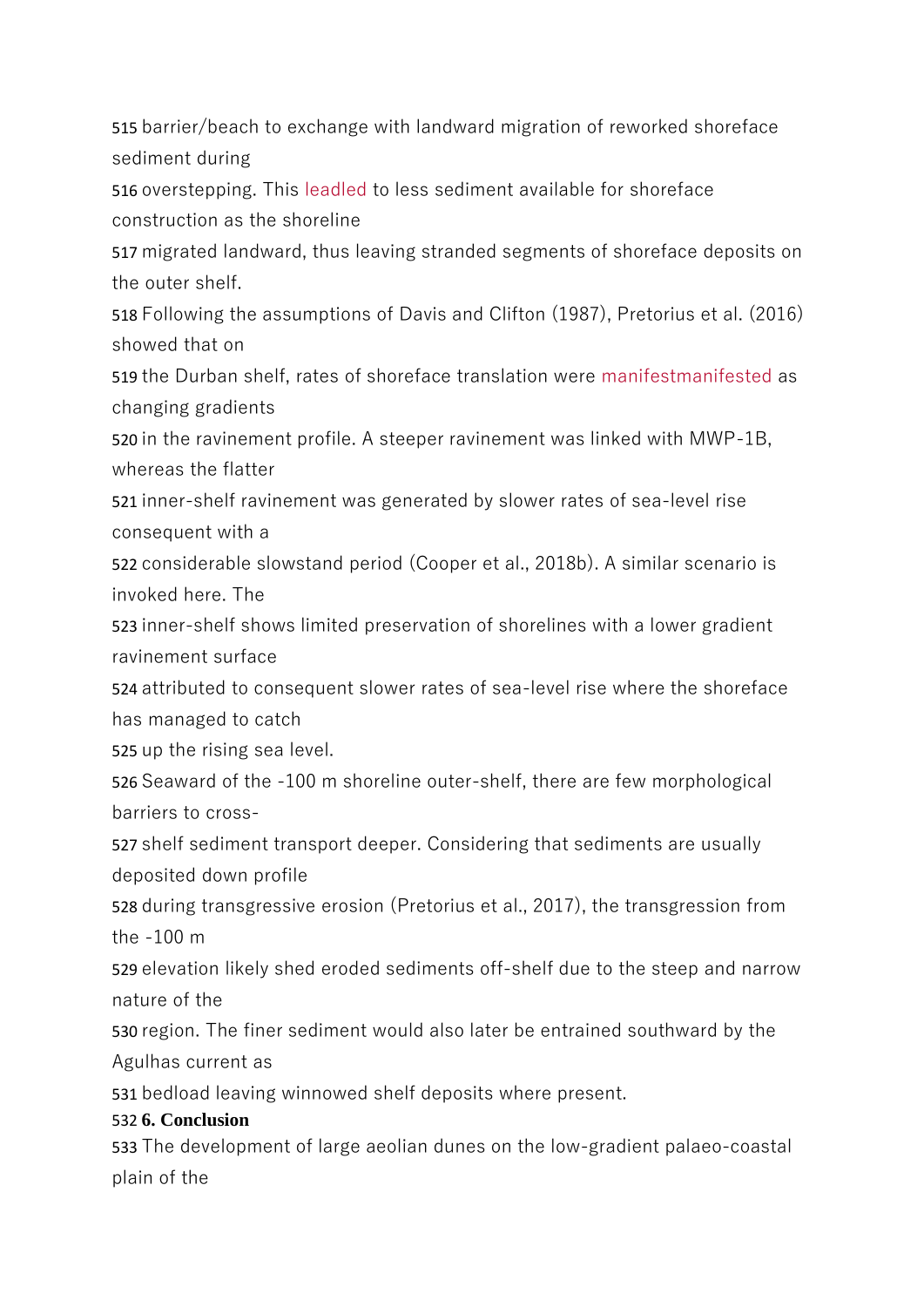534 continental shelf of Protea Banks indicates an open coastal plain palaeosetting with an absence

535 of geological controlled coastal compartments in contrast to the contemporary coast line. The

536 large, unimpeded accommodation space allowed for large dune fields and open water bodies

537 to develop.

25

538 The two sets of shorelines formed after the LGM and arewere related to stability of the

539 shoreline during the Bølling Allerød and Younger Dryas periods. We hypothesize that their

540 preservation, by overstepping, iswas related to the ensuing meltwater pulses 1A and 1B.

541 The Holocene fill architecture of the co-occurring incised valley-fills show variation from the

542 inner-shelf to the outer-shelf. The outer-shelf incised valleys are conspicuously under-filled,

543 the fills comprise fluvial deposits truncated by wave ravinement and capped by contemporary

544 shelf/dune sand deposits. The infill pattern is related to rapid overstepping of the shoreline due

545 to MWP-1A. The inner shelf valleys conversely reflect a period of relatively slow sea-level

546 rise which kept pace with sediment supply.

547 We show that during the stepped rises in sea level, the shoreface has disconnected from the

548 contemporary shoreline. The role of antecedent topography is considered, together with the

549 rapid rises in sea level, to produce the dislocation and preservation of relict shoreface sediment

550 on the continental shelf. Given future predictions in sea-level rise, and the local onshore

551 bedrock controls, a reduction of sediment supply for back-barrier/beach and shoreface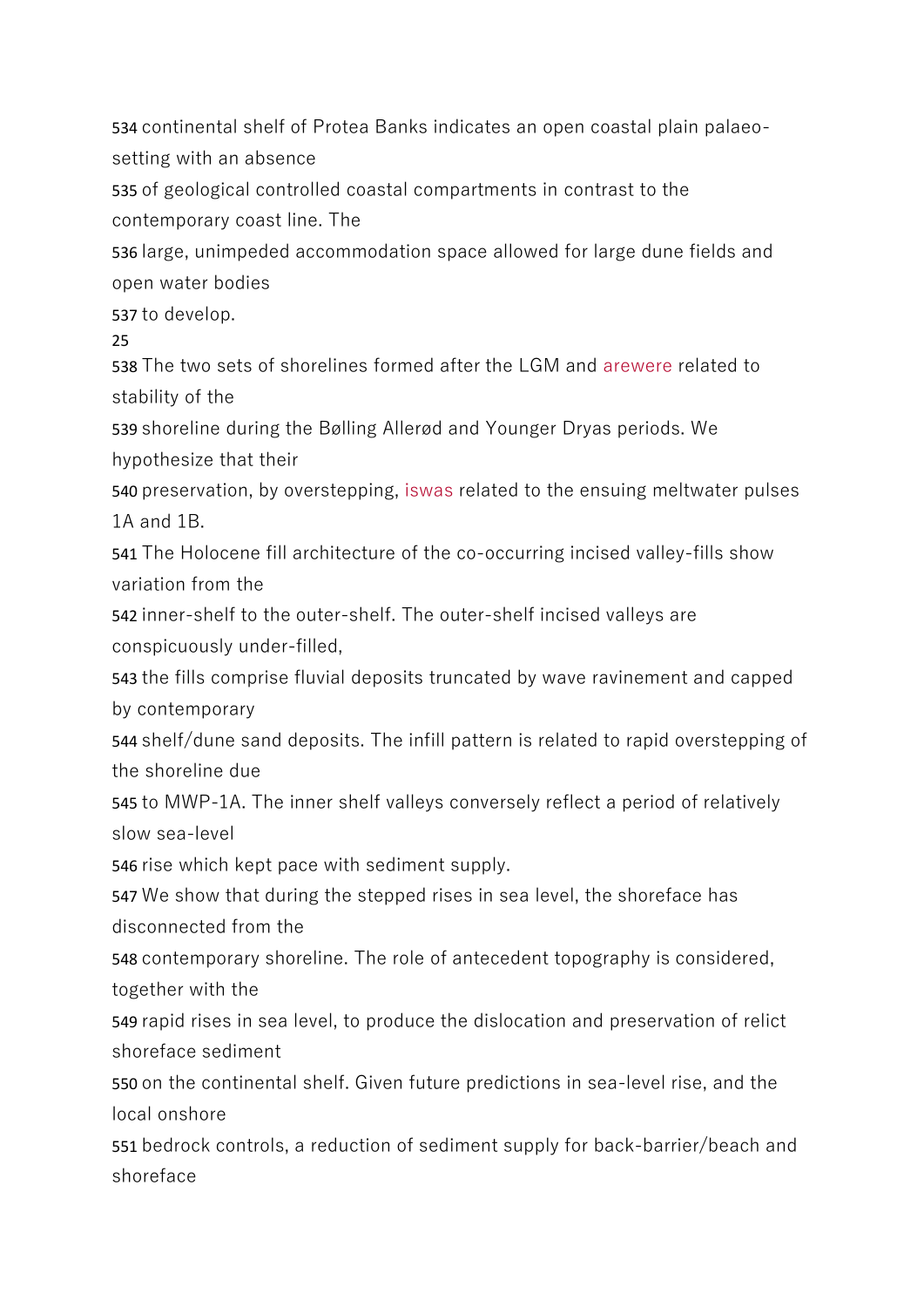552 exchange during subsequent shoreline construction could lead to increased rates of shoreline

553 retreat and potentially overstepping of low-lying coastal areas.

#### 554 **Acknowledgements**

555 We acknowledge the captain and crew of the RV Meteor, cruise M123. We further

556 acknowledge our colleagues on the cruise, Matthias Zabel, Errol Wiles, Talicia Pillay, Hayley

557 Cawthra, Nadia Du Plessis, Sergio Andò, and Peter Frenzel, and Annette Hahn. Environmental

558 Mapping and Surveying and the African Coelacanth Ecosystem Programme (ACEP) are

559 thanked for assistance in the collection of bathymetry. This project was funded under the

560 auspices of Regional Archives for Integrated iNvestigations (RAiN) and ACEP. LP

26

561 acknowledge scholarships from the South African Institute for Aquatic Biodiversity and the

562 National Research Foundation (Grant No.103115).

### 563 **References**

564 Allen, J.R.L., 1982. Sedimentary structures, vol. II. Developments in Sedimentology, 30.

565 Allen, G.P. and Posamentier, H.W., 1994. Sequence stratigraphy and facies model of an incised

566 valley fill; the Gironde Estuary, France. Journal of Sedimentary Research, 63, pp.378-391.

567 Ashton, A.D., Murray, A.B., Littlewood, R., Lewis, D.A. and Hong, P., 2009. Fetch-limited

568 self-organization of elongate water bodies. Geology, 37, pp.187-190.

569 Beets, D.J. and van der Spek, A.J., 2000. The Holocene evolution of the barrier and the back-

570 barrier basins of Belgium and the Netherlands as a function of late Weichselian morphology,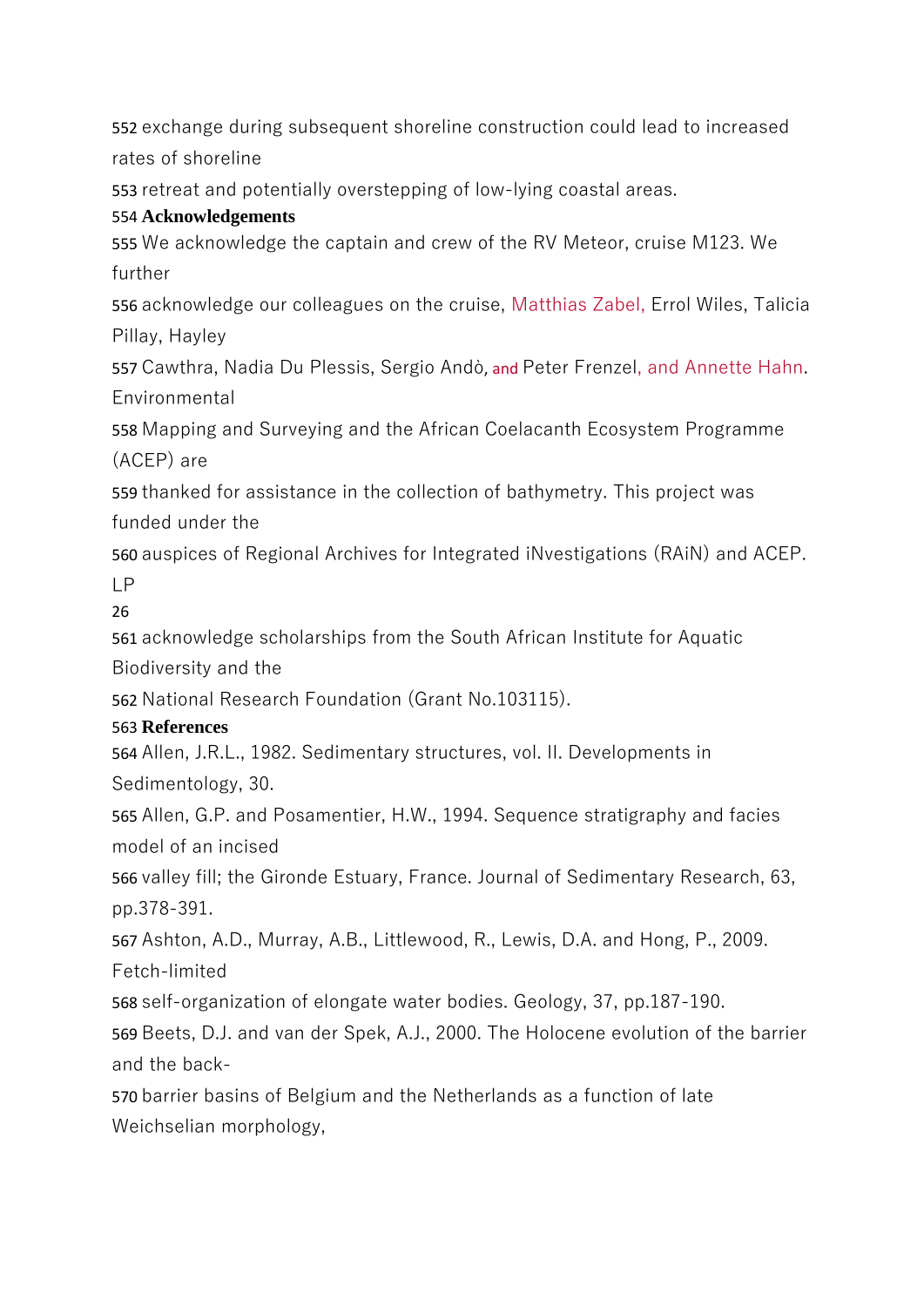relative sea-level rise and sediment supply. Netherlands Journal of Geosciences, 79, pp.3-16.

Blott, S.J. and Pye, K., 2001. GRADISTAT: a grain size distribution and statistics package for

the analysis of unconsolidated sediments. Earth surface processes and Landforms, 26, pp.1237-

1248.

Blum, M.D. and Roberts, H.H., 2009. Drowning of the Mississippi Delta due to insufficient

sediment supply and global sea-level rise. Nature Geoscience, p.p.488-491.

Cattaneo, A. and Steel, R.J., 2003. Transgressive deposits: a review of their variability. Earth-

Science Reviews, 62, pp.187-228.

Brown, A.R., 2011. Interpretation of three-dimensional seismic data. Society of Exploration

Geophysicists and American Association of Petroleum Geologists, pp. 7. 

Cawthra, H.C., Uken, R. and Ovechkina, M.N., 2012. New insights into the geological

evolution of the Durban Bluff and adjacent Blood Reef, South Africa. South African Journal

of Geology, 115, pp. 291-308.

Cooper, J.A.G. 1993. Sedimentation in a river-dominated estuary.

Sedimentology, 40, pp. 979-

1017.

Cooper, J.A.G. 1994. Sedimentary processes in the river-dominated Mvoti estuary, South

Africa. Geomorphology, 9, pp. 271-300.

Cooper, J.A.G., 2001. Geomorphological variability among microtidal estuaries from the

wave-dominated South African coast. Geomorphology, 40, pp.99-122.

Cooper, J.A.G. and Lemckert, C., 2012. Extreme sea-level rise and adaptation options for

coastal resort cities: A qualitative assessment from the Gold Coast, Australia. Ocean & coastal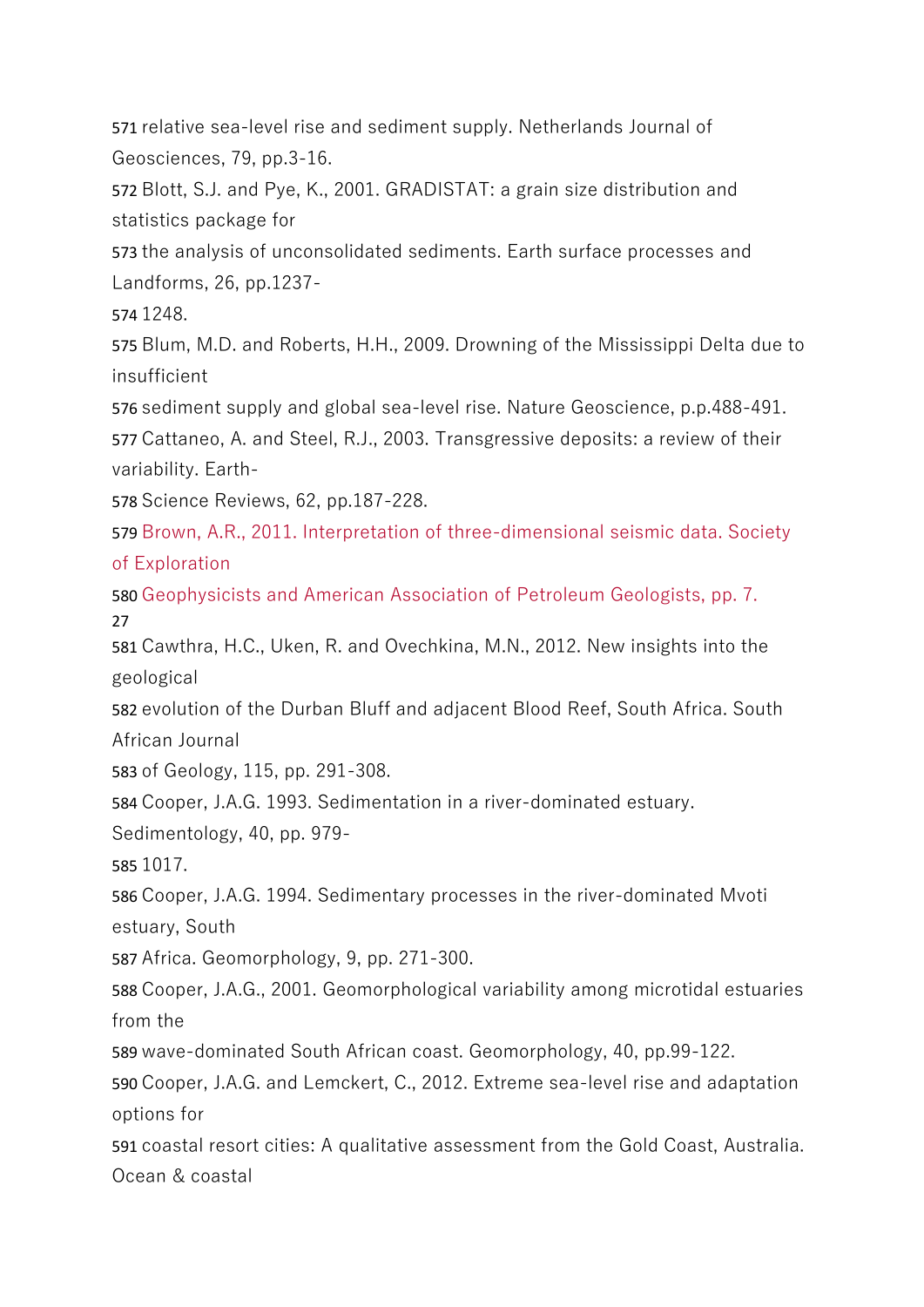592 management, 64, pp.1-14.

593 Cooper, J.A.G., Smith, A.M. and Green, A.N., 2013. Backbeach deflation aprons: morphology

594 and sedimentology. Journal of Sedimentary Research, 83, pp.395-405. 595 Cooper, J.A.G. and Green, A.N., 2016. Geomorphology and preservation potential of coastal

596 and submerged aeolianite: examples from KwaZulu-Natal, South Africa. Geomorphology,

597 271, pp.1-12.

598 Cooper, J.A.G., Green, A.N. and Loureiro, C. 2018a. Geological constraints on mesoscale

599 coastal barrier behaviour. Global and Planetary Change, 168, 15-34

600 Cooper, J.A.G., Green, A.N. and Compton, J.S., 2018b. Sea-level change in southern Africa

601 since the Last Glacial Maximum. Quaternary Science Reviews, 201, pp.303- 318.

602 Davis Jr, R.A. and Clifton, H.E., 1987. Sea-level change and the preservation potential of

603 wave-dominated and tide-dominated coastal sequences. In: Nummedal, D., Pilkey, O.H.,

28

604 Howard, J.D., and Price, W. A., eds., Sea-Level Fluctuation and Coastal Evolution. SEPM,

605 Special Publication, 41, pp. 167–178

606 De Lecea, A.M., Green, A.N., Strachan, K.L., Cooper, J.A.G. and Wiles, E.A.,

2017. Stepped

607 Holocene sea-level rise and its influence on sedimentation in a large marine embayment:

608 Maputo Bay, Mozambique. Estuarine, Coastal and Shelf Science, 193, pp.25- 36.

609 Fairbanks, R.G., 1989. A 17,000-year glacio-eustatic sea level record:

influence of glacial

610 melting rates on the Younger Dryas event and deep-ocean circulation. Nature, 342, pp.637.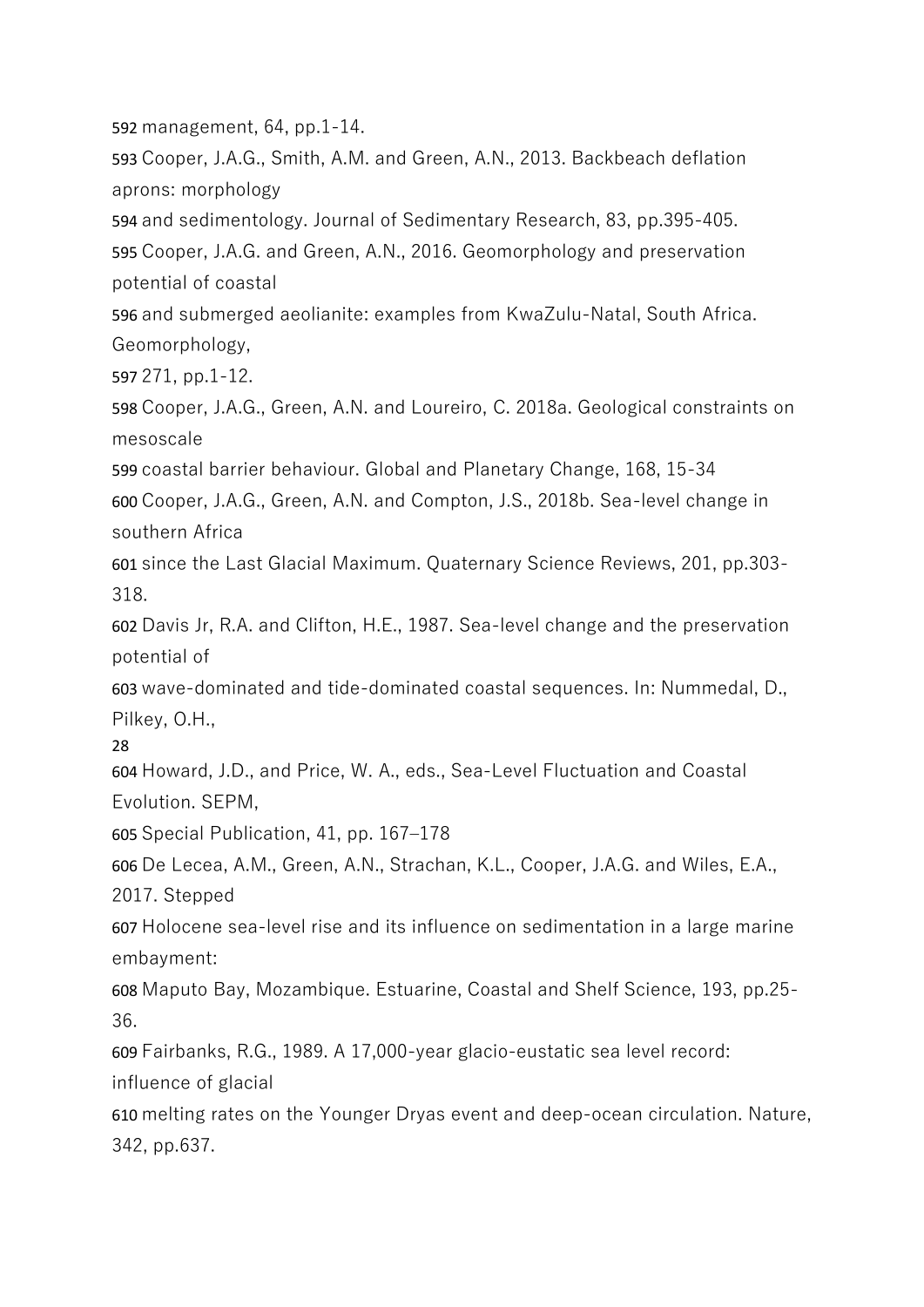611 Flemming, B.W., 1980. Sand transport and bedform patterns on the continental shelf between

612 Durban and Port Elizabeth (southeast African continental margin).

Sedimentary Geology, 26,

613 pp.179-205.

614 Flemming, B.W. and Davis Jr, R.A., 1994. Holocene evolution,

morphodynamics and

615 sedimentology of the Spiekeroog barrier island system (southern North Sea). Senckenbergiana

616 maritima. Frankfurt/Main, 24, pp.117-155.

617 Flemming, B.W., 2000. On the dimensional adjustment of subaqueous dunes in response to

618 changing flow conditions: a conceptual process model, in: Trentesaux, A. et al. (Ed.) Marine

619 Sandwave Dynamics, International Workshop, March 23-24, 2000, University of Lille 1,

620 France. Proceedings.

621 Folk, R.L. and Ward, W.C., 1957. Brazos River bar [Texas]; a study in the significance of grain

622 size parameters. Journal of Sedimentary Research, 27, pp.3-26.

623 Gardner, J.V., Calder, B.R., Clarke, J.H., Mayer, L.A., Elston, G. and Rzhanov, Y., 2007.

624 Drowned shelf-edge deltas, barrier islands and related features along the outer continental shelf

625 north of the head of De Soto Canyon, NE Gulf of Mexico. Geomorphology, 89, pp.370-390.

29

626 Green, A.N. and Uken, R., 2005. First observations of sea-level indicators related to glacial

627 maxima at Sodwana Bay, northern KwaZulu-Natal: Research in action. South African Journal

628 of Science, 101, pp.236-238.

629 Green, A.N., 2009. Palaeo-drainage, incised valley fills and transgressive systems tract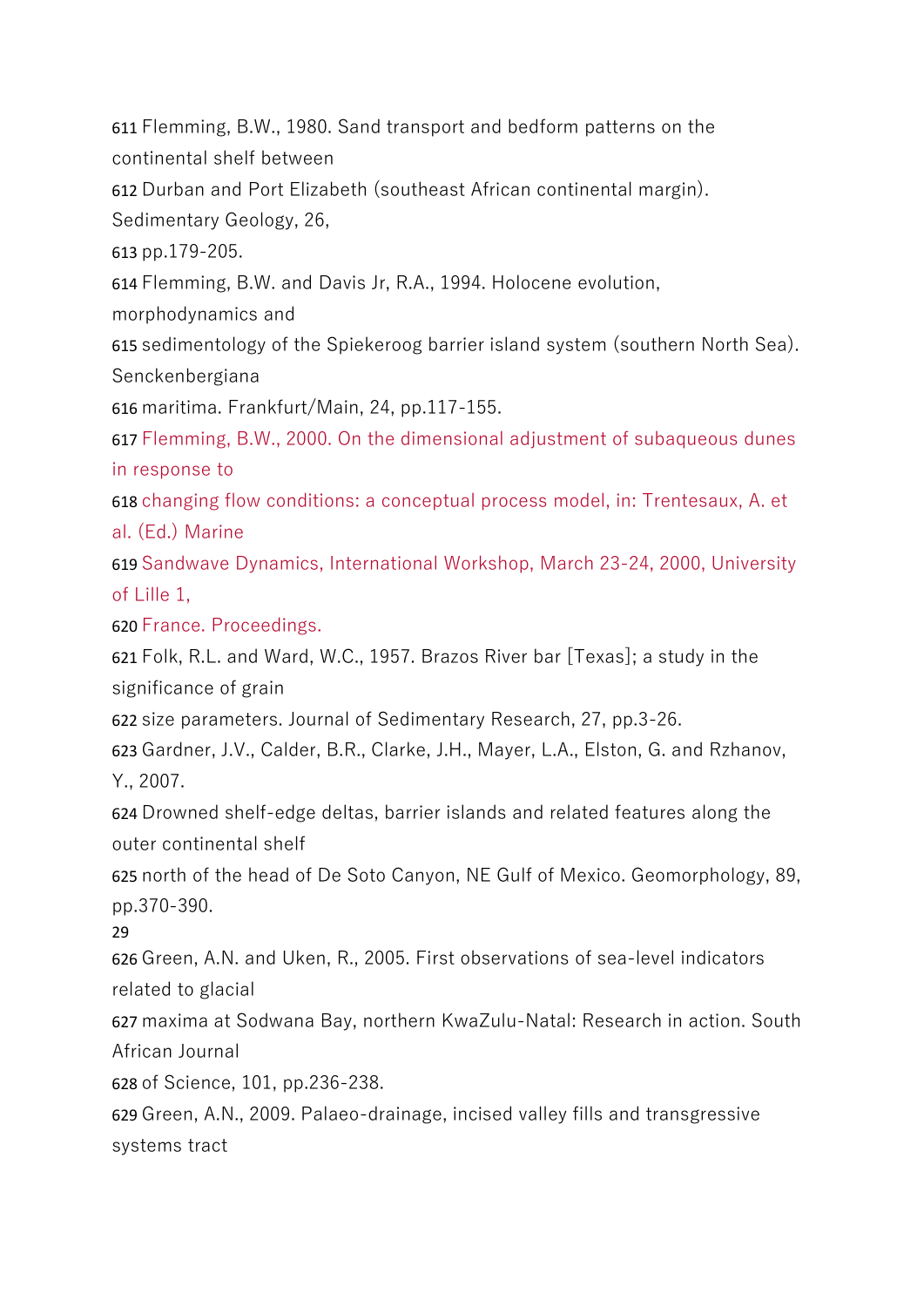sedimentation of the northern KwaZulu-Natal continental shelf, South Africa, SW Indian

Ocean. Marine Geology, 263, pp.46-63.

Green, A., 2011. Submarine canyons associated with alternating sediment starvation and shelf-

edge wedge development: Northern KwaZulu-Natal continental margin, South Africa. Marine

Geology, 284, pp.114-126.

Green, A. and Garlick, G.L., 2011. A sequence stratigraphic framework for a narrow, current-

swept continental shelf: The Durban Bight, central KwaZulu-Natal, South Africa. Journal of

African Earth Sciences, 60, pp.303-314.

Green, A., Leuci, R., Thackeray, Z. and Vella, G., 2012. Number One Reef: An overstepped

segmented lagoon complex on the KwaZulu-Natal continental shelf. South African Journal of

Science, 108, pp.113-118.

Green, A.N., Cooper, J.A.G., Leuci, R. and Thackeray, Z., 2013a. Formation and preservation

of an overstepped segmented lagoon complex on a high‐energy continental shelf.

Sedimentology, 60, pp.1755-1768.

Green, A.N., Dladla, N. and Garlick, G.L., 2013b. Spatial and temporal variations in incised

valley systems from the Durban continental shelf, KwaZulu-Natal, South Africa. Marine

Geology, 335, pp.148-161.

Green, A.N., Cooper, J.A.G. and Salzmann, L., 2014. Geomorphic and stratigraphic signals of

postglacial meltwater pulses on continental shelves. Geology, 42, pp.151-154. 

Green, A.N. and MacKay, C.F., 2016. Unconsolidated sediment distribution patterns in the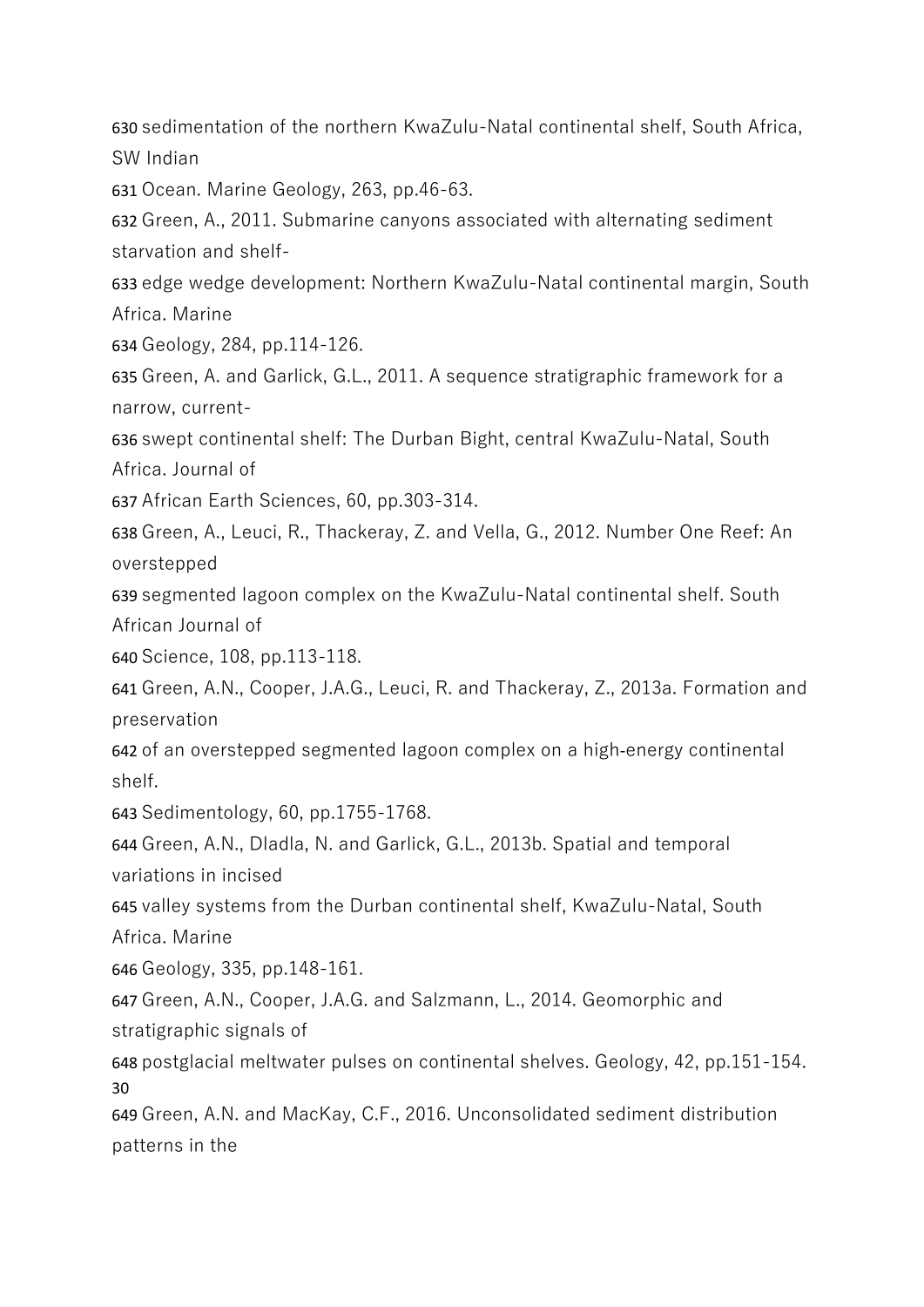KwaZulu-Natal Bight, South Africa: the role of wave ravinement in separating relict versus

active sediment populations. African Journal of Marine Science, 38(sup1), pp.S65-S74.

Green, A.N., Cooper, J.A.G. and Salzmann, L., 2018. The role of shelf morphology and

antecedent setting in the preservation of palaeo-shoreline (beachrock and aeolianite)

sequences: the SE African shelf. Geo-Marine Letters, 38, pp.5-18.

Gibbons, S.J.A. and Nicholls, R.J., 2006. Island abandonment and sea-level rise: An historical

analog from the Chesapeake Bay, USA. Global Environmental Change, 16, pp.40-47.

Harris, M.S., Sautter, L.R., Johnson, K.L., Luciano, K.E., Sedberry, G.R., Wright, E.E. and

Siuda, A.N., 2013. Continental shelf landscapes of the southeastern United States since the last

interglacial. Geomorphology, 203, pp.6-24.

Hijma, M.P. and Cohen, K.M., 2010. Timing and magnitude of the sea-level jump preluding

the 8200 yr event. Geology, 38, pp.275-278.

Jackson, D.W.T., Cooper, J.A.G. and Green, A.N., 2014. A preliminary classification of coastal

sand dunes of KwaZulu-Natal. Journal of Coastal Research, 70, pp.718-722.

Landsberg, S.Y., 1956. The orientation of dunes in Britain and Denmark in relation to wind.

The Geographical Journal, 122, pp.176-189.

Liu, J.P. and Milliman, J.D., 2004. Reconsidering melt-water pulses 1A and 1B: global impacts

of rapid sea-level rise. Journal of Ocean University of China, 3, pp.183-190. Locker, S.D., Hine, A.C., Tedesco, L.P. and Shinn, E.A., 1996. Magnitude and timing of

episodic sea-level rise during the last deglaciation. Geology, 24, pp.827-830.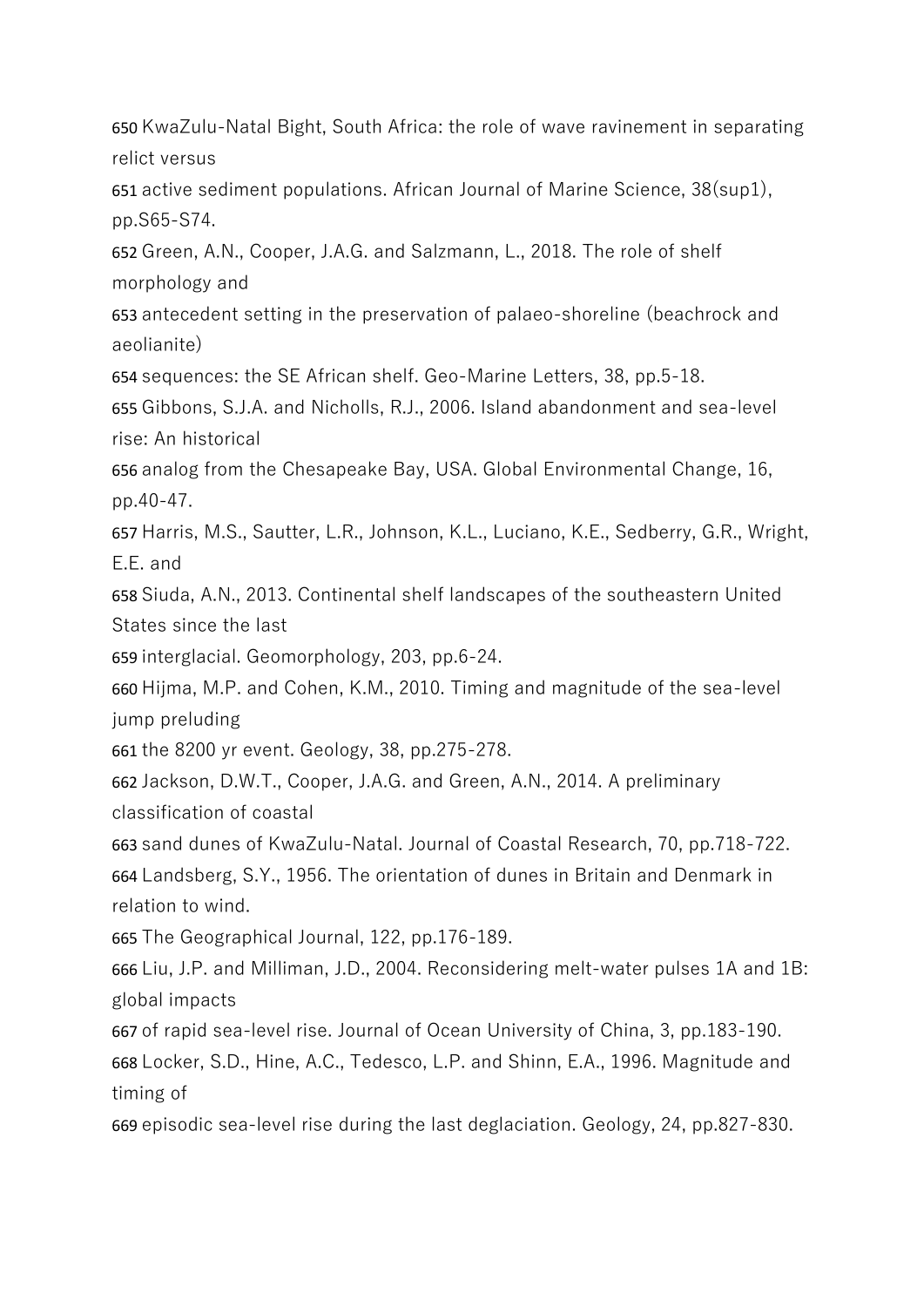670 Martin, A.K. and Flemming, B.W., 1986. The Holocene shelf sediment wedge off the south

671 and east coast of South Africa. Shelf Sands and Sandstones — Memoir 11, pp.27-44.

31

672 Martin, A.K. and Flemming, B.W., 1987. Aeolianitesof the South-African coastal zone and

673 continental shelf as sea-level indicators. South African Journal of Science, 83, pp. 507-508.

674 Martin, A.K., and Flemming, B.W., 1988. Physiography, structure and geological evolution of

675 the Natal continental shelf. In Coastal Ocean Studies off Natal, South Africa. Schumann, E. H.

676 (Ed.). Berlin; Springer: Lecture Notes on Coastal and Estuarine Studies, 26, p.p. 11-46.

677 Martin, A.K. and Flemming, B.W., 1992. Physiography, Structure Add Geological Evolution

678 of The Natal Continental Shelf. Coastal Ocean Studies off Natal, South Africa, pp.11-46.

679 Maselli, V., Hutton, E.W., Kettner, A.J., Syvitski, J.P. and Trincardi, F., 2011.

High-frequency

680 sea level and sediment supply fluctuations during Termination I: an integrated sequence-

681 stratigraphy and modeling approach from the Adriatic Sea (Central

Mediterranean). Marine

682 Geology, 287, pp.54-70.

683 Maboya, M.L., Meadows, M.E., Reimer, P.J., Backeberg, B.C. and Haberzettl, T., 2017. Late

684 Holocene marine radiocarbon reservoir correction for the south and east coast of South Africa.

685 Mellett, C.L., Hodgson, D.M., Lang, A., Mauz, B., Selby, I. and Plater, A.J., 2012. Preservation

686 of a drowned gravel barrier complex: A landscape evolution study from the north-eastern

687 English Channel. Marine Geology, 315, pp.115-131.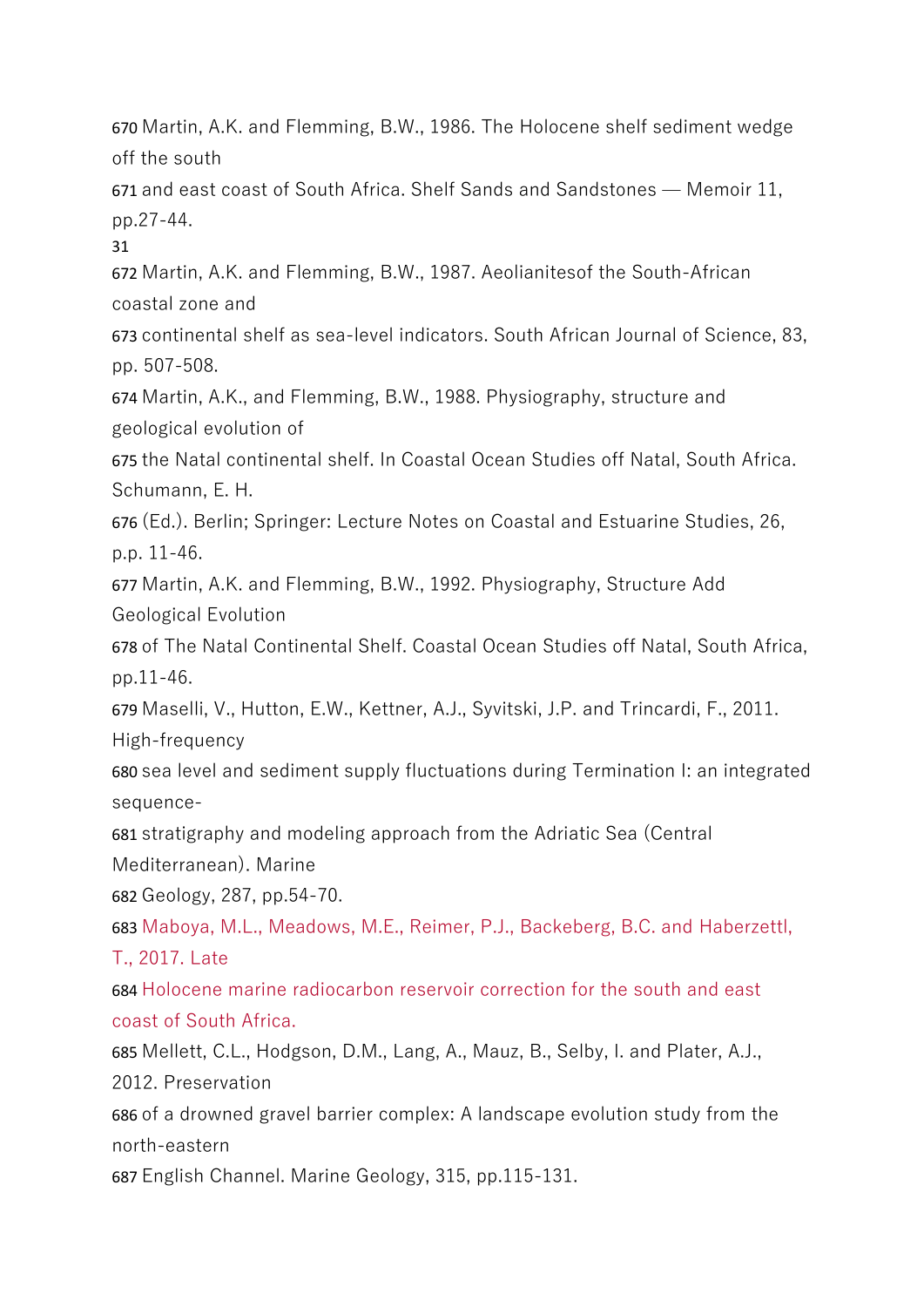688 Mellett, C.L. and Plater, A.J., 2018. Drowned barriers as archives of coastalresponse to sea-

689 level rise. In Barrier Dynamics and Response to Changing Climate. Springer, Cham., pp. 57-

690 89.

691 Moes H, Rossouw M (2008) Considerations for the utilization of wave power around South

692 Africa. In: van Niekerk W (ed) Abstracts Workshop Ocean energy, 21 February 2008, Spier

693 Conference Centre. Centre for Renewable and Sustainable Energy Studies, University of

694 Stellenbosch, Stellenbosch. Nordfjord, S., Goff, J.A., Austin, J.A. and Gulick, S.P.S., 2006.

32

695 Seismic facies of incised-valley fills, New Jersey continental shelf:

implications for erosion

696 and preservation processes acting during latest Pleistocene–Holocene transgression. Journal of

697 Sedimentary Research, 76, pp.1284-1303.

698 Nummedal, D., Swift, D.J.P., 1987. Transgressive stratigraphy at sequencebounding

699 unconformities: some principles derived from Holocene and Cretaceous examples. In:

700 Nummedal, D., Pilkey, O.H., Howard, J.D. (Eds.), Sea-Level Fluctuation and Coastal

701 Evolution. SEPM Special Publication, vol. 41, pp. 241-260..

702 Oestmo, S., Schoville, B.J., Wilkins, J. and Marean, C.W., 2014. A middle stone age

703 paleoscape near the pinnacle point caves, Vleesbaai, South Africa.

Quaternary International,

704 350, pp.147-168.

705 Payenberg, T.H.D., Boyd, R., Beaudoin, J., Ruming, K., Davies, S., Roberts, J., Lang, S.C.,

706 2006. The filling of an incised valley by shelf dunes - an example from Hervey Bay, East Coast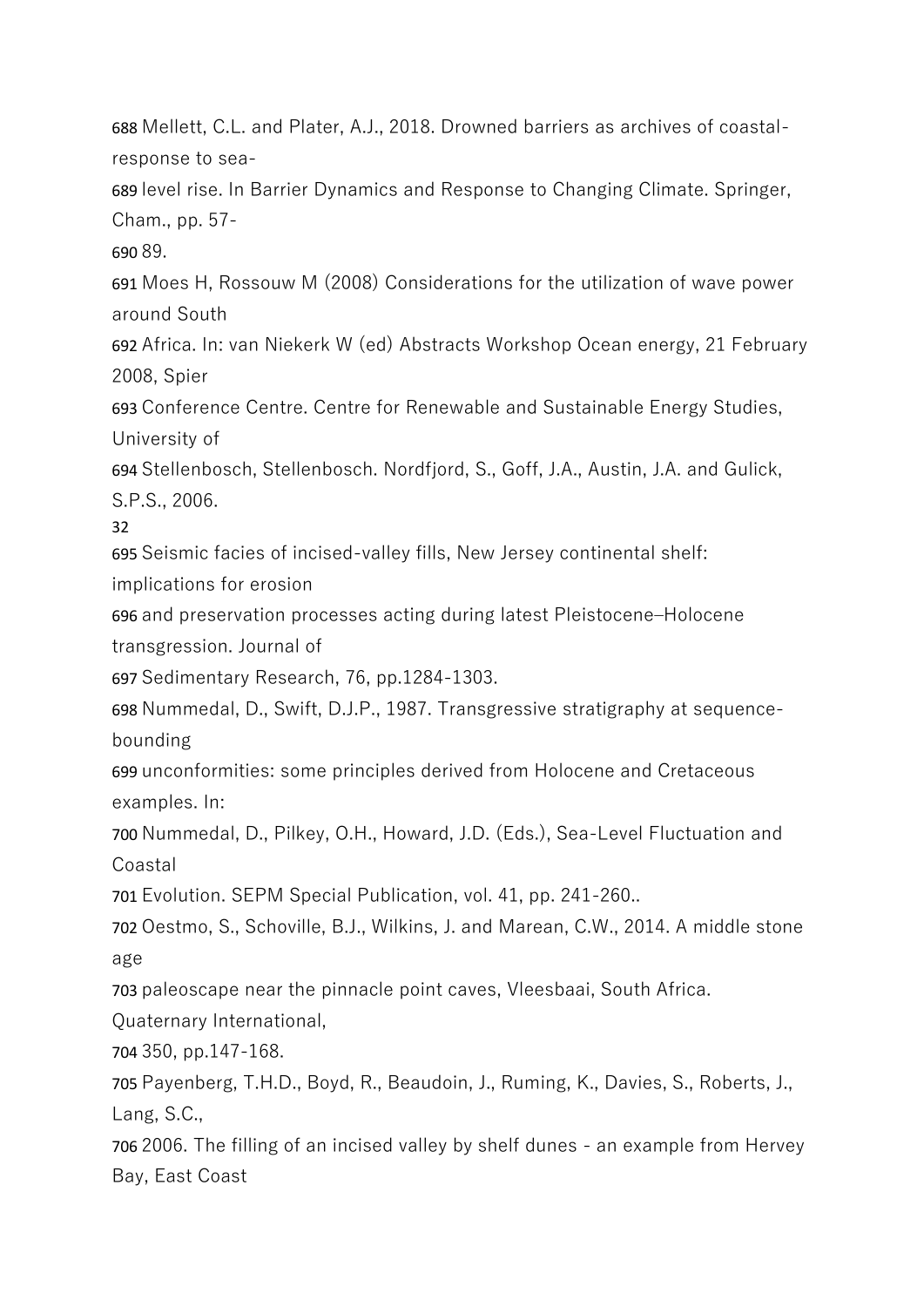of Australia. In: Dalrymple, R.W., Leckie, D.A., Tillman, R.W. (Eds.), Incised Valleys in Time

and Space. SEPM Special Publication, 85, pp. 87–98.

Peltier, W.R. and Fairbanks, R.G., 2006. Global glacial ice volume and Last Glacial Maximum

duration from an extended Barbados sea level record. Quaternary Science Reviews, 25,

pp.3322-3337.

Pretorius, L., Green, A. and Cooper, A., 2016. Submerged shoreline preservation and

ravinement during rapid postglacial sea-level rise and subsequent

"slowstand". Bulletin, 128,

pp.1059-1069.

Pretorius, L., Green, A.N. and Cooper, J.A., 2018. Submerged beachrock preservation in the

context of wave ravinement. Geo-Marine Letters, 38, pp.19-32.

Ramsey, C.B., 2001. Development of the radiocarbon calibration program. Radiocarbon,

43(2A), pp.355-363.

Reimer, P.J., Bard, E., Bayliss, A., Beck, J.W., Blackwell, P.G., Ramsey, C.B., Buck, C.E.,

Cheng, H., Edwards, R.L., Friedrich, M. and Grootes, P.M., 2013. IntCal13 and Marine13

radiocarbon age calibration curves 0–50,000 years cal BP. Radiocarbon, 55, pp.1869-1887.

Salzmann, L., Green, A. and Cooper, J.A.G., 2013. Submerged barrier shoreline sequences on

a high energy, steep and narrow shelf. Marine Geology, 346, pp.366-374.

Sanders, J.E. and Kumar, N., 1975. Evidence of shoreface retreat and in-place "drowning"

during Holocene submergence of barriers, shelf off Fire Island, New York.

Geological Society

of America Bulletin, 86, pp.65-76.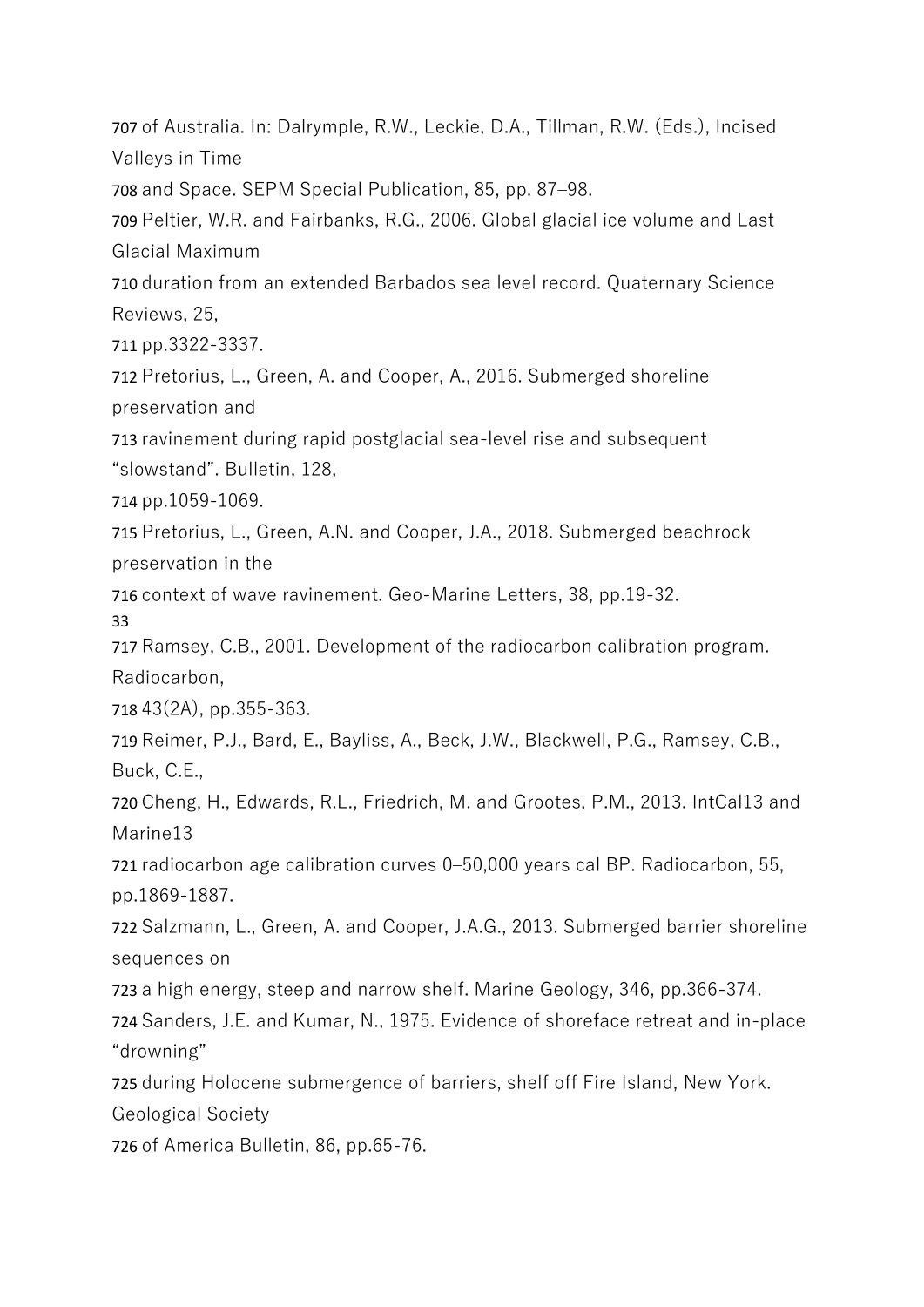727 Saito, Y., 2001. Deltas in Southeast and East Asia: their evolution and current problems. In

728 Proceedings of the APN/SURVAS/LOICZ joint conference on coastal impacts of climate

729 change and adaptation in the Asia–Pacific Region, pp. 185-191.

730 Shepard, F.P., 1963. Submarine Geology, 2 ed. Harper and Row, New York, NY, pp. 557.

731 Storms, J.E., Weltje, G.J., Terra, G.J., Cattaneo, A. and Trincardi, F., 2008. Coastal dynamics

732 under conditions of rapid sea-level rise: Late Pleistocene to Early Holocene evolution of

733 barrier–lagoon systems on the northern Adriatic shelf (Italy). Quaternary Science Reviews, 27,

734 pp.1107-1123.

735 Swift, D.J., 1968. Coastal erosion and transgressive stratigraphy. The Journal of Geology, 76,

736 pp.444-456.

737 Swift, D.J., Niederoda, A.W., Vincent, C.E. and Hopkins, T.S., 1985. Barrier island evolution,

738 middle Atlantic shelf, USA Part I: Shoreface dynamics. Marine Geology, 63, pp.331-361.

34

739 Thanh, T.D., Saito, Y., Van Huy, D., Nguyen, V.L., Ta, T.K.O. and Tateishi, M., 2004.

740 Regimes of human and climate impacts on coastal changes in Vietnam.

Regional

741 Environmental Change, 4, pp.49-62.

742 Thomas, R.J., Armstrong, R.A. and Eglington, B.M., 2003. Geochronology of the Sikombe

743 Granite, Transkei, Natal Metamorphic Province, South Africa. South African Journal of

744 Geology, 106(4), pp.403-408.

745 Trincardi, F. and Field, M.E., 1991. Geometry, lateral variation, and preservation of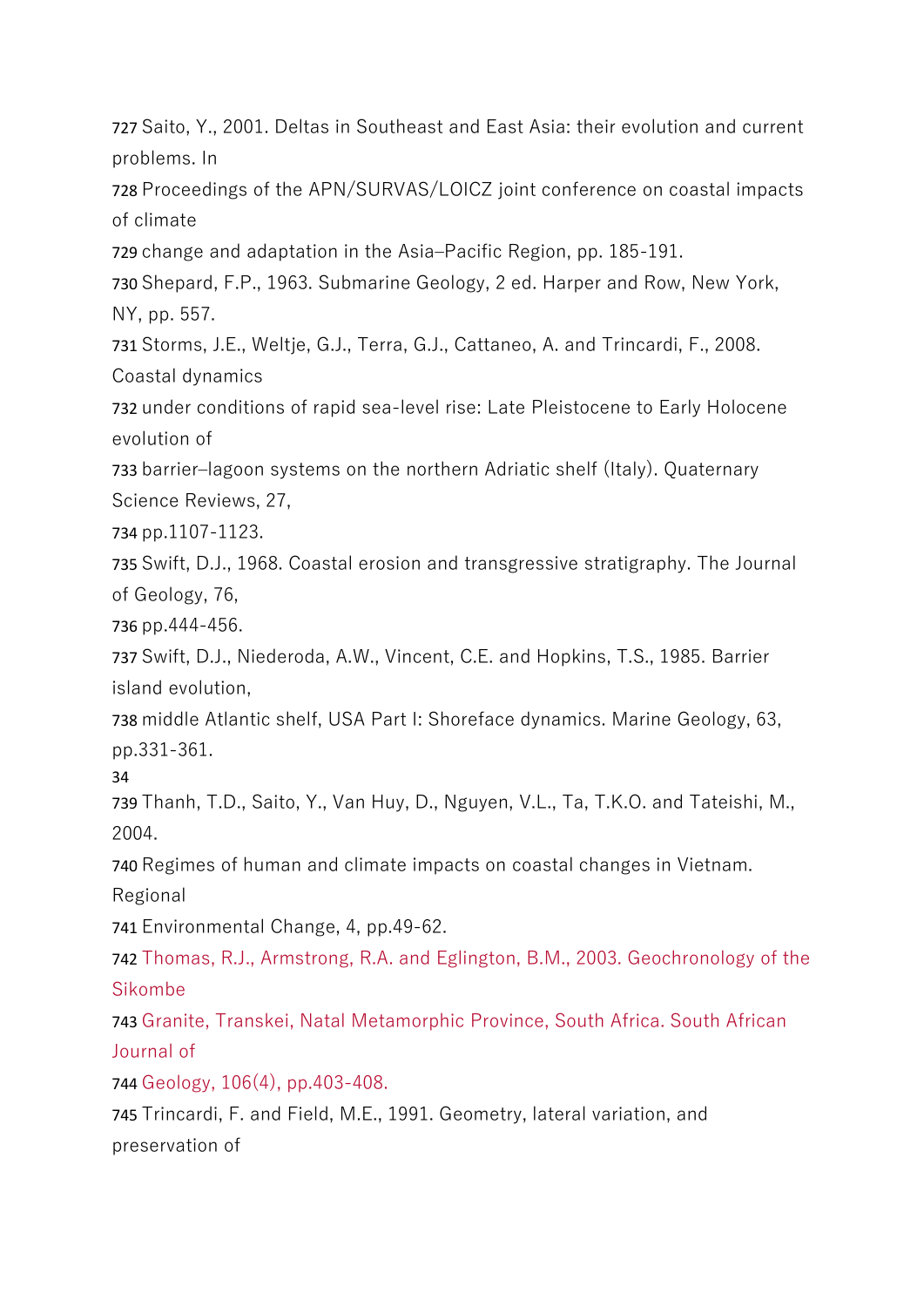746 downlapping regressive shelf deposits; eastern Tyrrhenian Sea margin, Italy. Journal of

747 Sedimentary Research, 61, pp.775-790.

748 Trincardi, F., Correggiari, A. and Roveri, M., 1994. Late Quaternary

transgressive erosion and

749 deposition in a modern epicontinental shelf: the Adriatic semienclosed basin. Geo-marine

750 letters, 14, pp.41-51.

751 Weber, N., Chaumillon, E., Tesson, M. and Garlan, T., 2004. Architecture and morphology of

752 the outer segment of a mixed tide and wave-dominated-incised valley,

revealed by HR seismic

753 reflection profiling: the paleo-Charente River, France. Marine Geology, 207, pp.17-38.

754 Yokoyama, Y., Esat, T.M., Thompson, W.G., Thomas, A.L., Webster, J.M., Miyairi, Y.,

755 Sawada, C., Aze, T., Matsuzaki, H., Okuno, J.I. and Fallon, S., 2018. Rapid glaciation and a

756 two-step sea level plunge into the Last Glacial Maximum. Nature, pp. 559, 603.

757 Zabel, M., (2016). Climate Archives in Coastal Waters of Southern Africa (Meteor Berichte),

758 Cruise No. M123.

759 Zaitlin, B.A., Dalrymple, R.W. and Boyd, R., 1994. The stratigraphic organisation of incised

760 valley systems associated with relative sea-level change. In: Incised Valley Systems: origin

35

761 and Sedimentary Sequences. Eds R.W. Dalrymple, R.J. Boyd and B.A. Zaitlin, SEPM Spec.,

762 51, pp.45-60.

763 **Figure Captions**

764 **Fig. 1** Locality map illustrating the extent of the bathymetric and seismic data collected. The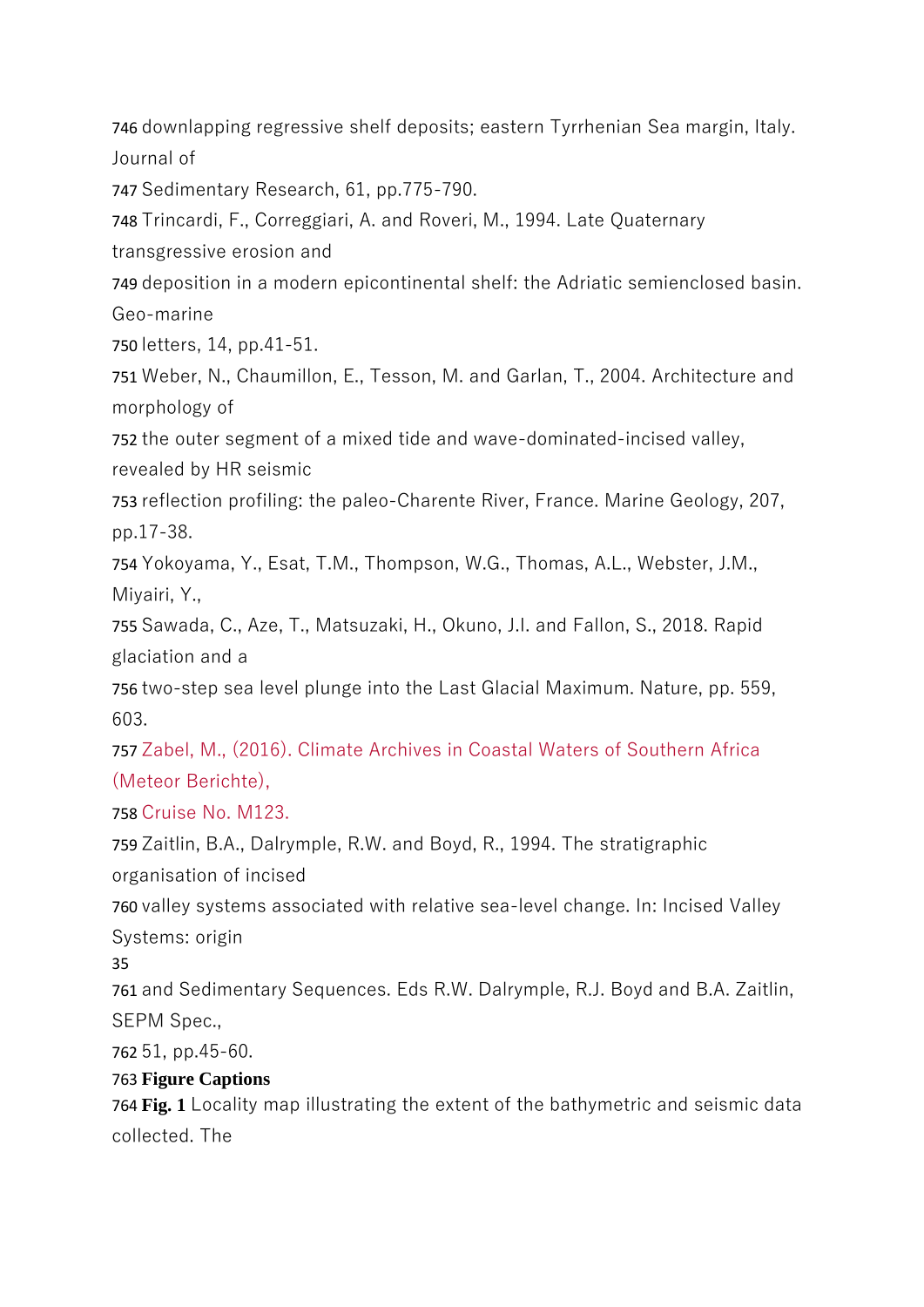765 study area is situated seaward of the Umzimkulu River mouth and focuses on the large seafloor

766 shoal of the Protea Banks. Grey lines indicate boomer seismic profiles and blue lines indicate

767 PARASOUND profiles. The red circle indicates the location of corescore GeoB20622-2.

768 **Fig. 2** Interpreted shore-perpendicular seismic profile showing underlying Cretaceous strata

769 and capping high amplitude reflector (Surface 2) and prominent ridges of Unit 5 at -60 m.

770 Expanded areas show: a) Rugged Unit 5, capped by erosional Surface 3. b) An incision filled

771 by Unit 4 showing chaotic, discontinuous reflectors. c) A complete incised valley-fill

772 succession comprising Sub-units 4.1, 4.2 and 4.3, capped by an erosional reflector and overlain

773 by Unit 6.3. S1 - Surface 1 (Sequence Boundary), S2 – Surface 2 (Maximum Flooding Surface)

774 and S3 – (Sequence Boundary).

775 **Fig. 3** Interpreted shore-perpendicular seismic profile. Note the lack of sediment cover above

776 the acoustic basement. Expanded areas show: a) Acoustically opaque Unit 5 onlapped both

777 landward and seaward by Sub-unitUnit 6.2, capped by a thin drape of SubunitUnit 6.3. b) A

778 complete incised valley-fill succession comprising Sub-units 4.1, 4.2 and 4.3, capped by an

779 erosional reflector and overlain by Unit 6.3

780 **Fig. 4** Interpreted shore-perpendicular seismic profile showing incised valley systems on the

781 inner-shelf, together with a ridge of Unit 5 at a depth of 100 m on the outershelf. Expanded

782 areas show: a) an incised valley fill succession comprising Sub-unitUnit 4.1, truncated by an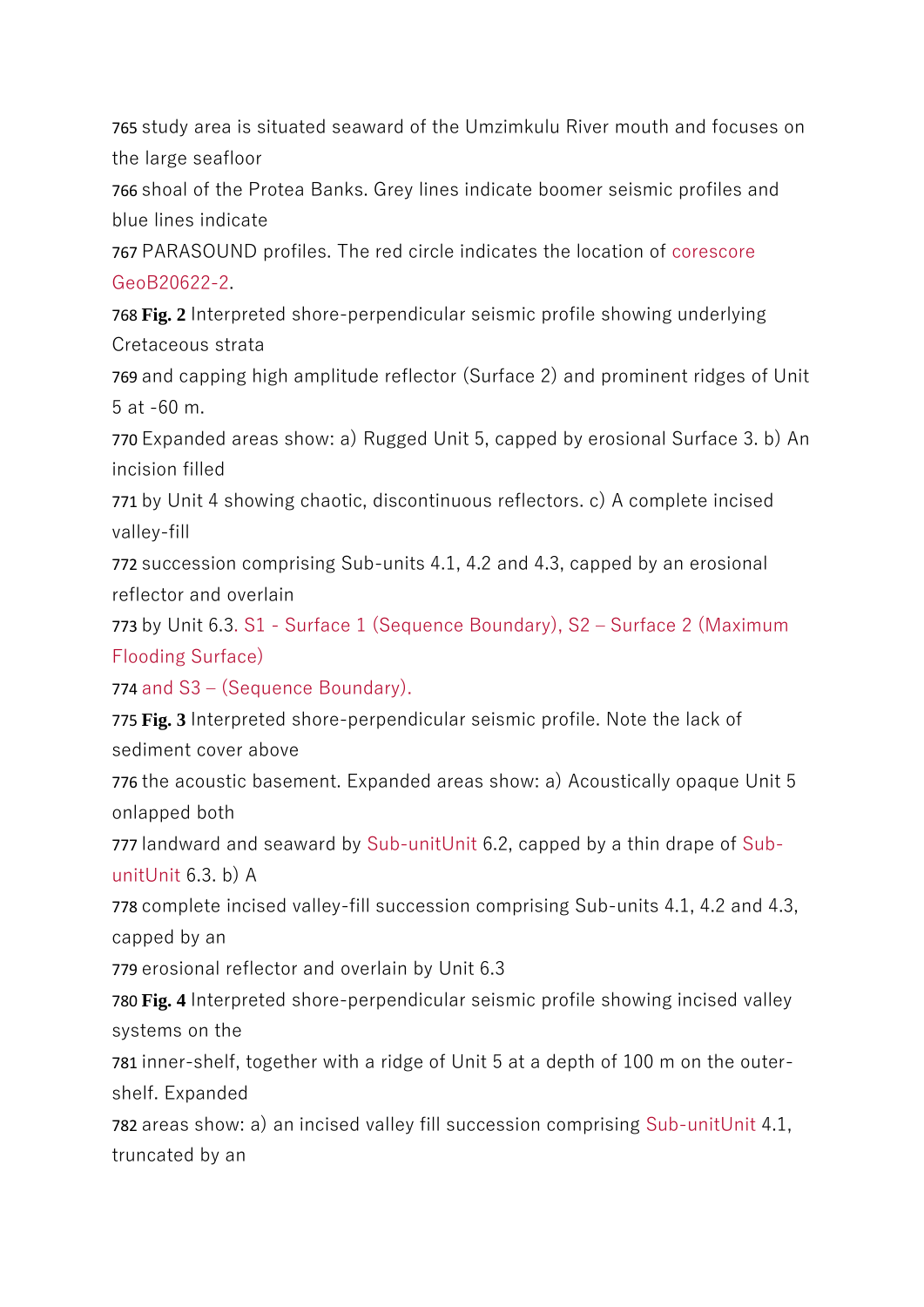783 erosional surface and overlain by sub-parallel to chaotic reflectors of SubunitUnit 6.2. Core

784 location is indicated by the red line which intersects Sub-unitUnit 6.3 only. b) a PARASOUND

36

785 shore-parallel interpreted section showing an alternative view to Fig. 4a3a with marked core

786 location (red line) and a bathymetric depression associated with an underfilled incised valley

787 and core location (red dot). c) A complete incised valley-fill succession comprising Sub-units

788 4.1, 4.2 and 4.3, capped by an erosional reflector and overlain by Unit 6.3. Note that Unit 4.3

789 is truncated by Surface 4, which merges with Surfaces 2 and 3 to form a composite erosional

790 surface 2/3/4

791 **Fig 5** Interpreted shore-perpendicular PARASOUND profile showing the detailed internal

792 configuration of the upper seismic units. The expanded areas show: a) Unit 3 resting within a

793 depression created by Unit 2 and capped by an erosion surface. Unit 6.1 shows sub-parallel to

794 chaotic reflectors draping the underlying erosional surface. Unit 6.3 drapes over Unit 6.1 with

795 continuous, semi-parallel reflectors. b) Unit 5, onlapped by sub-units 6.2 and 6.3. Note the

796 seaward-oblique prograding foresets in Sub-unitUnit 6.2. c) Unit 5 superimposed onto

797 Cretaceous deposits, capped by an erosional surface and onlapped by SubunitUnit 6.2

798 **Fig 6** Interpreted shore-parallel boomer seismic profile showing the innershelf sediment. The

799 expanded areas show: a) Cretaceous basement truncated by an erosional reflector and overlain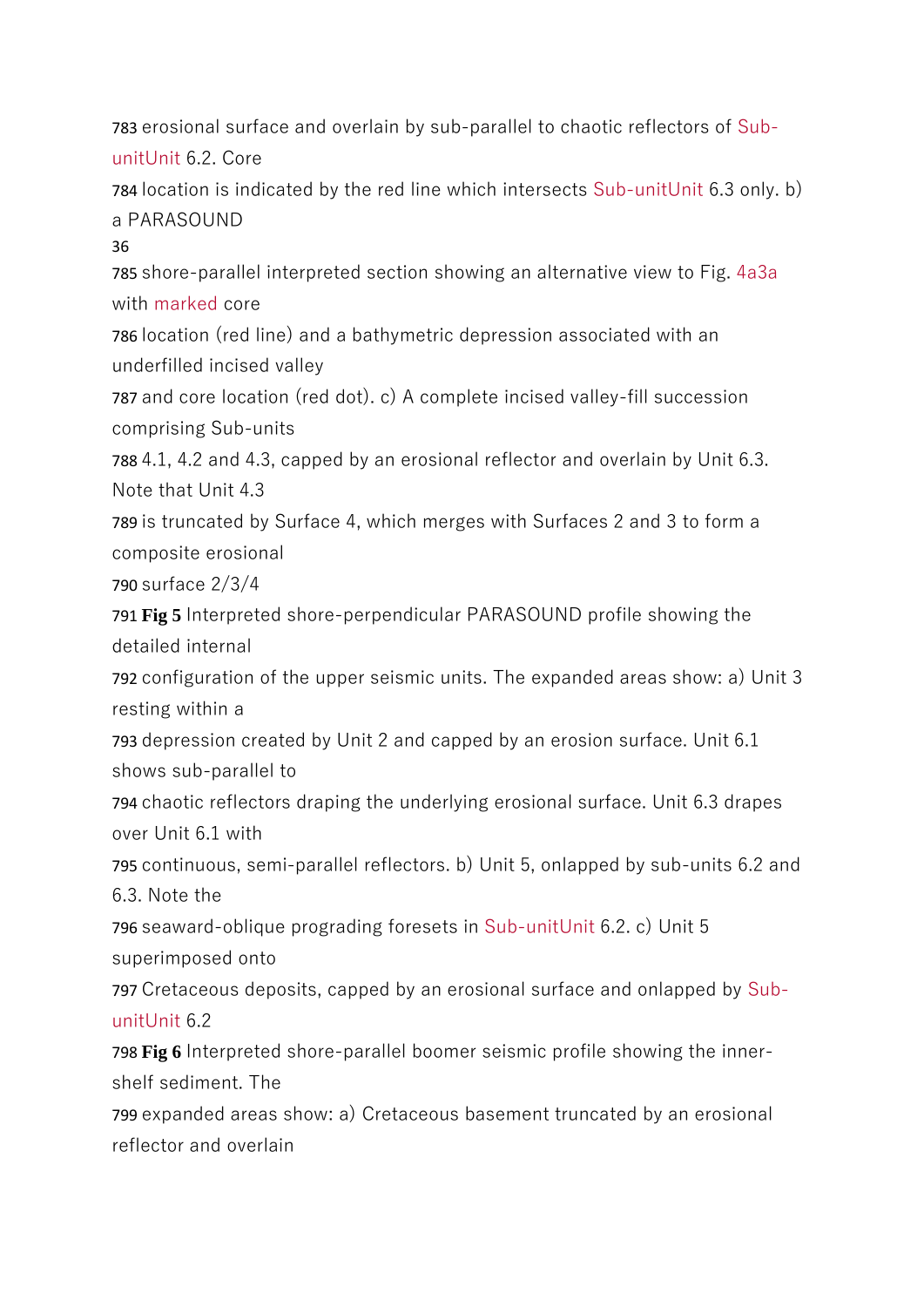800 by the sub-parallel, horizontal reflector package of Sub-unitUnit 6.1. b) Incised valleys filled

801 by the homogenous, discontinuous and chaotic seismic Unit 4. Sub-unitUnit 6.1 drapes Unit 4.

802 **Fig 7** Interpreted shore-perpendicular boomer seismic profile showing planation surface

803 truncating Cretaceous strata, superimposed in the outer-shelf region by ridge features. The

804 expanded areas show: a) Unit 6.2 resting within depressions of Surface 5. Sub-unitUnit 6.3

805 onlaps both Sub-unitUnit 6.2 and Unit 5. b) Cropping out foresets of Unit 2.1 draped by a thin

806 veneer of Sub-unitUnit 6.1 in the inner-shelf region.

807 **Fig 8** Bathymetry of the study area showing the main morphological features of the continental

808 shelf. The insets show: a) Parabolic ridges at ~60 m depth. b) Shore-parallel ridge features. c)

37

809 A pronounced ridge feature with depressions on the seaward and landward side. Not the 'break'

810 within the feature. d) Plan and cross-sectional view of wide, U-shaped depressions on seafloor.

811 e) Plan and cross-sectional view of a sinuous sea-floor depression.

812 **Fig 9** Depth structure map of the LGM subaerial unconformity (Surface 2), depicting the trend

813 of the drainage network from the pre-LGM regression, in relation to the Umzimkulu river and

814 antecedent topographical highs and lows. Note the correlation with the small ridges of Unit 5

815 at the shelf edge, together with sinuous seafloor depressions. Vessel lines are superimposed on

816 Surface 2 as black lines.

817 **Fig 10** IllustrationGraphic log of the sampled core corresponding to Sub-unit 6.3GeoB20622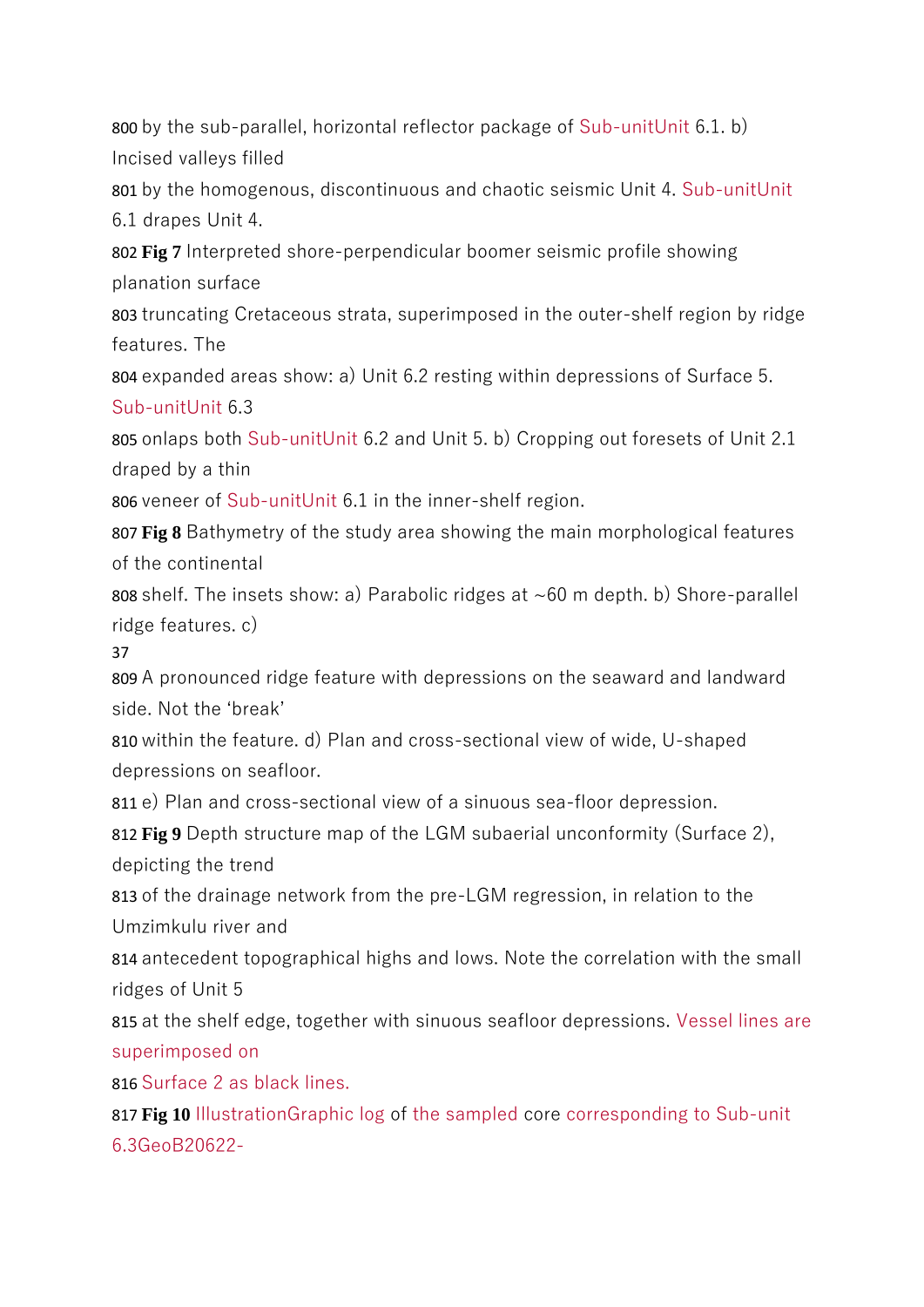818 2. The core is dominated by very coarse to coarse, quartz sand interspersed with bioclastic

819 material. The lower section of the core shows a crude upward fining trend in grain-size and is

820 capped with flat-lying quartz pebble layers. The upper most pebble horizon yields an age of

821 1275  $\pm$  30 Cal. yrs B.P.1191 - 1263 cal yr BP (68% range). The entire core comprises layers

822 of Unit 6.3 separated by an internal master bedding plane (IMBP) indicated by the dashed line.

823 Inset a) shows a high-resolution photograph of the pebble horizons in-situ. b) and c) Show

824 rounded oblate quartz pebble obtained from the core. d) Shows a rounded, oblate beachrock

825 pebble. Note the similarity in size of the pebbles.

826 **Fig 11** Relative sea- level curve for the east coast of South Africa from the 12 20 000 Cal yr

827 B.P. to present day (after Cooper et al., 20182018b). Grey shading marks periods of sea- level

828 events pertaining to this study. After Cooper et al. (2018).

829 **Fig 12** Interpreted shore perpendicular seismic profiles of incised valley fills from different

830 zones of the shelf. a) The inner-shelf comprising fluvial, central basin and estuarine barrier

831 deposits capped by shelf sand. b) Mid-shelf comprising a higher ratio of central basin deposits

832 to fluvial deposits, topped by estuarine barrier and shelf sand deposits. c) Outer-shelf

38

833 comprising fluvial sediment overlain by shelf/subaqueous dune sediment. The locations of

834 these valleys are indicated on Figure 1.

835

836 Table 1. Summary of seismic stratigraphic units, separating stratal surfaces and interpreted